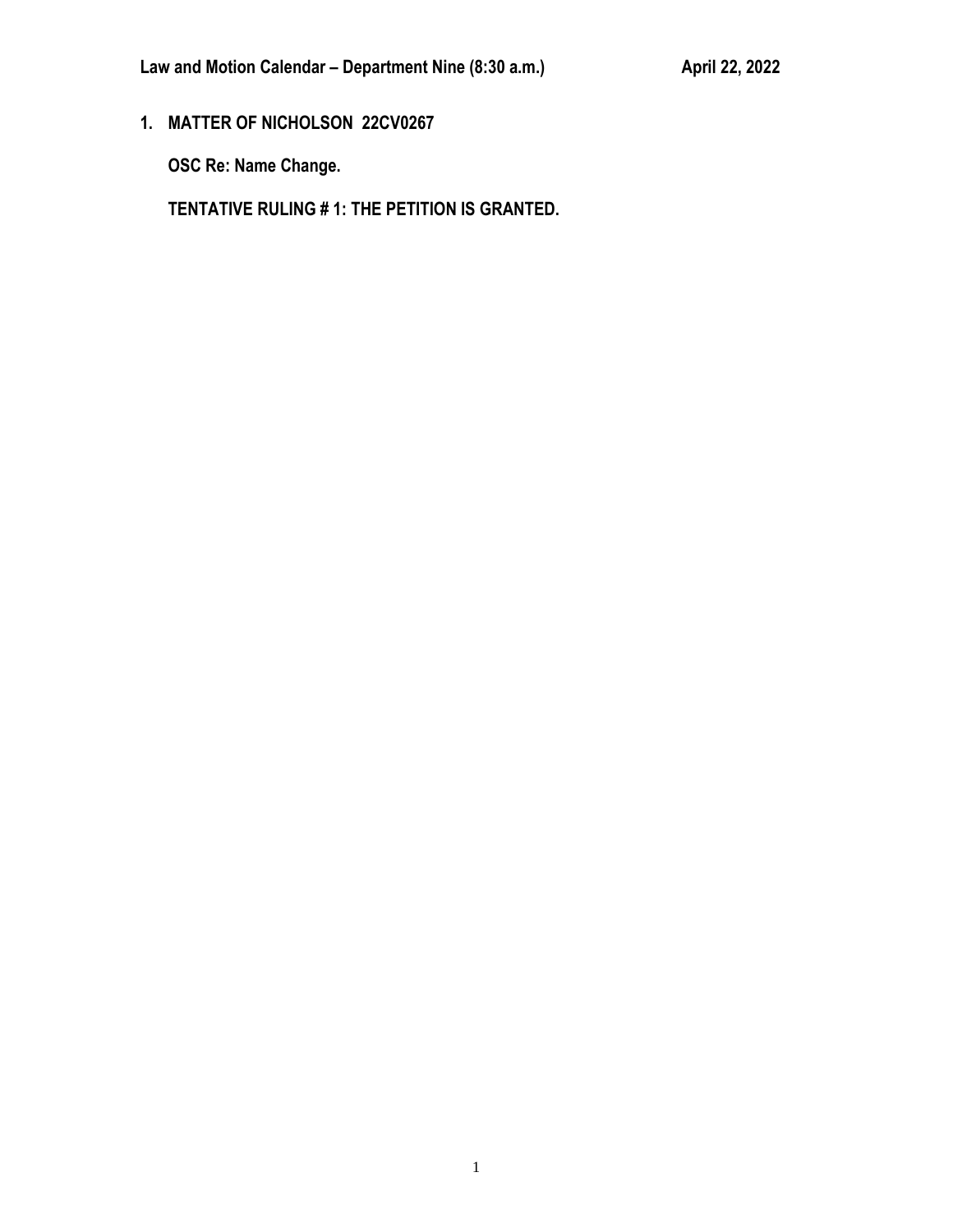**2. MATTER OF ROSER 22CV0255**

**OSC Re: Name Change.**

**TENTATIVE RULING # 2: THE PETITION IS GRANTED.**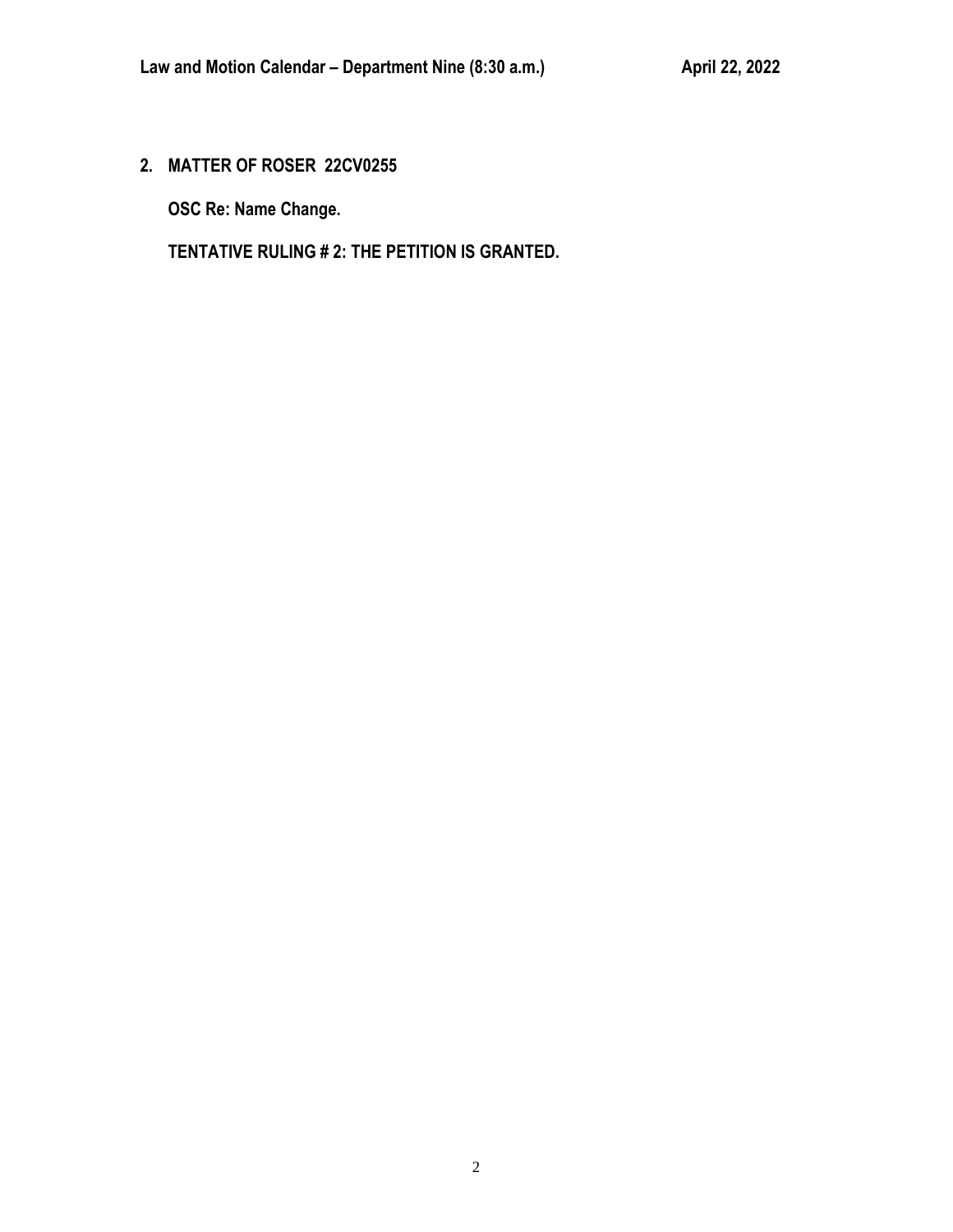**3. BOWMAN v. GOLD COUNTRY HOMEOWNERS PC-20200539**

**Motion to Compel Deposition Testimony and Production of Documents, or, in the Alternative, to Strike the Advice of Counsel Defense.**

**TENTATIVE RULING # 3: THIS MATTER IS CONTINUED TO 8:30 A.M. ON FRIDAY, MAY 6, 2022, IN DEPARTMENT NINE.**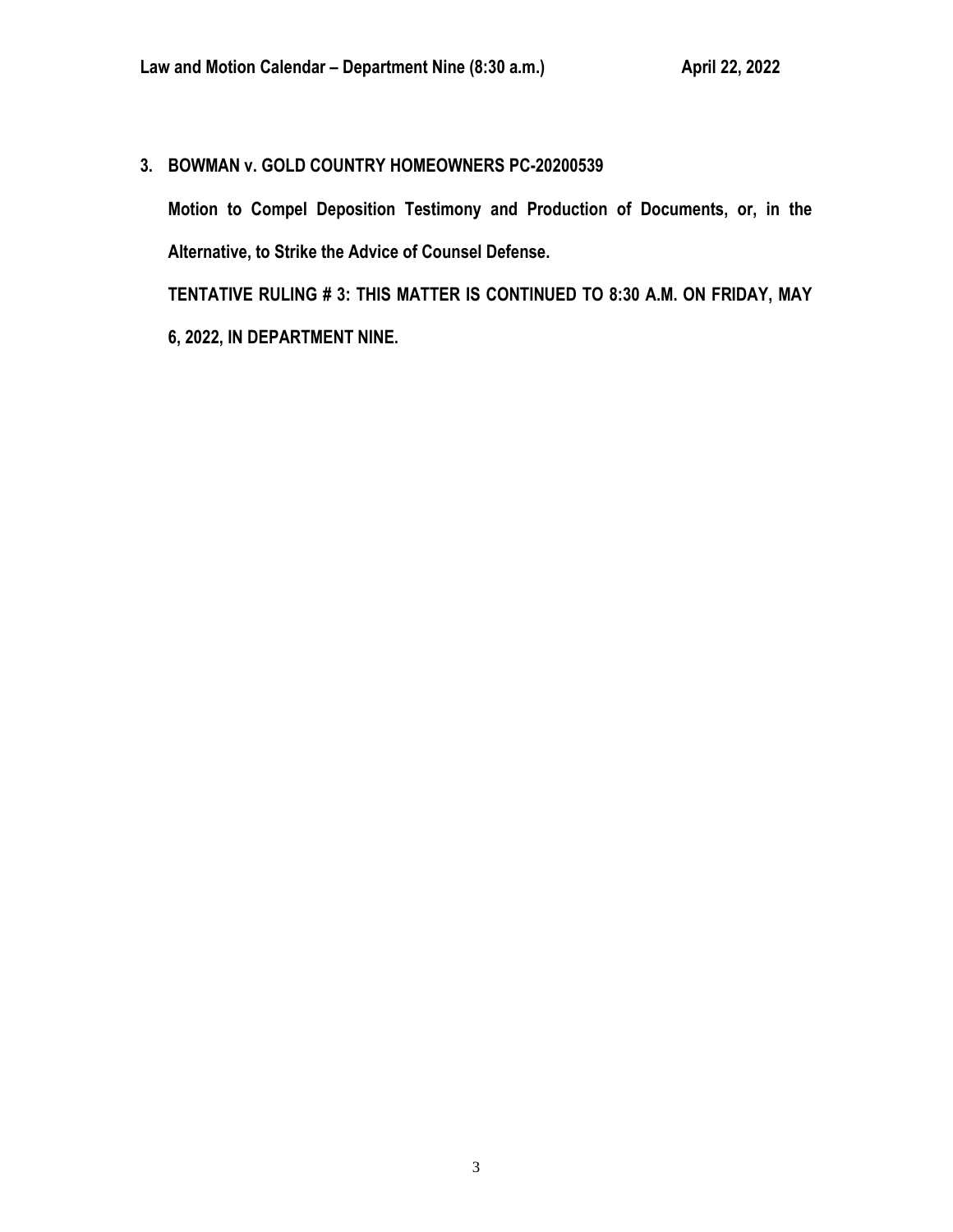# **4. ESTATE OF BRACCO PP-20190004**

### **Review Hearing Re: Status of Administration.**

 Letters of Administration were issued on May 23, 2019. The Final Inventory and Appraisal was filed on September 16, 2019.

 The personal representative's counsel previously explained that there is pending litigation concerning the estate's real property as well as another probate case, which has been dismissed. Counsel advised the court that until the litigation is complete, they are unable to proceed in the probate case.

 At the hearing on October 29, 2021, the court was advised that title had been cleared and counsel was preparing the waiver of final account. The personal representative's counsel requested a continuance of the hearing, and the court continued the hearing to January 7, 2022.

 At the hearing on January 7, 2022, the court was advised that counsel expected to have all the documents necessary to resolve the matter but does not have them yet. He anticipated he would have them in the next couple of weeks.

 At the hearing on February 25, 2022, counsel stated that he was unable to file the proof of service yesterday and will file it today.

 Proof of Publication of notice to creditors within the last publication on February 14, 2022, was filed on February 25, 2022. Sixty days after the last publication of notice to the creditors was April 15, 2022. Inasmuch as the 1<sup>st</sup> and Final Report and Petition for Final Distribution on Waiver of Account was filed on February 25, 2022, the personal representative will need to address the issue of whether any creditor claims were filed and served on the personal representative on or before April 15, 2022.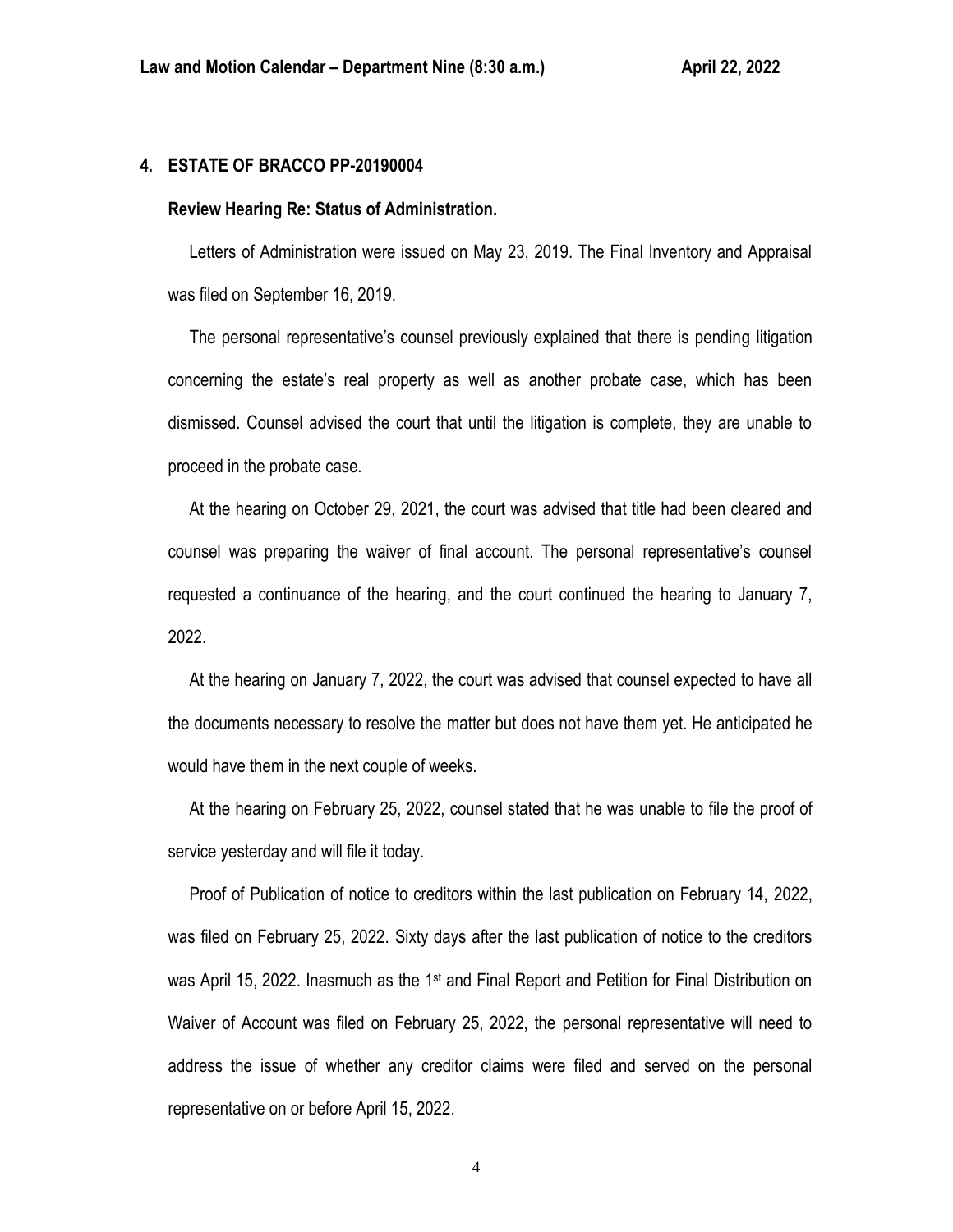The 1<sup>st</sup> and Final Report and Petition for Final Distribution on Waiver of Account was filed on February 25, 2022; however, it did not state the date and time for a hearing on the caption page and therefore it was not calendared. The court sets the hearing on the 1<sup>st</sup> and Final Report and Petition for Final Distribution on Waiver of Account for 8:30 a.m. on Friday, May 13, 2022, in Department Nine.

**TENTATIVE RULING # 4: THE COURT SETS THE HEARING ON THE 1ST AND FINAL REPORT AND PETITION FOR FINAL DISTRIBUTION ON WAIVER OF ACCOUNT FOR 8:30 A.M. ON FRIDAY, MAY 13, 2022, IN DEPARTMENT NINE. THE REVIEW HEARING RE: STATUS OF ADMINISTRATION IS CONTINUED TO 8:30 A.M. ON FRIDAY, MAY 13, 2022, IN DEPARTMENT NINE.**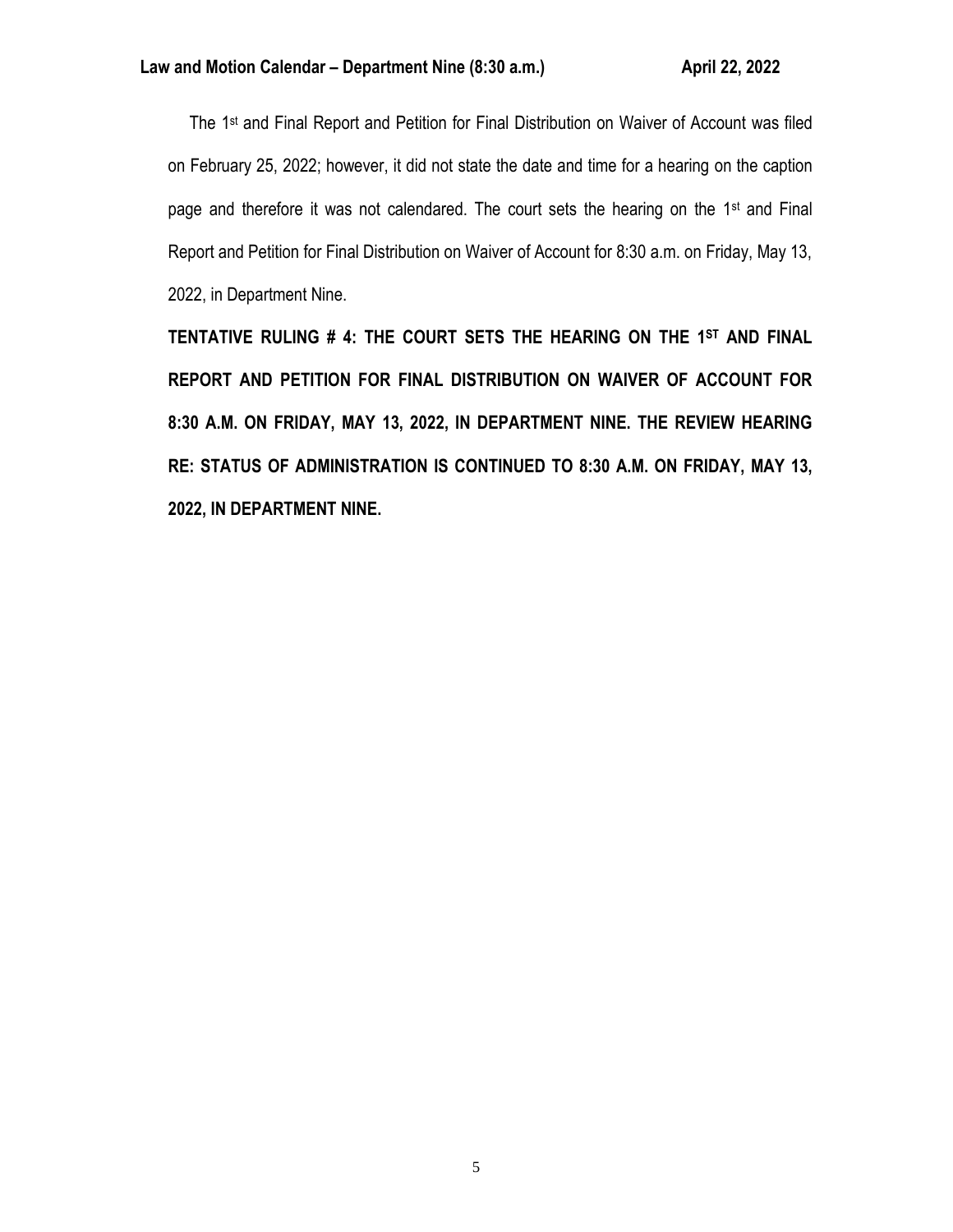# **5. CARTOSCELLI v. ALLIED PROPERTY PC-20200041**

- **(1) Motion to Compel Further Responses to Special Interrogatories, Set Two.**
- **(2) Motion to Compel Further Responses to Requests for Production, Set Two.**

## **Motion to Compel Further Responses to Special Interrogatories, Set Two.**

On July 12, 2021, plaintiff filed a 1<sup>st</sup> amended complaint for breach of contract and breach of the covenant of good faith and fair dealing against his insurer related to payment on a claim against plaintiff's insurance policy. The complaint also sought recovery of punitive damages. Defendant's motion to strike the claim for punitive damages was denied on October 1, 2021.

 The parties have had a previous discovery dispute regarding the first set of interrogatories and requests for production. On April 1, 2021, plaintiff filed voluminous motions to compel further responses to numerous form interrogatives, special interrogatories, and requests for production. Plaintiff moved to compel further responses and sought an award of \$7,460 in monetary sanctions for the motion to compel further responses to interrogatories and \$6,060 in monetary sanctions for the motion to compel further responses to requests for production. Weeks after the motion was filed, on April 26, 2021, defendant served verified further responses to the special and form interrogatories and requests for production and defendant produced documents. Defendant opposed the motions on several grounds, including an assertion that the motions were moot as further responses were provided and the only outstanding issue is sanctions, which should be denied, or the amount awarded reduced.

 The court's final ruling found that the further verified responses superseded the prior responses rendering the motion to compel further responses to the initial discovery responses moot. The court imposed monetary sanctions on defendant in the amount of \$10,000.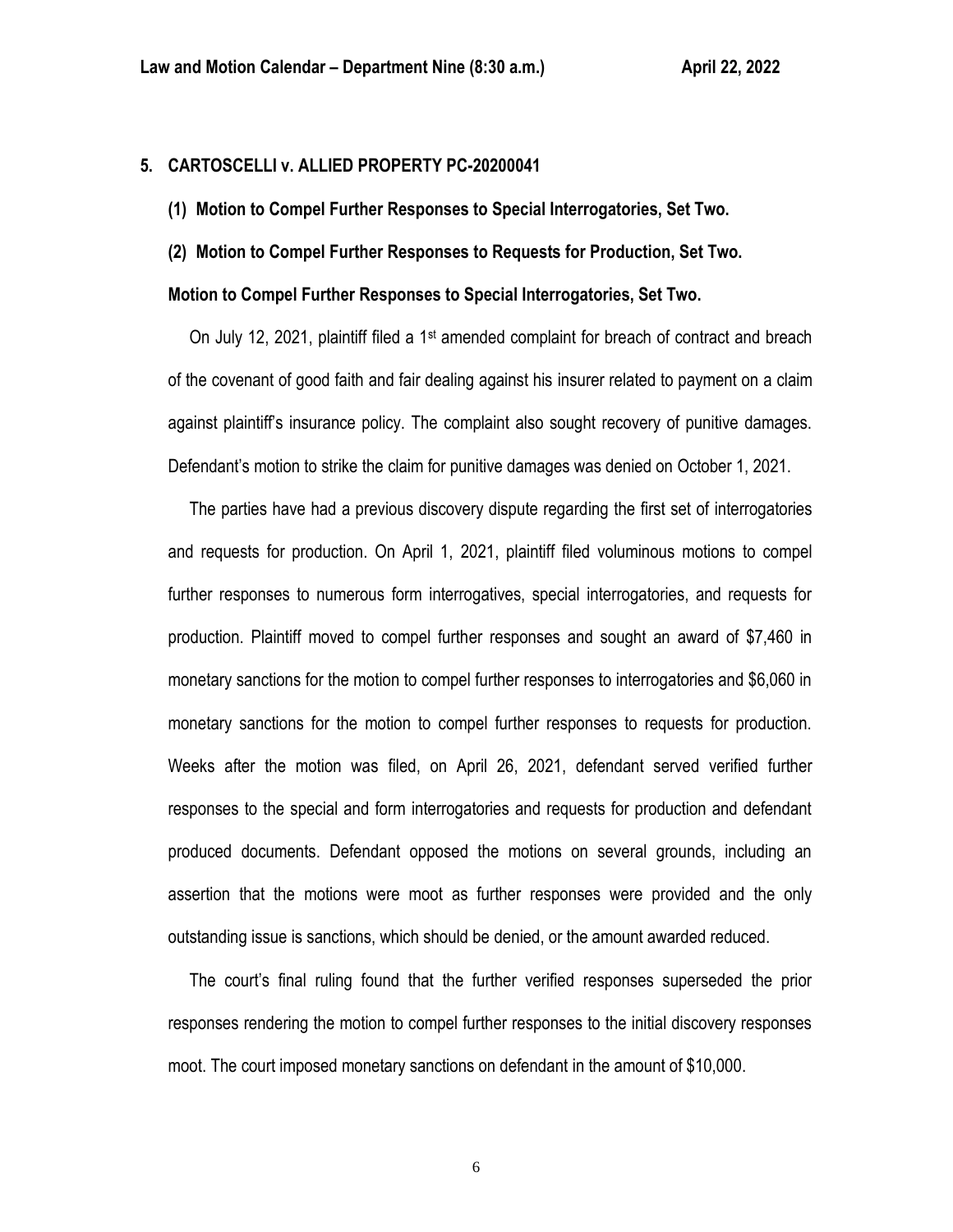### **Law and Motion Calendar – Department Nine (8:30 a.m.) <b>All Accord Accord Accord Accord Accord Accord Accord Accord**

 On October 14, 2021, plaintiff served on defendant special interrogatories, set two. After being granted extensions of time to respond, defendant served responses and objections to the special interrogatories on January 3, 2022. On January 28, 2022, plaintiff filed a voluminous motion to compel further responses to form interrogatory numbers 197, 199-201, 203, 207, 211, 215, 220, 230, 234-243, and 246-257. Plaintiff contends defendant's objections are meritless; the responses are evasive and incomplete; all objections not raised in the initial responses have been waived; the court should impose monetary sanctions against defendant in the amount of \$7,185; and the court should also impose issue, evidence and terminating sanctions against defendant.

 On February 22, 2022, plaintiff filed amended responses to some of the form interrogatories, set two, and filed an opposition to the motion.

 Defendant argues in opposition: the motion should be denied due to plaintiff's failure to meet and confer in good faith; special interrogatory numbers 199, 201, 203, 207, 211, 215, 220, 230, and 234 as clarified by amended responses are sufficient responses; special interrogatory numbers 197, 200, 201, and 203 concernig legal propositions are not a proper subject for interrogatories, particularly the existence of a genuine dispute pled as an affirmative defense which was made by and argued by counsel based upon a legal interpretation of the facts of the use and occupancy of the subject property; the amended responses to special interrogatory numbers 197, 200, 201, and 203 are sufficient; special interrogatory numbers 235-242 and 252-257 seeking disclosure of other claims of other insureds are overboard as to time, scope, geographical reach, and seek irrelevant information; even if discovery is permitted regarding other claims by insureds in bad faith actions, only substantially similar claims are potentially relevant; the discovery violates the privacy rights of other insureds; the human resources and financial information sought in form interrogatory numbers 246-251 is irrelevant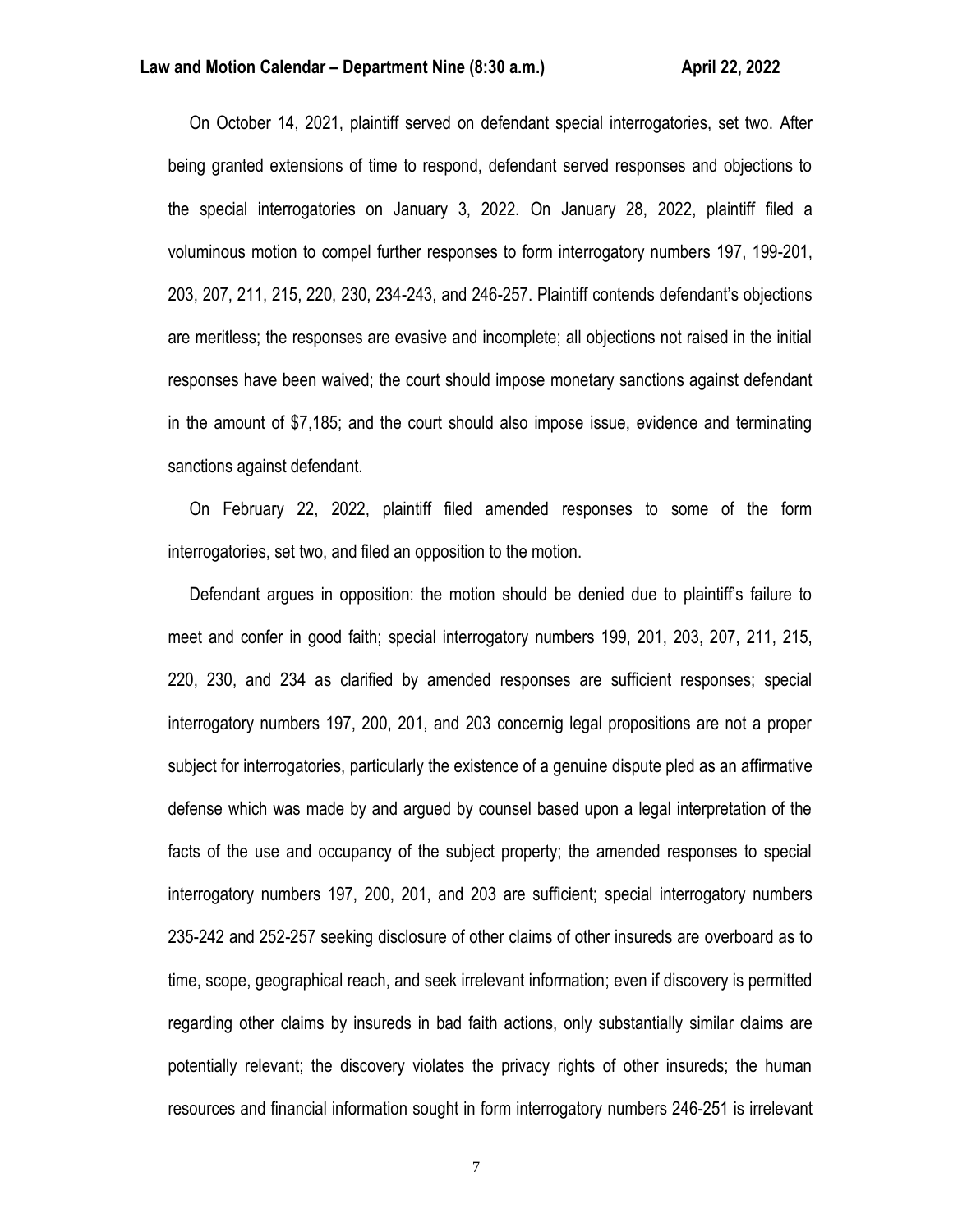and overbroad in time, geographic scope, lines of insurance (commercial vs. personal), and the type of coverage; special interrogatory numbers 235-242 are unduly burdensome and oppressive; plaintiff's requests for sanctions should be denied; and defendant should be awarded monetary sanctions jointly against plaintiff and plaintiff's counsel.

 Plaintiff replied: the amended responses to special interrogatory numbers 197, 199-201, 203, 207, 211, 215, 220, 230, 234, 247-249 and 251 render the substantive portion of the motion related to those special interrogatories moot, however, plaintiff remains entitled to an award of sanctions for having to file this motion in order to obtain further responses; plaintiff has drafted revisions of special interrogatory numbers 235-242 to address the claim they are overbroad and the court is free to adopt them for the purposes of compelling a response to them; the court should compel further responses to special interrogatory numbers 246, 250, and 252-257; and discovery sanctions should be imposed against defendant.

### Meet and Confer Activities

 A motion to compel further responses to interrogatories shall be accompanied by a meet and confer declaration under Code of Civil Procedure, § 2016.040. (Code of Civil Procedure, § 2030.300(b).)

 "It is a central precept to the Civil Discovery Act of 1986 (Code Civ.Proc., § 2016 et seq.) (hereinafter "Discovery Act") that civil discovery be essentially self-executing. (*Zellerino v. Brown* (1991) 235 Cal.App.3d 1097, 1111, 1 Cal.Rptr.2d 222.) The Discovery Act requires that, prior to the initiation of a motion to compel, the moving party declare that he or she has made a serious attempt to obtain "an informal resolution of each issue." (§ 2025, subd. (o); *DeBlase v. Superior Court* (1996) 41 Cal.App.4th 1279, 1284, 49 Cal.Rptr.2d 229.) This rule is designed "to encourage the parties to work out their differences informally so as to avoid the necessity for a formal order...." (*McElhaney v. Cessna Aircraft Co.* (1982) 134 Cal.App.3d 285, 289, 184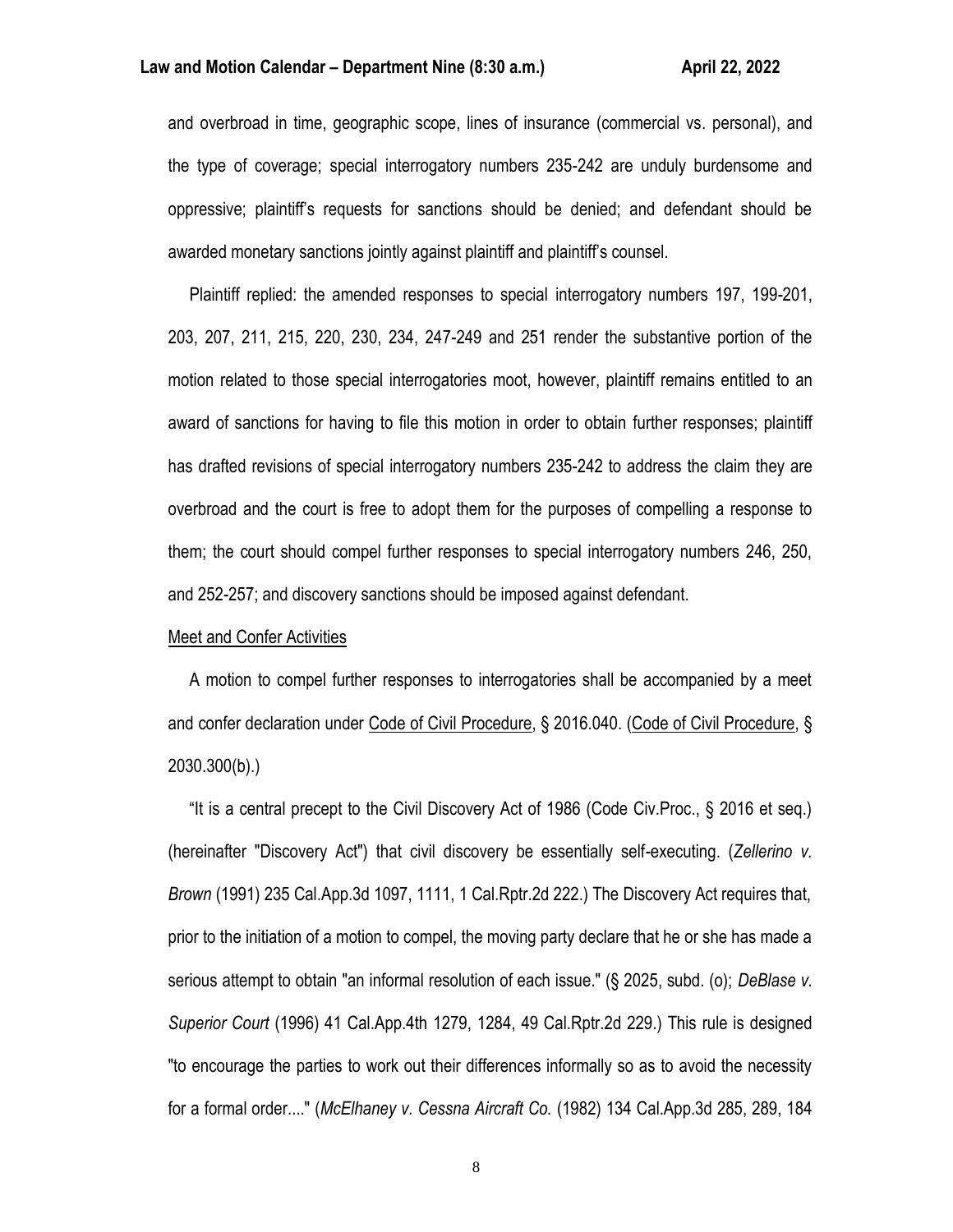Cal.Rptr. 547.) This, in turn, will lessen the burden on the court and reduce the unnecessary expenditure of resources by litigants through promotion of informal, extrajudicial resolution of discovery disputes. (*DeBlase v. Superior Court*, supra, 41 Cal.App.4th 1279, 1284, 49 Cal.Rptr.2d 229; see also *Volkswagenwerk Aktiengesellschaft v. Superior Court* (1981) 122 Cal.App.3d 326, 330, 175 Cal.Rptr. 888.)" (Townsend v. Superior Court (1998) 61 Cal.App.4th 1431, 1434-1435.)

 The motion to compel further responses must be accompanied by a declaration stating facts showing a reasonable and good faith attempt at an informal resolution of each issue presented by the motion. (Code of Civil Procedure, §§ 2030(l), 2031(m), and 2033(l).) "'The Discovery Act requires that, prior to the initiation of a motion to compel, the moving party declare that he or she has made a serious attempt to obtain "an informal resolution of each issue." (§ 2025, subd. (o)....) This rule is designed "to encourage the parties to work out their differences informally so as to avoid the necessity for a formal order...." (*McElhaney v. Cessna Aircraft Co.* (1982) 134 Cal.App.3d 285, 289, 184 Cal.Rptr. 547.) This, in turn, will lessen the burden on the court and reduce the unnecessary expenditure of resources by litigants through promotion of informal, extrajudicial resolution of discovery disputes. [Citations.]' (*Townsend v. Superior Court* (1998) 61 Cal.App.4th 1431, 1435, 72 Cal.Rptr.2d 333.)" (Stewart v. Colonial Western Agency, Inc. (2001) 87 Cal.App.4th 1006, 1016.) "A determination of whether an attempt at informal resolution is adequate also involves the exercise of discretion. The level of effort at informal resolution which satisfies the 'reasonable and good faith attempt' standard depends upon the circumstances. In a larger, more complex discovery context, a greater effort at informal resolution may be warranted. In a simpler, or more narrowly focused case, a more modest effort may suffice. The history of the litigation, the nature of the interaction between counsel, the nature of the issues, the type and scope of discovery requested, the prospects for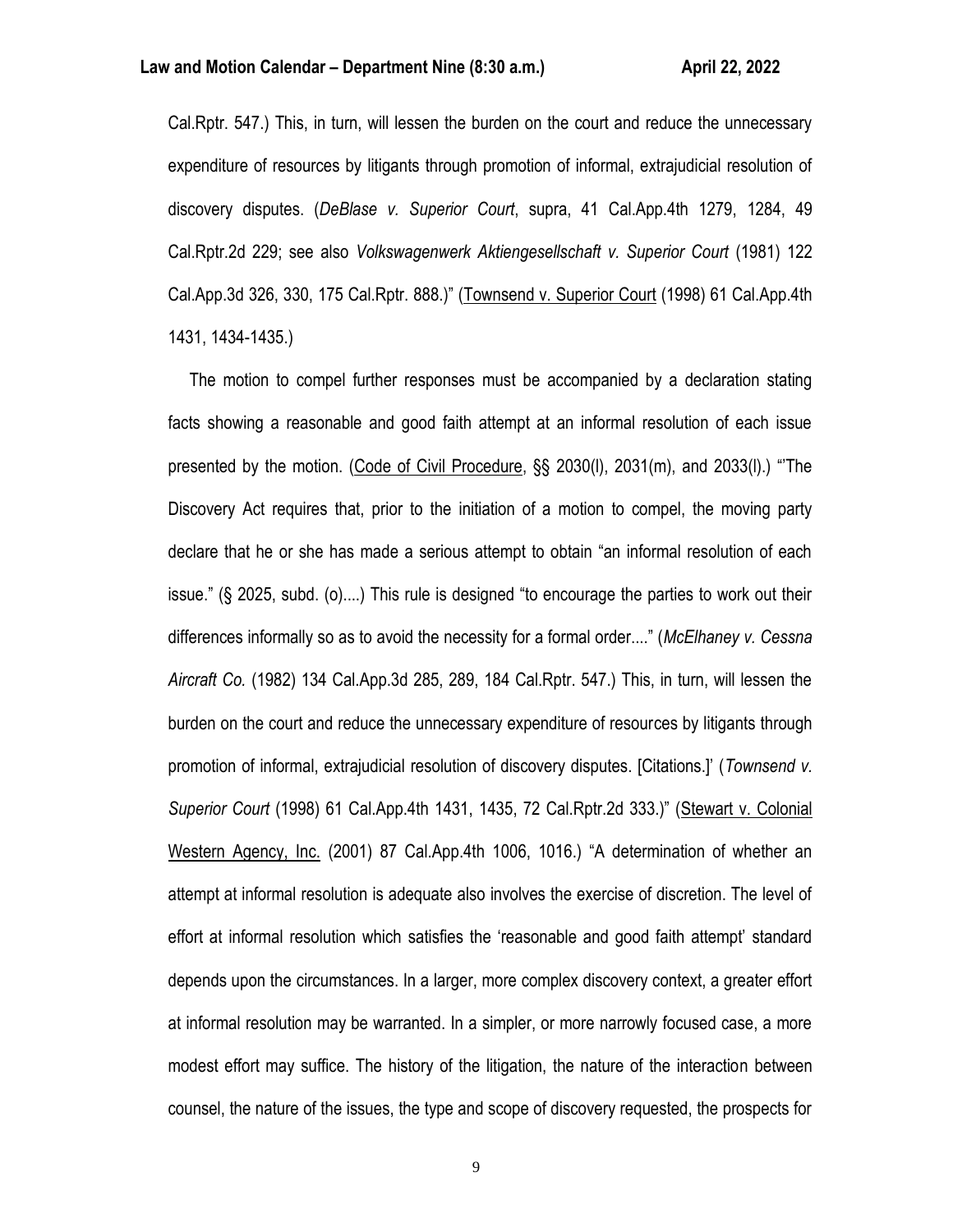### **Law and Motion Calendar – Department Nine (8:30 a.m.) <b>All Accord Accord Accord Accord Accord Accord Accord Accord**

success and other similar factors can be relevant. Judges have broad powers and responsibilities to determine what measures and procedures are appropriate in varying circumstances. (See, e.g., Gov.Code, § 68607 [judge has responsibility to manage litigation]; Code Civ. Proc., § 128, subd. (a)(5) [judge has power to control conduct of judicial proceeding in furtherance of justice].) Judges also have broad discretion in controlling the course of discovery and in making the various decisions necessitated by discovery proceedings. (Citations omitted.)" (Obregon v. Superior Court (1998) 67 Cal.App.4th 424, 431.) "Although some effort is required in all instances (see, e.g., *Townsend*, supra, 61 Cal.App.4th at p. 1438, 72 Cal.Rptr.2d 333 [no exception based on speculation that prospects for informal resolution may be bleak] ), the level of effort that is reasonable is different in different circumstances, and may vary with the prospects for success. These are considerations entrusted to the trial court's discretion and judgment, with due regard for all relevant circumstances." (Obregon, supra at pages 432-433.)

 It appears under the totality of circumstances presented, including, but not limited to, the history of this litigation, the nature of the interaction between counsel, the nature of the issues, the type, and scope of discovery requested, and the prospects for success, that the meet and confer activities were sufficient.

### Motion to Compel Further Responses to Special Interrogatories

 If the propounding party deems that the response to a particular interrogatory is evasive or incomplete, an exercise of the option to produce documents is unwarranted or the specification of those documents is inadequate, or an objection to an interrogatory is without merit or too general, that party may move for an order compelling a further response. (Code of Civil Procedure, § 2030.300(a)(1).)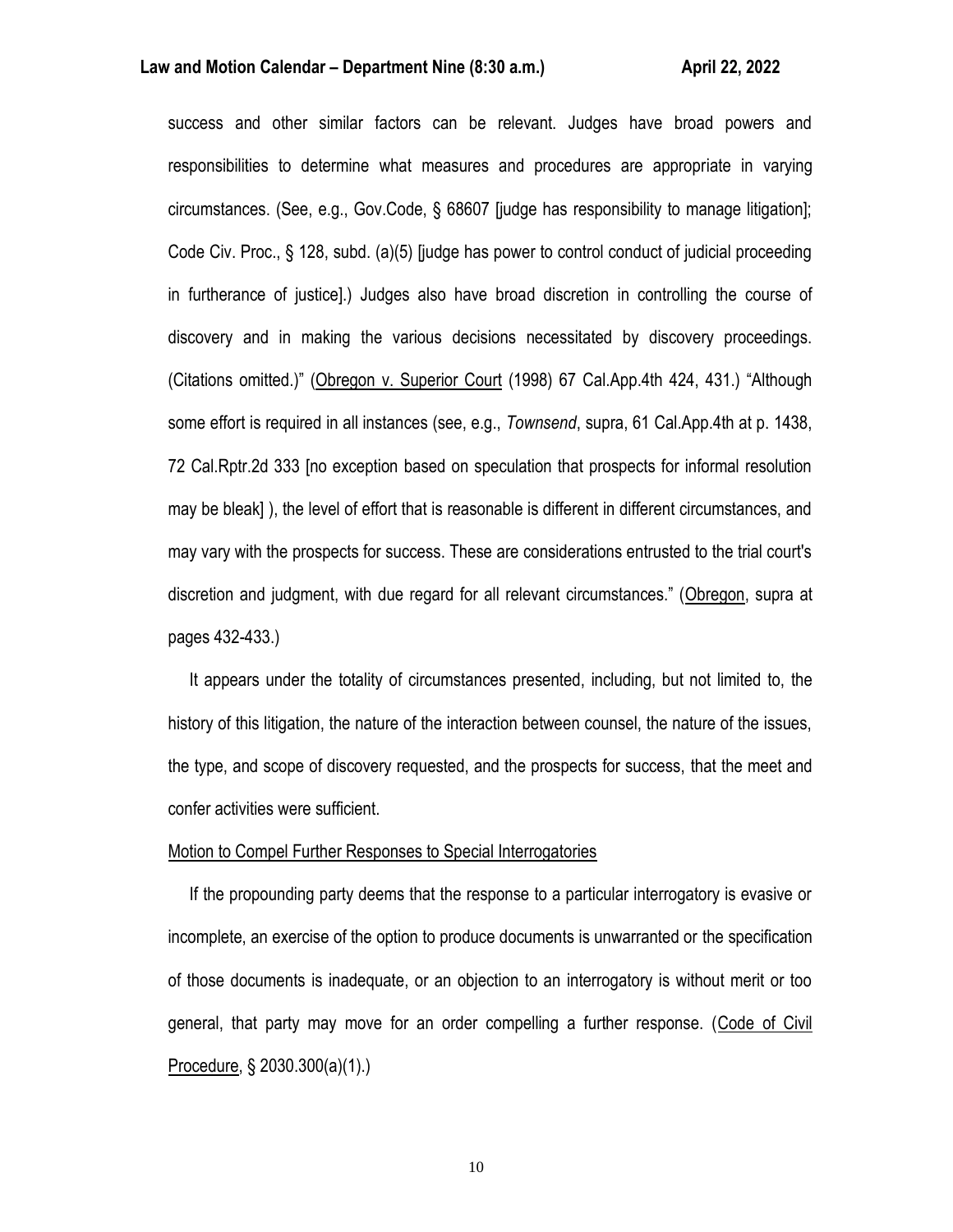"(a) The party to whom interrogatories have been propounded shall respond in writing under oath separately to each interrogatory by any of the following: ¶ (1) An answer containing the information sought to be discovered. ¶ (2) An exercise of the party's option to produce writings. ¶ (3) An objection to the particular interrogatory. ¶ (b) In the first paragraph of the response immediately below the title of the case, there shall appear the identity of the responding party, the set number, and the identity of the propounding party. ¶ (c) Each answer, exercise of option, or objection in the response shall bear the same identifying number or letter and be in the same sequence as the corresponding interrogatory, but the text of that interrogatory need not be repeated." (Code of Civil Procedure, § 2030.210.)

 "(a) Each answer in response shall be as complete and straightforward as the information reasonably available to the responding party permits. **[**] (b) If the interrogatory can not be answered completely, it shall be answered to the extent possible. ¶ (c) If the responding party does not have personal knowledge sufficient to respond fully to an interrogatory, that party shall so state, but shall make a reasonable and good faith effort to obtain the information by inquiry to other natural persons or organizations, except where the information is equally available to the propounding party." (Code of Civil Procedure, § 2030.220.)

 "If the information which is sought is not in the possession of the party served or of its agent, then it is a sufficient answer to indicate that the information is unavailable or to refer to the person or entity which can provide the information. Where the information sought is equally available to the propounder of the interrogatory, the burden and expense of any research which may be required should be borne by the party seeking the information. (*Bunnell v. Superior Court* etc., 254 Cal.App.2d 720, 723—724, 62 Cal.Rptr. 458.)" (Pantzalas v. Superior Court of Los Angeles County (1969) 272 Cal.App.2d 499, 503.)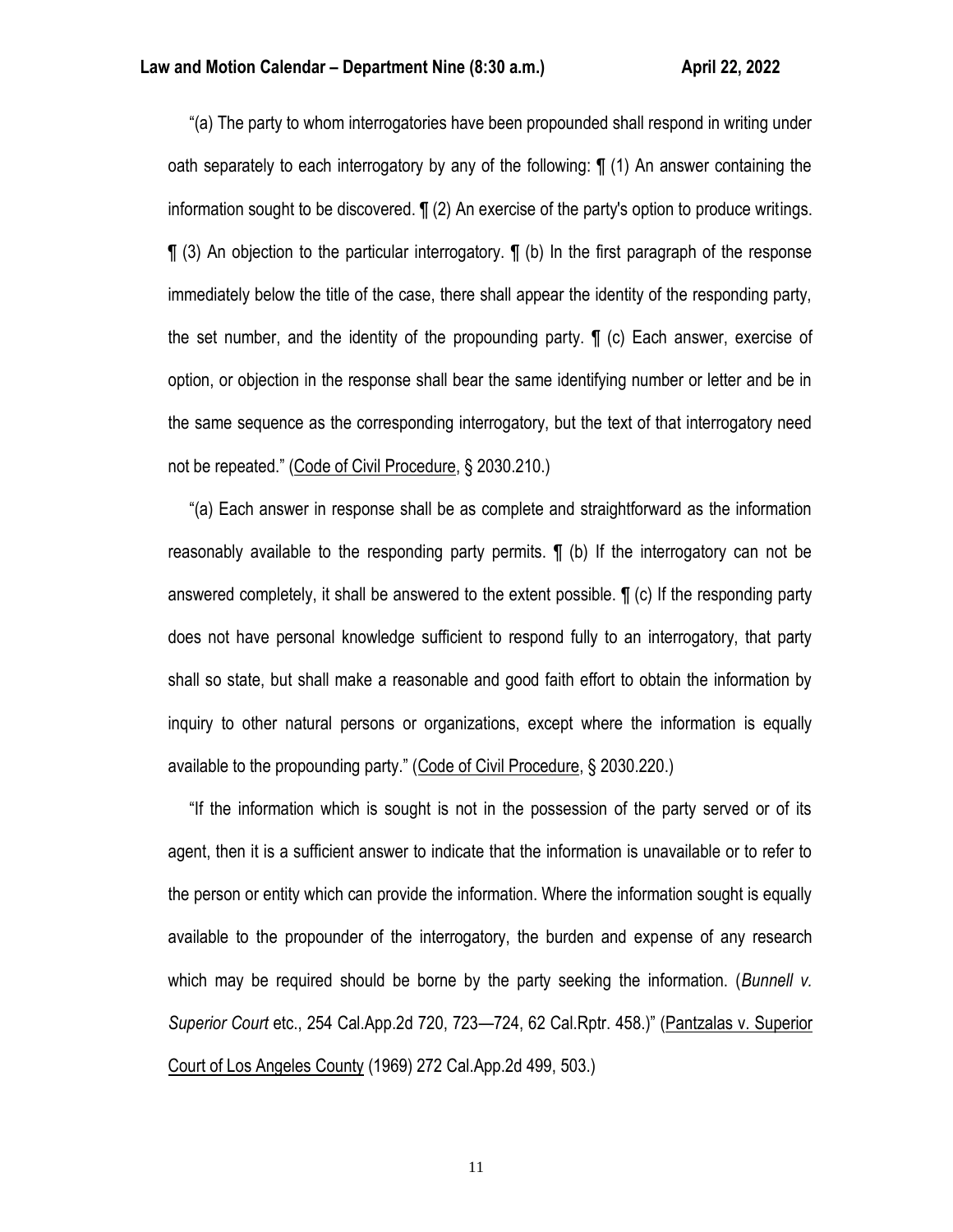With the above-cited principles in mind, the court will rule on plaintiff's motion to compel further responses to special interrogatories.

 Plaintiff having conceded that the substantive portion of the motion related to the responses to special interrogatory numbers 197, 199-201, 203, 207, 211, 215, 220, 230, 234, 247-249 and 251 were rendered moot by the amended responses provided, there remains the sufficiency of the defendant's responses and objections to special interrogatory numbers 235- 243, 246, 250, and 252-257 to resolve.

#### Special Interrogatory Numbers 235-243, 246, and 252-257

 Plaintiff redrafted special interrogatory number 235 as follows: "IDENTIFY the names of other individuals whose property and/or homeowner's insurance claims relating to fire destruction of an insured residence were handled by WILLIAM CHANG between 2017 present.

 Plaintiff redrafted special interrogatory number 236 a follows: "IDENTIFY the names of other individuals whose property and/or homeowner's insurance claims relating to fire destruction of an insured residence were handled by SHAWN DALTON between 2017 present"

 Plaintiff redrafted special interrogatory number 237 a follows: "IDENTIFY the addresses of other individuals whose property and/or homeowner's insurance claims relating to fire destruction of an insured residence were handled by SHAWN DALTON [sic WILLIAM CHANG?] between 2017 present"

 Plaintiff redrafted special interrogatory number 238 a follows: "IDENTIFY the addresses of other individuals whose property and/or homeowner's insurance claims relating to fire destruction of an insured residence were handled by SHAWN DALTON between 2017 present"

 Plaintiff redrafted special interrogatory number 239 a follows: "IDENTIFY the names of each and every one of YOUR former or present insured who presented a property and/or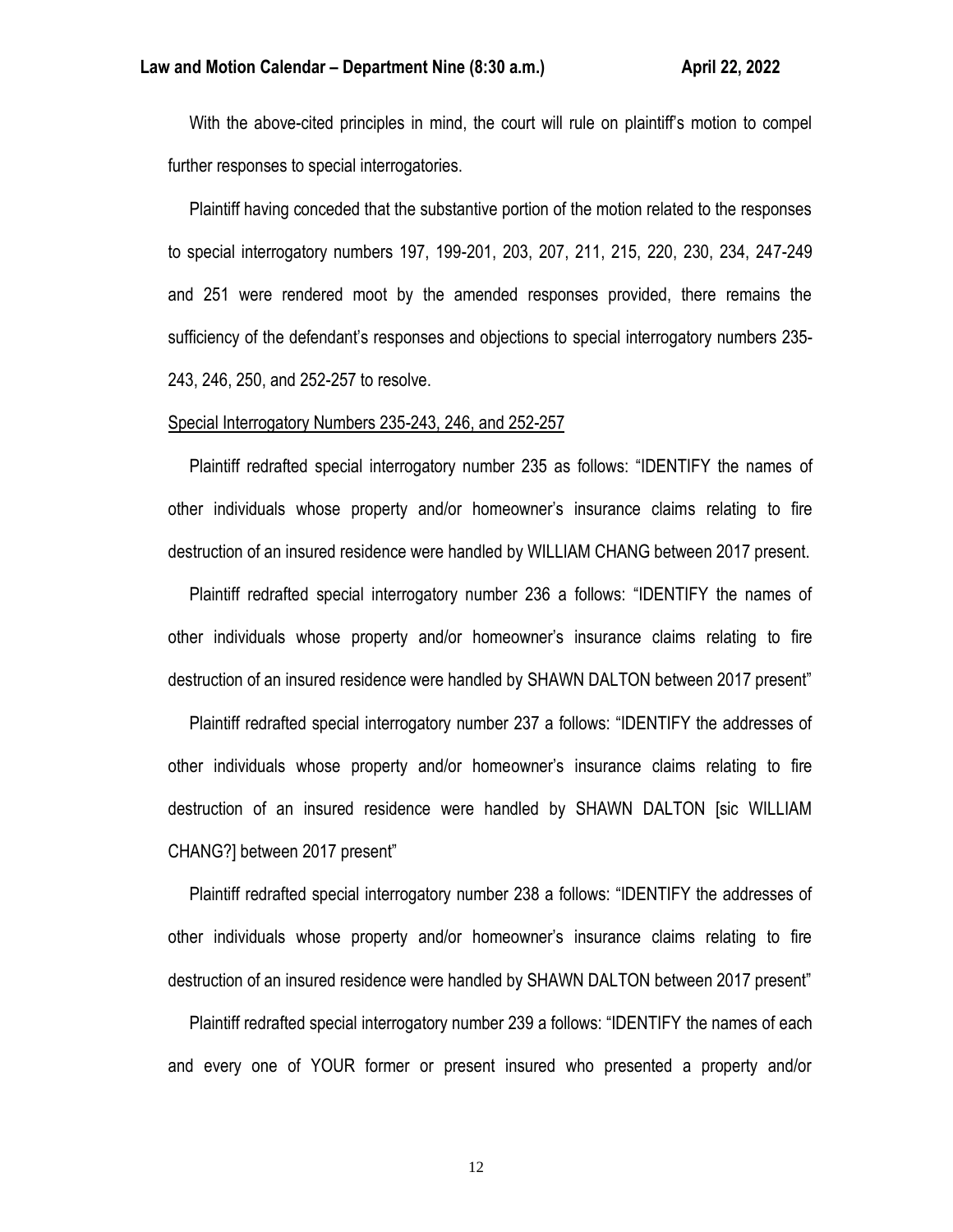homeowner's insurance claim to YOU relating to fire destruction of an insured residence in whose claim was denied, either in whole or part between 2017 to present."

 Plaintiff redrafted special interrogatory number 240 a follows: "IDENTIFY the addresses of each and every one of YOUR former or present insured who presented a property and/or homeowner's insurance claim to YOU relating to fire destruction of an insured residence in whose claim was denied, either in whole or part between 2017 to present."

 Plaintiff redrafted special interrogatory number 241 a follows: "IDENTIFY the names of each and every one of YOUR former or present insured who presented a property and/or homeowner's insurance claim to YOU relating to fire destruction of an insured residence in whose claim was paid, either in whole or part between 2017 to present."

 Plaintiff redrafted special interrogatory number 242 a follows: "IDENTIFY the addresses of each and every one of YOUR former or present insured who presented a property and/or homeowner's insurance claim to YOU relating to fire destruction of an insured residence in whose claim was paid, either in whole or part between 2017 to present."

 Defendant provided no substantive responses to these special interrogatories and only objected to answering the interrogatory. Defendant's initial objections to the prior version of special interrogatory numbers 235-243 were: vague, ambiguous and overbroad as to time and subject matter; unduly burdensome; not reasonably calculated to lead to the discovery of admissible evidence; it seeks information protected by the attorney client privilege and work product doctrine as it includes information and documents prepared in anticipation of litigation; it seeks information protected by contractual non-disclosure agreements; and violates uninvolved third party privacy rights.

The vague, ambiguous, and overbroad objections are overruled.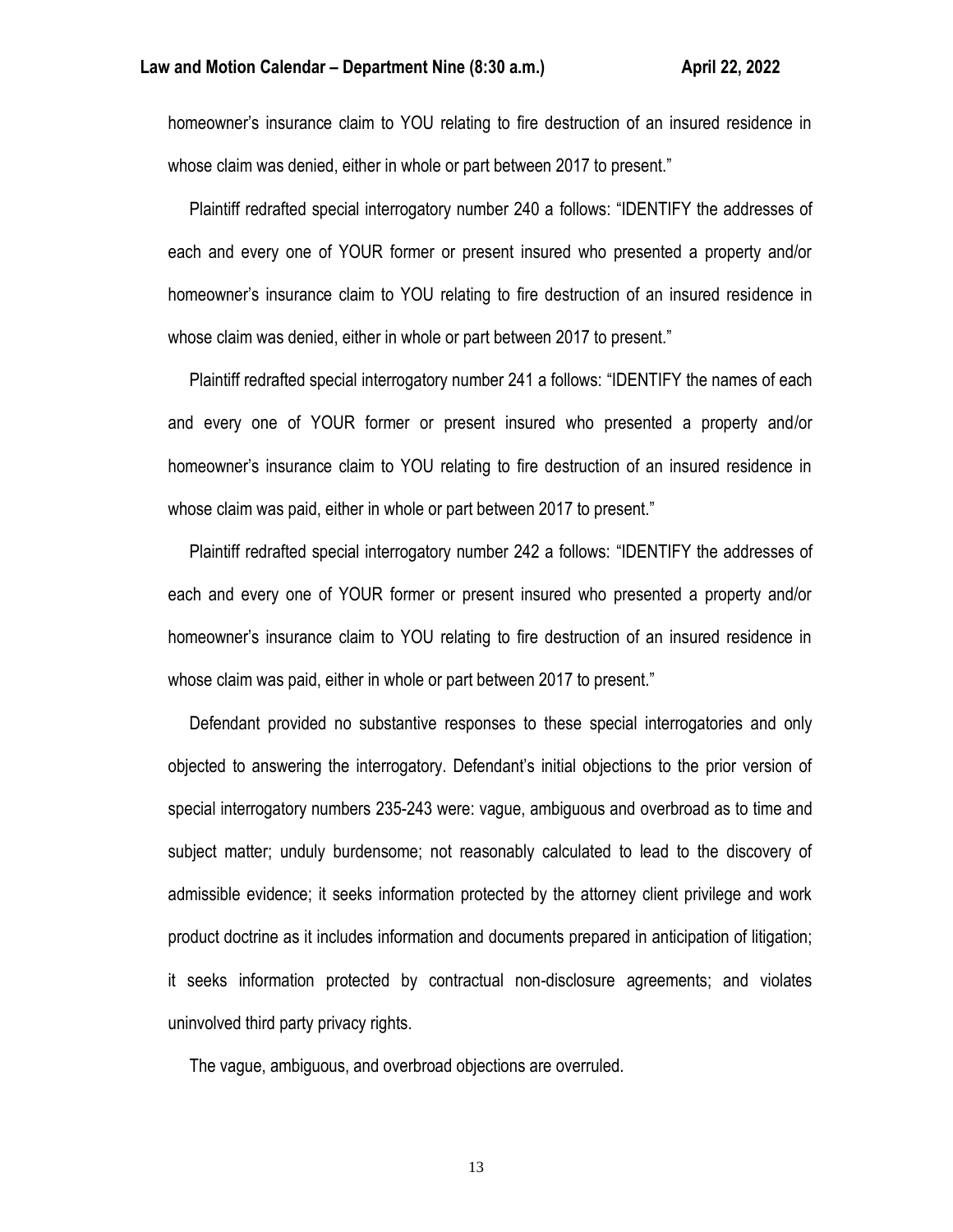Obtaining information from defendant's own files concerning property/homeowner's insurance claims for destruction of an insured residence by fire handled by defendant's agents and/or employees in the past five years is not unduly burdensome.

#### Relevancy Objection

 "Unless otherwise limited by order of the court in accordance with this title, any party may obtain discovery regarding any matter, not privileged, that is relevant to the subject matter involved in the pending action or to the determination of any motion made in that action, if the matter either is itself admissible in evidence or appears reasonably calculated to lead to the discovery of admissible evidence…" (Code of Civil Procedure, § 2017.010.)

 In discovery proceedings, information is within the scope of discovery if it is relevant to the subject matter of the litigation and information is relevant if it might reasonably assist a party in evaluating the case, preparing for trial, or facilitating settlement. It need not be admissible, provided it can reasonably lead to admissible evidence. (Gonzalez v. Superior Court (1995) 33 Cal.App.4<sup>th</sup> 1539, 1546.) "The test of relevancy in discovery proceedings is a broad one." (Sav-On Drugs, Inc. v. Superior Court (1975) 15 Cal.3d 1, 7.)

 "The purpose of the discovery rules is to 'enhance the truth-seeking function of the litigation process and eliminate trial strategies that focus on gamesmanship and surprise.' (*Williams v. Volkswagenwerk Aktiengesellschaft* (1986) 180 Cal.App.3d 1244, 1254, 226 Cal.Rptr. 306.) In other words, the discovery process is designed to '"make a trial less a game of blindman's bluff and more a fair contest with the basic issues and facts disclosed to the fullest practicable extent."' (*Greyhound Corp. v. Superior Court* (1961) 56 Cal.2d 355, 376, 15 Cal.Rptr. 90, 364 P.2d 266.)" (Juarez v. Boy Scouts of America, Inc. (2000) 81 Cal.App.4th 377, 389.)

 "The scope of allowable discovery is broader than strict relevancy to the issues raised by the pleadings. (See generally, Weil & Brown, Cal. Practice Guide: Civil Procedure Before Trial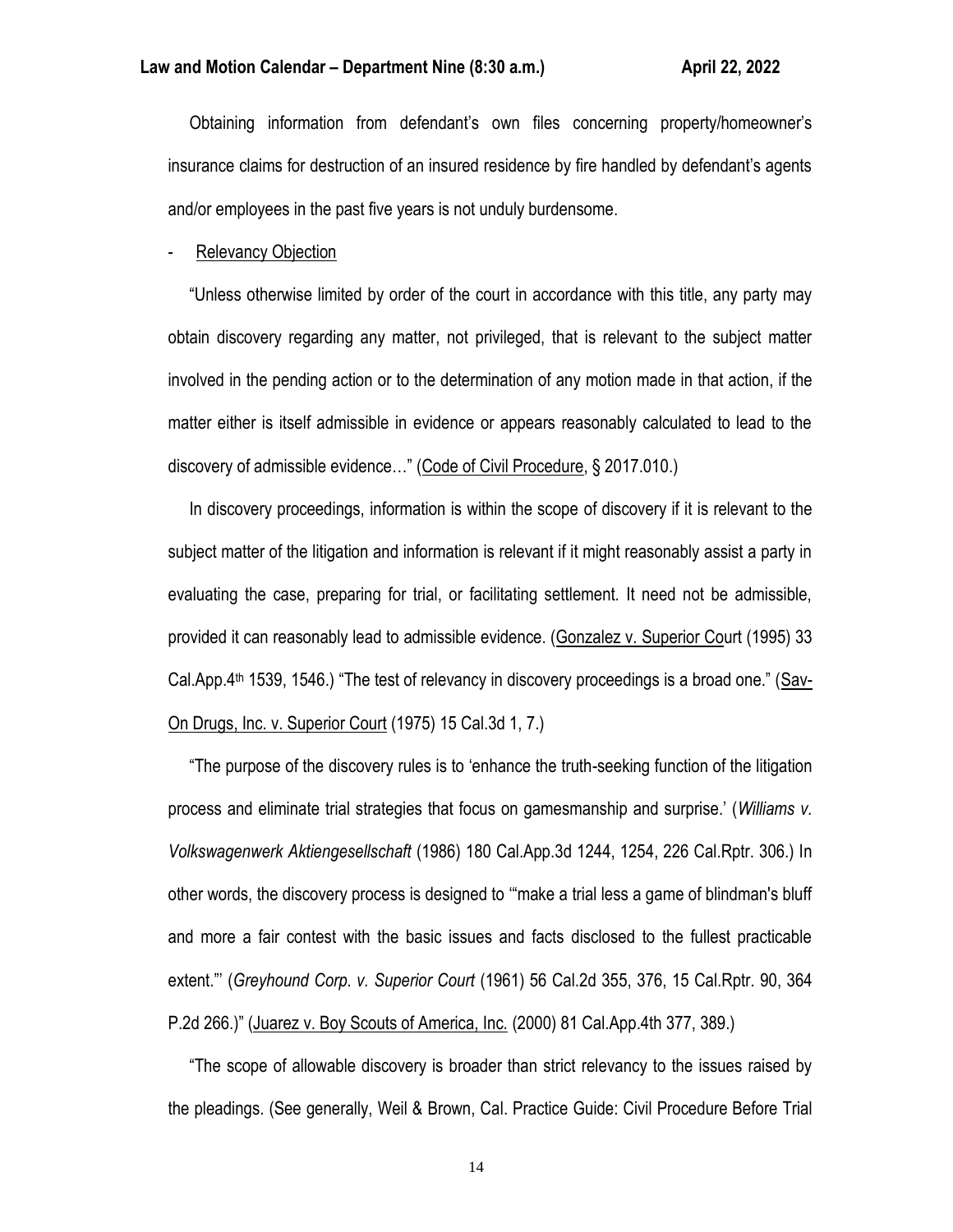(The Rutter Group 1997) Chapter 8C, §§ 8:65-8:108.7.) There are several reasons why the system is structured this way. One such reason is to enable a plaintiff to determine whether there are grounds for amending a complaint to add additional claims. [Footnote omitted.] Moreover, in addition to discovery, investigation is always available, even without filing suit. If discovery and investigation develop factual grounds justifying a timely amendment to a pleading, leave to amend must be liberally granted. (See, e.g., Weil & Brown, Cal. Practice Guide: Civil Procedure Before Trial, supra, Chapter 6 § 6:638, 6:639.)" (Mabie v. Hyatt (1998) 61 Cal.App.4th 581, 596.)

 "Indirect evidence of the elements of punitive damages may be suggested by a pattern of unfair practices. In *Neal, supra*, for example, we affirmed an award of punitive damages based on a failure to settle where the evidence indicated that defendant insurance company's refusal "to accept [plaintiff's] offer of settlement, and its subsequent submission of the matter to its attorney for opinion, [fn. omitted] were all part of a conscious course of conduct, firmly grounded in established company policy ...." (21 Cal.3d at p. 923, 148 Cal.Rptr. 389, 582 P.2d 980.) Similarly, in *Delos v. Farmers Insurance Group* (1979) 93 Cal.App.3d 642, 664, 155 Cal.Rptr. 843, hearing denied August 29, 1979, the court upheld an award of punitive damages based in part on "an inextricable involvement with conduct aptly described ... as a 'nefarious scheme to mislead and defraud thousands of policyholders' with defendants' decision to deny [plaintiff's] claim." (See also *Ferraro v. Pacific Finance Corp.* (1970) 8 Cal.App.3d 339, 352– 353, 87 Cal.Rptr. 226.) [FN 9] ¶ FN 9. Furthermore, evidence regarding Sharkey's previous dealings may be relevant to prove ratification or authorization by Equifax and Colonial of his alleged unfair acts. This proof may also be relevant to the issue of punitive damages. (See *Egan v. Mutual of Omaha Ins. Co., supra*, 24 Cal.3d at pp. 822–823, 169 Cal.Rptr. 691, 620 P.2d 141.) ¶ Without doubt, the discovery of the names, addresses and files of other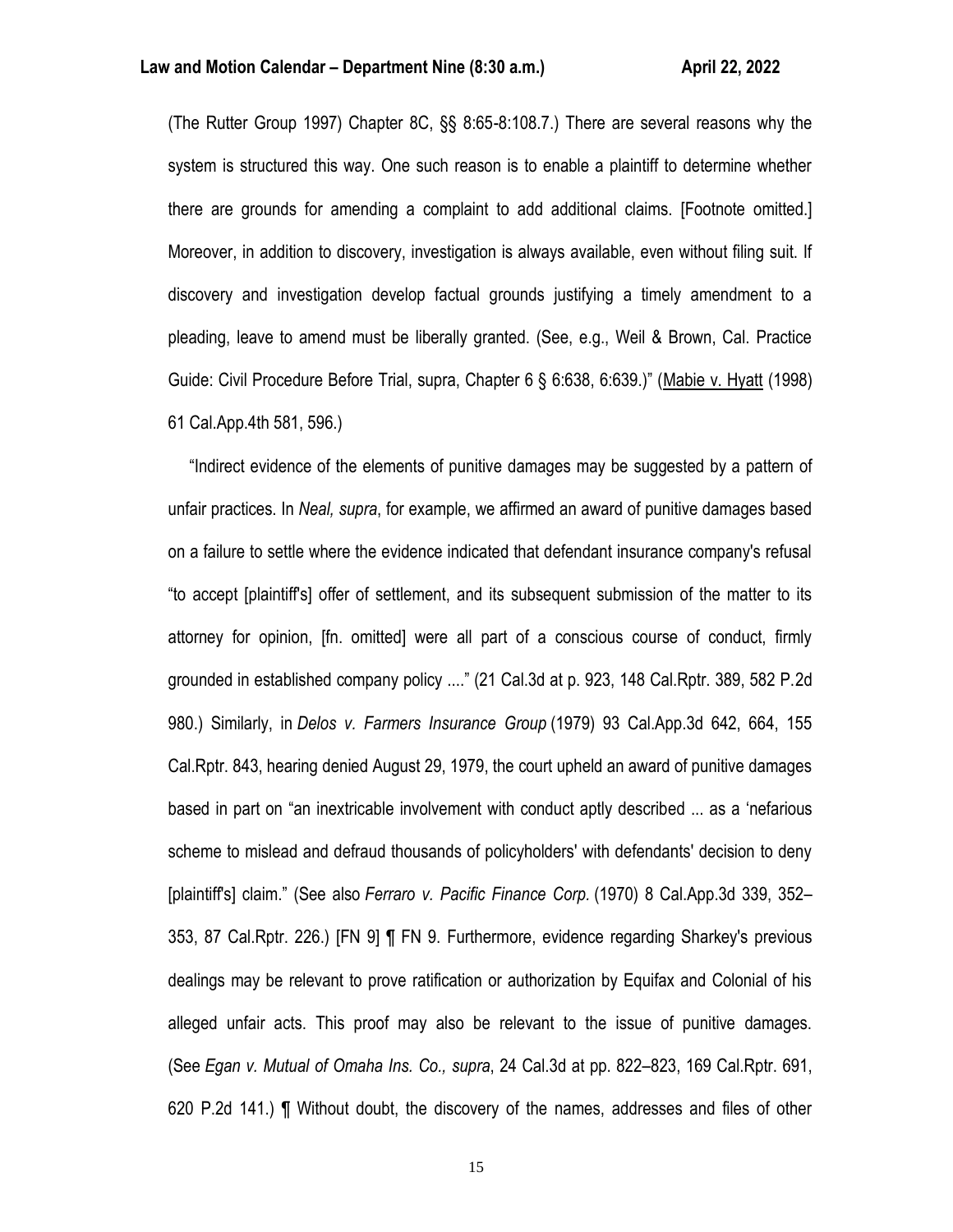Colonial claimants with whom Sharkey attempted settlements is relevant to the subject matter of this action and may lead to admissible evidence. [Footnote omitted.]" (Colonial Life & Accident Ins. Co. v. Superior Court (1982) 31 Cal.3d 785, 792.)

The relevancy objection is overruled.

## Attorney Client Privilege and Work Product Doctrine Objection

 "The trial court has discretion to determine whether, under all of the facts, discovery is allowable, and the burden of showing need for protection rests on the party claiming such need. (*San Diego Professional Ass'n v. Superior Court*, 58 Cal.2d 194, 23 Cal.Rptr. 384, 373 P.2d 448.)" (Rigolfi v. Superior Court In and For Alameda County (1963) 215 Cal.App.2d 497, 502-503.)

 "An attorney-client relationship exists for purposes of the privilege whenever a person consults an attorney for the purpose of obtaining the attorney's legal service or advice. (*People v. Gionis* (1995) 9 Cal.4th 1196, 1208, 1210, 40 Cal.Rptr.2d 456, 892 P.2d 1199.) This is so even if the attorney is never hired. [Footnote omitted.] (*Id.* at p. 1208, 40 Cal.Rptr.2d 456, 892 P.2d 1199; *People v. Canfield* (1974) 12 Cal.3d 699, 705, 117 Cal.Rptr. 81, 527 P.2d 633.) As is true with respect to the attorney-client relationship in other contexts, no formal agreement or compensation is necessary to create an attorney-client relationship for purposes of the privilege. (Cf. *Lister v. State Bar* (1990) 51 Cal.3d 1117, 1126, 275 Cal.Rptr. 802, 800 P.2d 1232.) In contrast, no attorney-client relationship arises for purposes of the privilege if a person consults an attorney for nonlegal services or advice in the attorney's capacity as a friend rather than in his or her professional capacity as an attorney. (*People v. Gionis, supra,* 9 Cal.4th at p. 1212, 40 Cal.Rptr.2d 456, 892 P.2d 1199.)" (Kerner v. Superior Court (2012) 206 Cal.App.4th 84, 116-117.)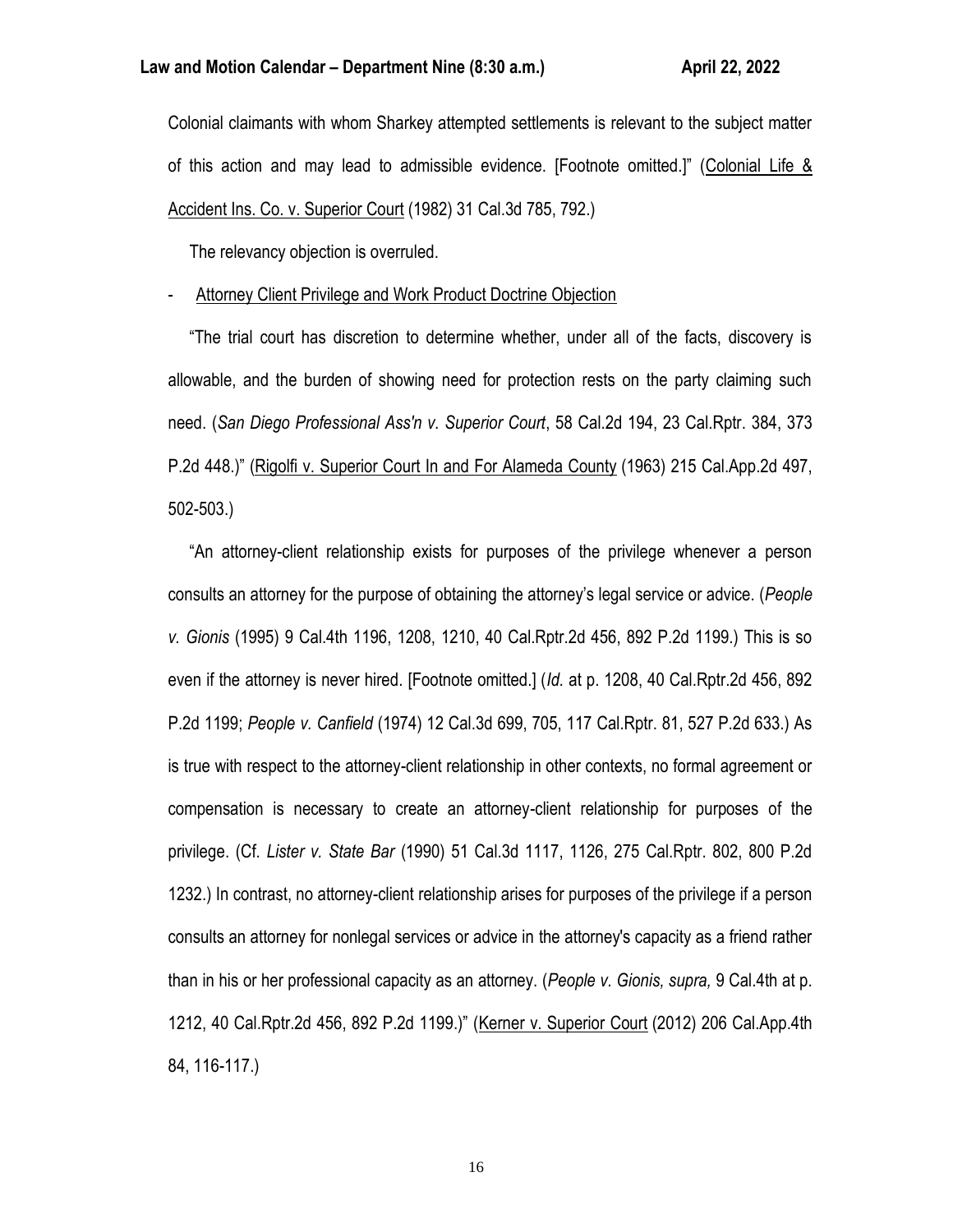"'[T]he attorney-client privilege only protects disclosure of communications; it does not protect disclosure of the underlying facts upon which the communications are based [citations]' (*Benge v. Superior Court* (1982) 131 Cal.App.3d 336, 349, 182 Cal.Rptr. 275), 'and it does not extend to independent witnesses [citations]' (*Triple A Machine Shop, Inc. v. State of California* (1989) 213 Cal.App.3d 131, 143, 261 Cal.Rptr. 493) or their discovery. (See also, *Smith v. Superior Court* (1961) 189 Cal.App.2d 6, 13, 11 Cal.Rptr. 165; *City & County of S.F. v. Superior Court (Giorgi)* (1958) 161 Cal.App.2d 653, 656, 327 P.2d 195.) Nor can 'the identity and location of persons having knowledge of relevant facts' be concealed under the attorney work product rule of Code of Civil Procedure section 2018. (*City of Long Beach v. Superior Court* (1976) 64 Cal.App.3d 65, 73, 134 Cal.Rptr. 468, quoting former Code Civ.Proc., § 2016.)" (Emphasis added.) (Aerojet-General Corp. v. Transport Indemnity Insurance (1993) 18 Cal.App.4th 996, 1004.)

 The identities of fire insurance claimants and their claims made to defendant insurer are not protected by the attorney-client privilege even if their identities and claims were then provided to counsel. The attorney-client privilege objection is overruled.

 "It is the policy of the state to do both of the following: ¶ (a) Preserve the rights of attorneys to prepare cases for trial with that degree of privacy necessary to encourage them to prepare their cases thoroughly and to investigate not only the favorable but the unfavorable aspects of those cases. ¶ (b) Prevent attorneys from taking undue advantage of their adversary's industry and efforts." (Code of Civil Procedure, § 2018.020.)

 "A writing that reflects an attorney's impressions, conclusions, opinions, or legal research or theories is not discoverable under any circumstances." (Code of Civil Procedure, § 2018.030(a).)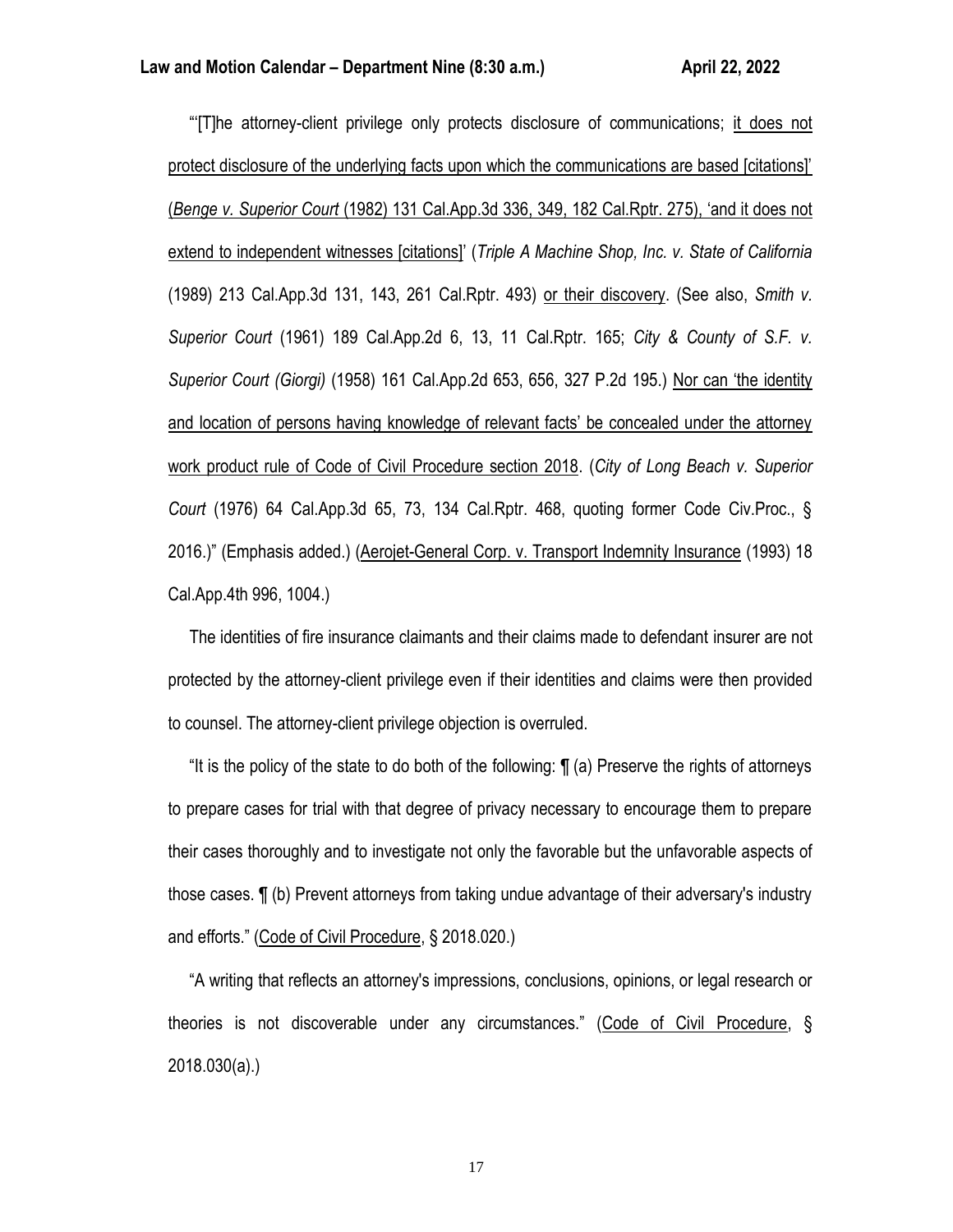"The work product of an attorney, other than a writing described in subdivision (a), is not discoverable unless the court determines that denial of discovery will unfairly prejudice the party seeking discovery in preparing that party's claim or defense or will result in an injustice." (Code of Civil Procedure, § 2018.030(b).)

 "The person claiming protection under the attorney work product doctrine bears the burden of proving the preliminary facts to show the doctrine applies. (*Mize v. Atchison, T. & S.F. Ry. Co.* (1975) 46 Cal.App.3d 436, 447, 120 Cal.Rptr. 787.)" (League of California Cities v. Superior Court (2015) 241 Cal.App.4th 976, 993.)

 An appellate court in Dowden v. Superior Court (1999) 73 Cal.App.4th 126 explained the purpose and intent of the work-product doctrine as follows: "Section 2018's stated purpose and the underlying reasons for its creation emphasize the need to "limit[ ] discovery so that 'the stupid or lazy practitioner may not take undue advantage of his adversary's efforts....' " (Pruitt, *Lawyers' Work Product, supra,* 37 State Bar J. at pp. 240–241.)" (Dowden v. Superior Court (1999) 73 Cal.App.4th 126, 133.)

 "In determining whether particular matter is privileged as work product, the reviewing court should be guided by the underlying policies of section 2018. Specifically, the policy of promoting diligence in preparing one's own case, rather than depending on an adversary's efforts. A practical guide for ascertaining its scope is found in *Mack v. Superior Court, supra,* 259 Cal.App.2d at pp. 10–11, 66 Cal.Rptr. 280 and *Fellows v. Superior Court, supra,* 108 Cal.App.3d at pp. 69–70, 166 Cal.Rptr. 274. In *Mack,* the court indicated that material of a derivative character, such as diagrams prepared for trial, audit reports, appraisals, and other expert opinions, developed on the initiative of counsel in preparing for trial, are protected as work product. (*Mack v. Superior Court, supra,* 259 Cal.App.2d at pp. 10–11, 66 Cal.Rptr. 280;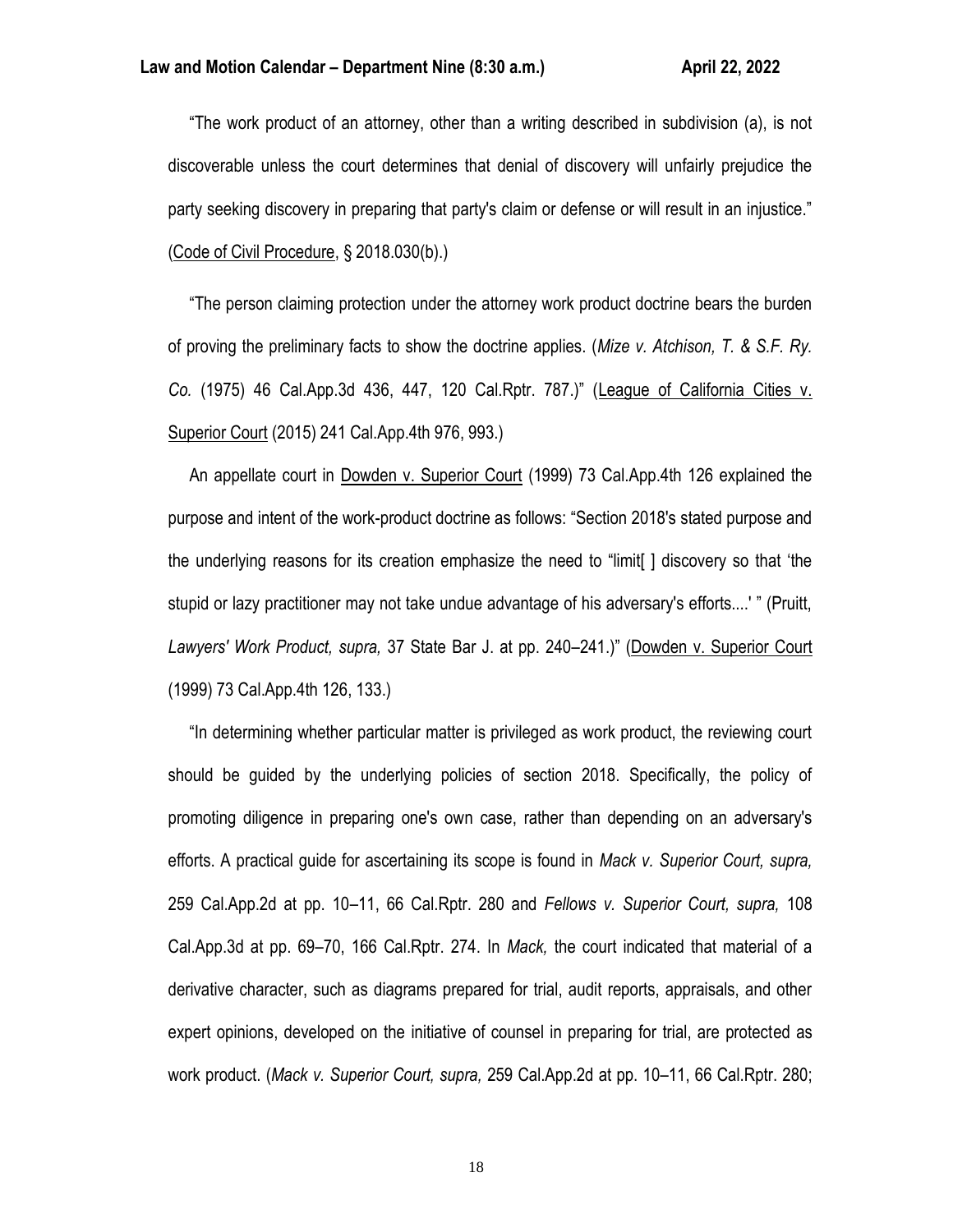see also *Fellows v. Superior Court, supra,* 108 Cal.App.3d at pp. 69–70, 166 Cal.Rptr. 274.)" (Dowden v. Superior Court (1999) 73 Cal.App.4th 126, 135.)

 Defendant has not proven the preliminary facts to show the attorney work product doctrine applies. It is not established that the identities of other individuals whose property and/or homeowner's insurance claims relating to fire destruction of an insured residence and the facts obtained from them related to the claims submitted to defendant insurer between 2017 and the present was only obtained by defendant insurer's counsel in anticipation of this litigation. It reasonably appears that those identities and facts obtained by the defendant insurer and its claims adjusters were obtained in the ordinary course and scope of claims adjusting service by defendant insurer. The attorney work product objection is overruled.

- Contractual Non-Disclosure Agreement Information Privacy

 There is a privacy interest in precluding the dissemination or misuse of sensitive and confidential information ("informational privacy"). (Estate of Gallio (1995) 33 Cal.App.4th 592, 597.)

 "The "informational privacy" protection is qualified and requires that a court balance the right of privacy against the need for discovery. (*Harris v. Superior Court* (1992) 3 Cal.App.4th 661, 665, 4 Cal.Rptr.2d 564.) "There must be a compelling and opposing state interest justifying the discovery. [Citation.] Even when discovery of private information is found directly relevant to the issues of ongoing litigation, it will not be automatically allowed; there must be a careful balancing of the compelling public need for discovery against the fundamental right of privacy. [Citation.]" (*Davis v. Superior Court* (1992) 7 Cal.App.4th 1008, 1014, 9 Cal.Rptr.2d 331.)" (Estate of Gallio (1995) 33 Cal.App.4th 592, 597.)

 "A discovery proponent may demonstrate compelling need by establishing the discovery sought is directly relevant and essential to the fair resolution of the underlying lawsuit.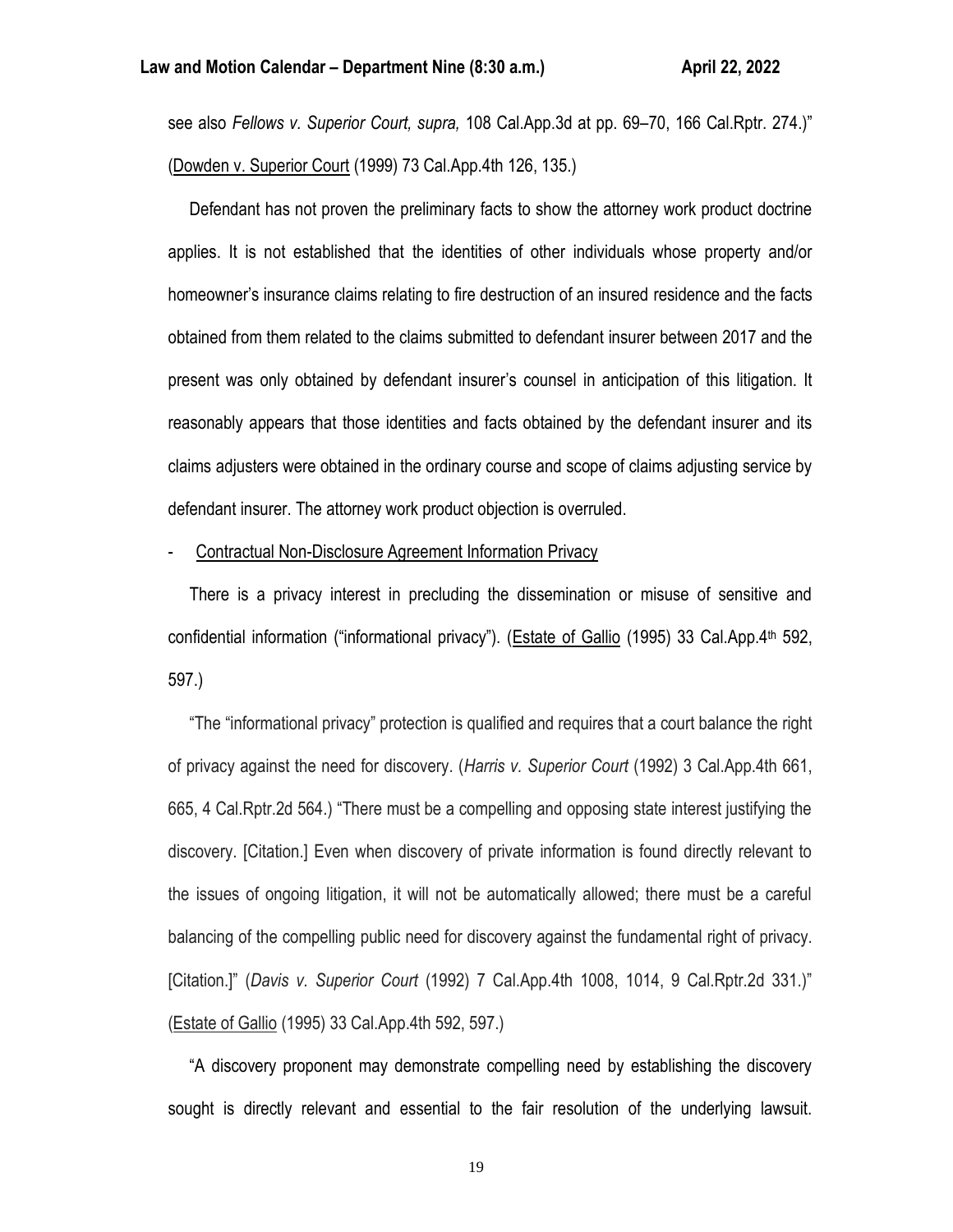(*Planned Parenthood Golden Gate v. Superior Court, supra,* 83 Cal.App.4th at p. 367, 99 Cal.Rptr.2d 627; *Johnson v. Superior Court* (2000) 80 Cal.App.4th 1050, 1071, 95 Cal.Rptr.2d 864.)" (Digital Music News LLC v. Superior Court (2014) 226 Cal.App.4th 216, 229.)

 Information concerning insurance claims of other individuals whose property and/or homeowner's insurance claims relating to fire destruction of an insured residence that were handled by defendant insurer between 2017 to the present is directly relevant and essential to the fair resolution of this lawsuit. Having carefully balanced the compelling public need for discovery against the right of privacy of information protected by a contractual non-disclosure agreement, the court finds that a compelling and opposing state interest justifies the discovery and overrules the objection that special interrogatory numbers 235-243 seek information protected by contractual non-disclosure agreements.

### Privacy Interests of Nonparty Insurance Claimants

 "An insurance institution, agent, or insurance-support organization shall not disclose any personal or privileged information about an individual collected or received in connection with an insurance transaction unless the disclosure is: ¶ (a) With the written authorization of the individual, and meets either of the conditions specified in paragraph (1) or (2):  $\P$  (1) If the authorization is submitted by another insurance institution, agent, or insurance-support organization, the authorization meets the requirement of Section 791.06. ¶ (2) If the authorization is submitted by a person other than an insurance institution, agent, or insurance-support organization, the authorization is: ¶ (A) Dated. ¶ (B) Signed by the individual. ¶ (C) Obtained one year or less prior to the date a disclosure is sought pursuant to this section. (Insurance Code, § 791.13(a).)

 "An insurance institution, agent, or insurance-support organization shall not disclose any personal or privileged information about an individual collected or received in connection with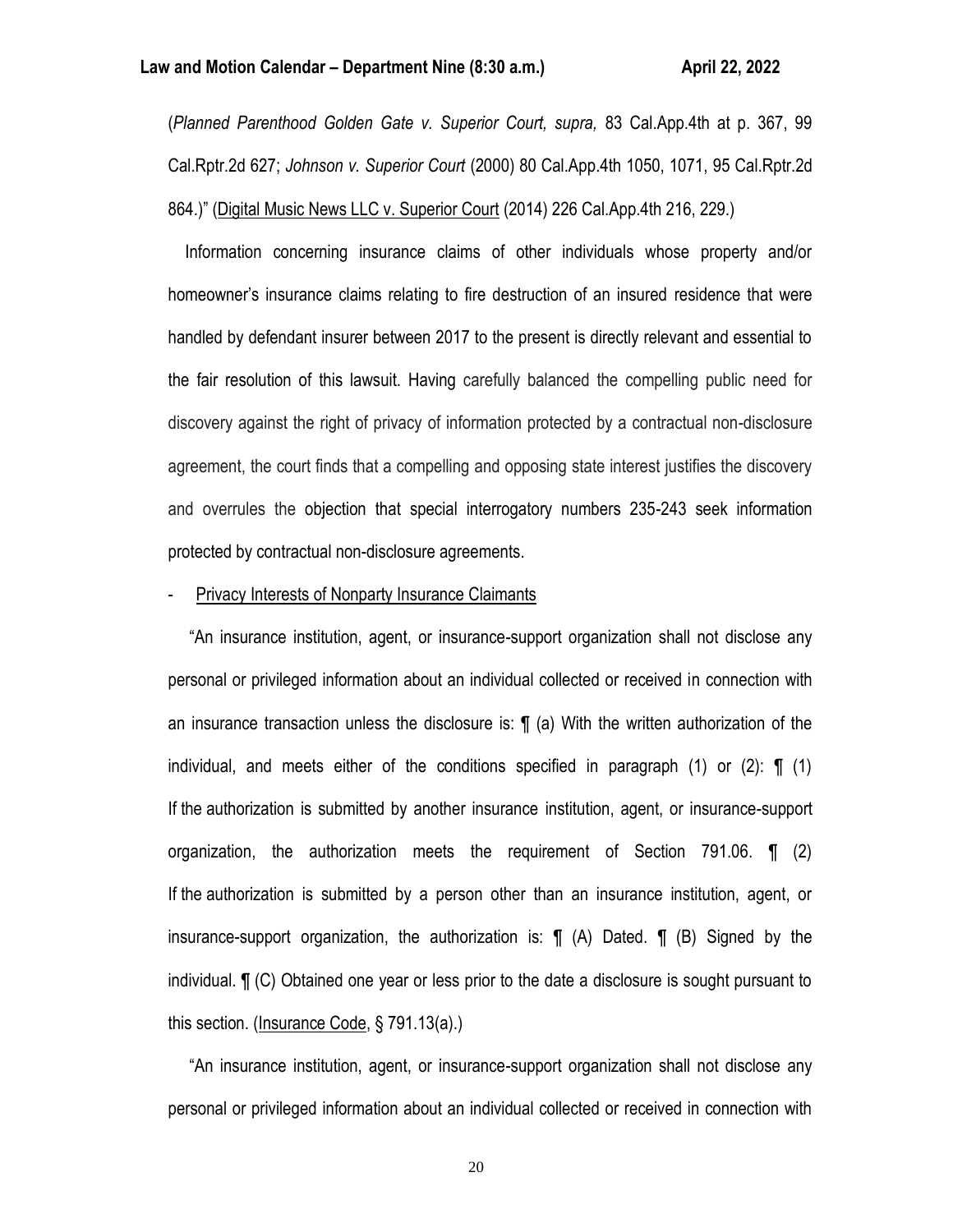an insurance transaction unless the disclosure is: ¶ (h) In response to a facially valid administrative or judicial order, including a search warrant or subpoena." (Insurance Code, § 791.13(h).)

 The appellate court in Colonial Life & Accident Ins. Co., supra, was faced with an objection that the information sought in discovery was protected by Insurance Code, §§ 791.10, et seq. The trial court had ordered Equifax to produce the names and addresses of all persons whose claims for benefits under Colonial's policies were assigned a specific adjuster for settlement, which amounted to about 35 claims, and the trial court approved a letter to be sent by plaintiff's counsel to these individuals requesting that they consent to the release of their records by Equifax. The trial court expressly prohibited the parties and counsel from initiating any contact with nonparty insurance claimants pending their response to the letter. The trial court later issued an additional protective order preventing plaintiff's counsel from disclosing to any other person the names, addresses or records of nonparty claimants or from 'making use thereof except for preparation for trial and trial in this action.' (Colonial Life & Accident Ins. Co. v. Superior Court (1982) 31 Cal.3d 785, 789.) The appellate court approved of this procedure and protective order as meeting the requirements of Insurance Code, § 791.13. The appellate court stated in relation to Section 791.13: "The procedure for contacting other claimants approved by the trial court should satisfy these requirements if the authorization form, included in the letter sent to claimants, is returned within a year." (Colonial Life & Accident Ins. Co., supra at page 792, fn 10.) That procedure was focused on disclosure of privileged information identifying claimants.

 On the other hand, the U.S. District Court, Sothern District of California in an unpublished opinion in 2010 focused on protecting the privileged information concerning specific claimants and tailored a discovery order to allow for discovery of the claims filed concerning similar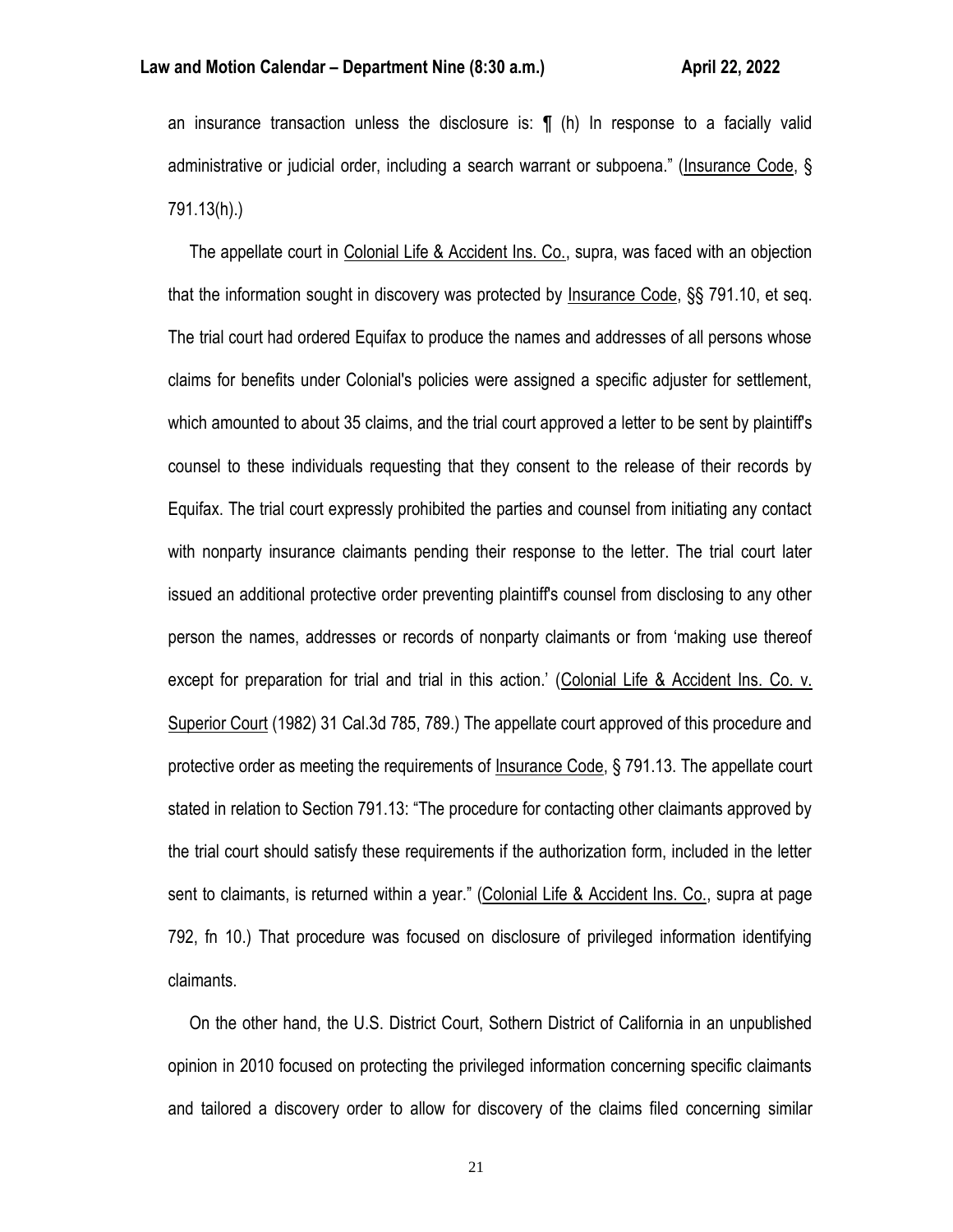claims handled by the insurer in California. The District Court held: "AMCO contends disclosing information about other insureds violate state and federal laws designed to protect the personal information of financial consumers. In general, the federal Gramm-Leach-Bliley Act ("GLBA") together with section 791.13 of the California Insurance Information Privacy Protection Act ("IIPPA") prevent an insurance company from disclosing the nonpublic personal and privileged information of its insureds, subject to certain exceptions. *See* Gramm-Leach-Bliley Act 15 U.S.C. § 6801-6809; Cal. Ins. Code § 791 et seq. To the extent AMCO is concerned that disclosure of information pertaining to other insureds' claim files violate their privacy, the Court believes the limitations imposed on the scope of discovery, as set forth below, properly address these concerns. ¶ **IV. CONCLUSION** ¶ The Court finds the requested information pertaining to the claim files of other AMCO insureds is relevant to Worth Bargain's claims and is likely to lead to the discovery of admissible evidence. The Court further believes the amendments to the scope of the discovery requests, as set forth below, satisfy the requirements for disclosure under the GLBA and IIPPA, and properly address AMCO's concerns regarding the requests' burden. ¶ Worth Bargain may discover claim files of certain AMCO insureds, regardless of whether the other insureds' claims were handled by the same claims adjuster or supervisor as Worth Bargain's claim, subject to the protective order in place in this matter [Doc. no. 14] and the following limitations: ¶ (1) The insured's claim must involve a business interruption policy; ¶ (2) The loss suffered by the insured must be due to a covered event; ¶ (3) AMCO must have admitted coverage; ¶ (4) The insured's dispute must not concern the existence of coverage, but only whether AMCO has paid the proper amount to the insured under the terms of the policy; ¶ (4) The insured must have filed a lawsuit or retained counsel with regard to a dispute regarding the claim;  $\P$  (5) The claim files must be limited to insureds who are California residents; ¶ (6) The request shall apply only to claims made during the time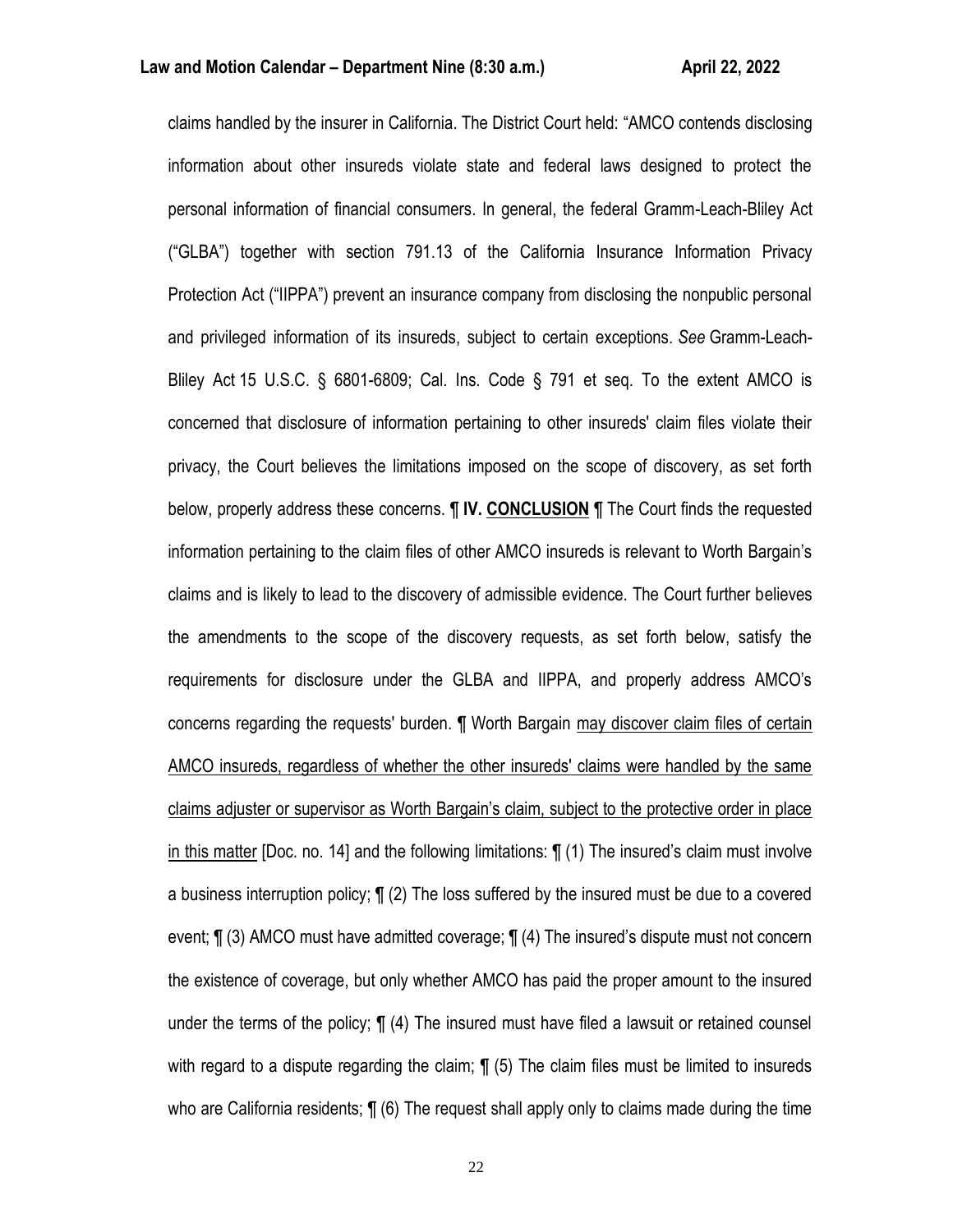### **Law and Motion Calendar – Department Nine (8:30 a.m.) <b>All Accord Accord Accord Accord Accord Accord Accord Accord**

period of January 1, 2004 to February 17, 2009; ¶ (7) AMCO must be the insurer; ¶ (8) AMCO must redact the personal information of the insured, including claim number, names, addresses, telephone numbers, Social Security numbers, date of birth, age, and race." (Emphasis added.) (Worth Bargain Outlet, Inc. v. AMCO Insurance Company (S.D. Cal., 2010) 2010 WL 11508880, at \*3.)

 Therefore, the U.S. District Court issued a facially valid judicial order that allowed discovery, while at the same time protected the privileged identifying information concerning the claimants.

 Special interrogatory numbers 235-243 seek information identifying third party insurance claimants, which is protected from disclosure by Section 791.13. The information plaintiff really seeks appears to be the facts underlying a purported pattern of conduct while handling claims similar to his fire insurance claim and not necessarily the specific identities of the claimants. The court finds that in order to compel a further response to special interrogatory numbers 235-243 disclosing the identities and addresses of the claimants and at the same time provide due consideration of the privacy interests of the third-party claimants it must incorporate the same procedure and protective order specified in footnote 10 of Colonial Life & Accident Ins. Co., supra.

 The court grants the motion to compel a further response to proposed amended special interrogatory numbers 235-243 with the following protective provisions: a letter to be sent by defense counsel to the individuals who had property and/or homeowner's insurance claims relating to fire destruction of an insured residence that were handled by defendant insurer's personnel between 2017 to the present requesting that they consent to the release of their identities and addresses by defendant be drafted for court approval; the court approved letter is to be sent by defendant to those claimants; the parties and counsel are prohibited from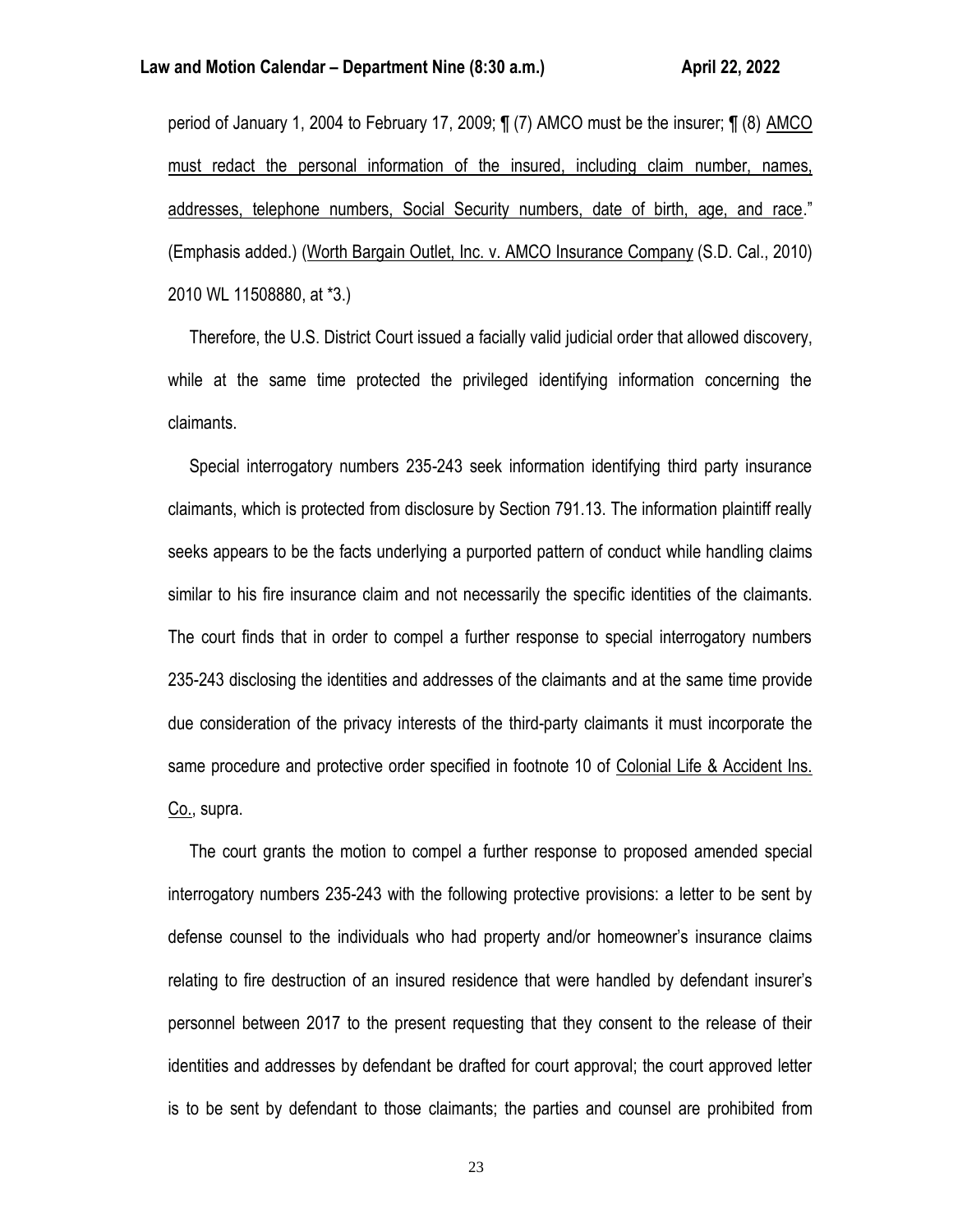initiating any contact with nonparty insurance claimants pending their response to the letter; the names and addresses are to be released by defendant to plaintiff upon defendant's receipt of an executed release from the claimant; and plaintiff's counsel from shall not disclose to any other person the names, addresses or records of nonparty claimants or from making use thereof except for preparation for trial and trial in this action.

 Special Interrogatory numbers 252-257 seek plaintiff to identify all arbitrations where bad faith was alleged against defendant; all court cases where bad faith was alleged against defendant in any state in the U.S.; all court cases where a court of record made a finding of bad faith against defendant in any state in the U.S.; all cases where a jury made a finding of bad faith against defendant in any state in the U.S.; all cases where a court awarded punitive damages against defendant in any state in the U.S.; and all court cases where a jury awarded punitive damages against defendant in any state in the U.S.

 Defendant provided no substantive responses to these special interrogatories and only objected to answering the interrogatories. Defendant asserts the following objections to each of these special interrogatories: vague, ambiguous and overboard as to time and subject matter; unduly burdensome; not reasonably calculated to lead to the discovery of admissible evidence; it seeks information protected by the attorney client privilege and work product doctrine as it includes information and documents prepared in anticipation of litigation; it seeks information protected by contractual non-disclosure agreements; violates uninvolved third party privacy rights; it seeks an improper compilation of information; and the information is equally available to plaintiff.

 Special interrogatory numbers 252-257 are overbroad as to time and subject matter as they have no time limitation and they do not limit the requests to information concerning cases and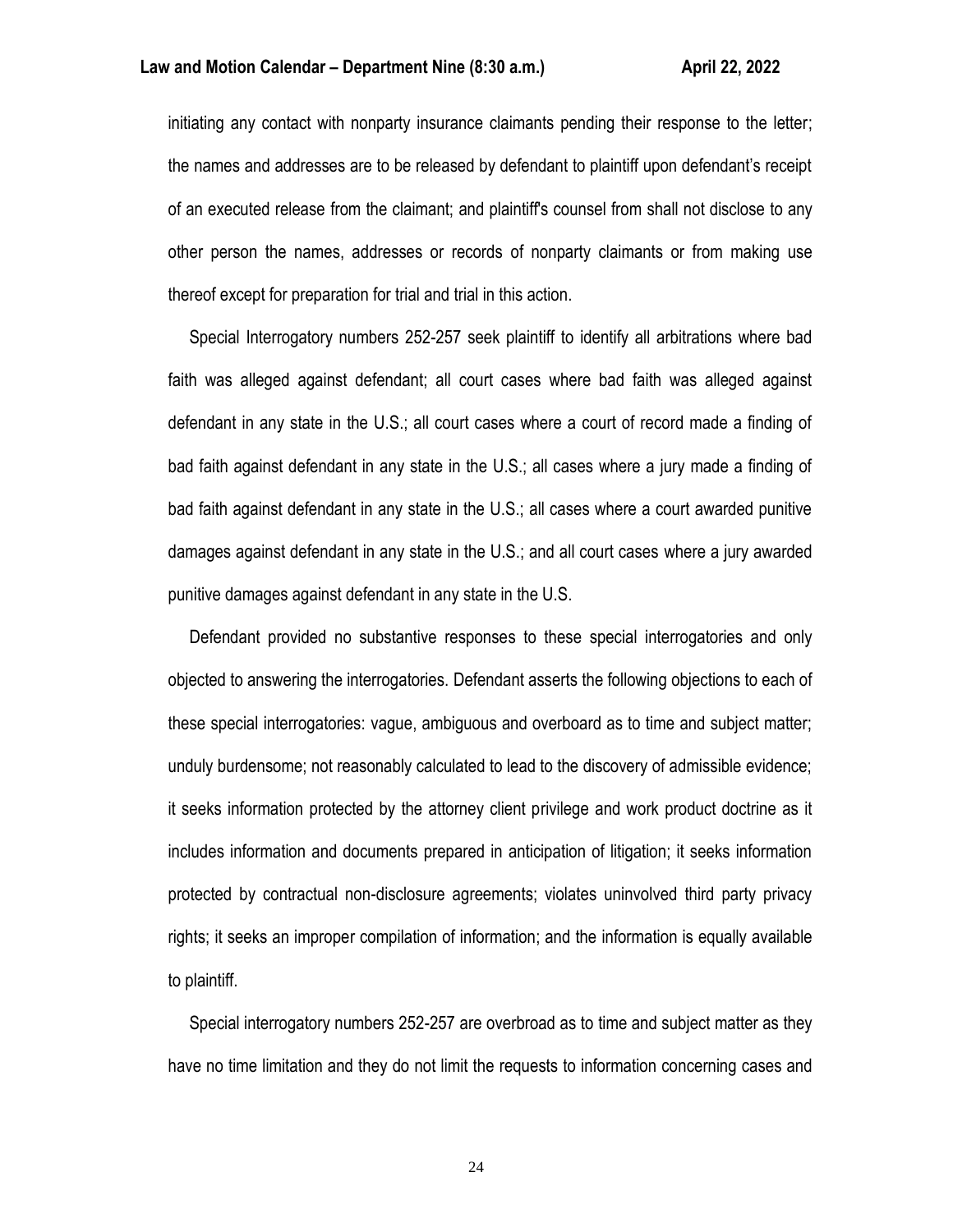arbitrations that involved insurer bad faith concerning property and/or homeowner's insurance claims relating to fire destruction of an insured residence.

 The motion to compel further responses to special interrogatory numbers 252-257 is denied.

### Special Interrogatory Numbers 246 and 250

 Special interrogatory numbers 246 and 250 request defendant to identify all human resources manuals used by defendant in dealing with defendant's insurance adjusters; and to identify all documents evidencing claim department budgets.

 Defendant provided no substantive response to these special interrogatories and only objected to answering the interrogatories. Defendant asserted the following objections: vague, ambiguous and overboard as to time and subject matter; unduly burdensome; not reasonably calculated to lead to the discovery of admissible evidence; it seeks identification of documents protected by defendant's proprietary interest in such documents and/or trade secrets; and it seeks information protected by the attorney-client privilege and work product doctrine as it includes information and documents prepared in anticipation of litigation.

 Special interrogatory numbers 246 and 250 are overbroad as to time as they seek information concerning manuals and budgets without any time limitation whatsoever.

 The motion to compel further responses to special interrogatory numbers 246 and 250 is denied.

## **Sanctions**

 "The court shall impose a monetary sanction under Chapter 7 (commencing with Section 2023.010) against any party, person, or attorney who unsuccessfully makes or opposes a motion to compel a further response to interrogatories, unless it finds that the one subject to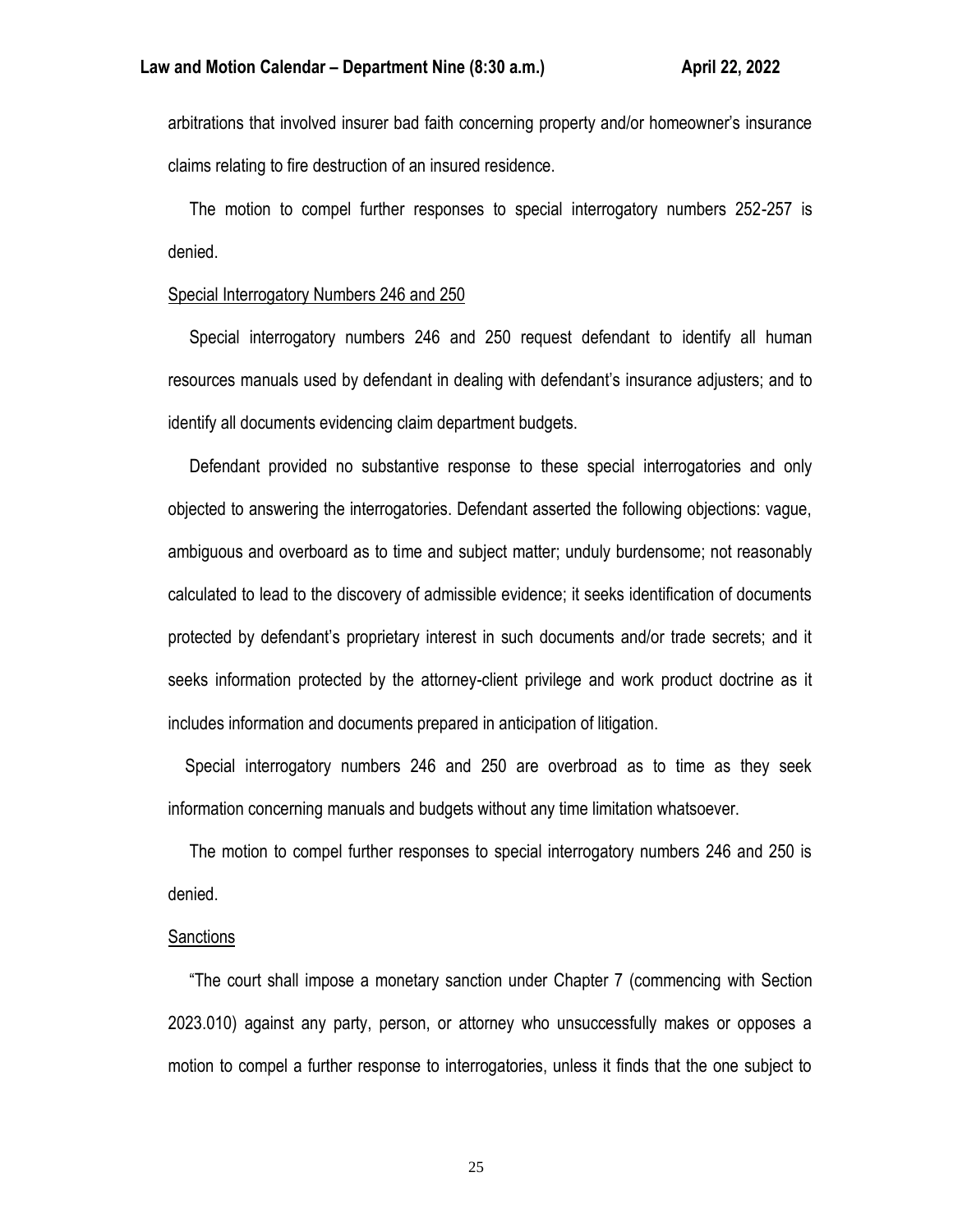the sanction acted with substantial justification or that other circumstances make the imposition of the sanction unjust." (Code of Civil Procedure, § 2030.300(d).)

 The court may award sanctions under the Discovery Act in favor of the moving party even though no opposition to the motion to compel was filed, or the opposition was withdrawn, or the requested discovery was provided to the moving party after the motion was filed. (Rules of Court, Rule 3.1348(a).)

 The court finds it appropriate to order defendant to pay plaintiff \$6,435 in monetary sanctions within ten days.

The requests for issue, evidence, and terminating sanctions are denied.

### **Motion to Compel Further Responses to Requests for Production, Set Two.**

On July 12, 2021, plaintiff filed a 1<sup>st</sup> amended complaint for breach of contract and breach of the covenant of good faith and fair dealing against its insurer related to payment on a claim against plaintiff's insurance policy. The complaint also sought recovery of punitive damages. Defendant's motion to strike the claim for punitive damages was denied on October 1, 2021.

 The parties have had a previous discovery dispute regard the first set of interrogatories and requests for production. On April 1, 2021, plaintiff filed voluminous motions to compel further responses to numerous form interrogatives, special interrogatories, and requests for production. Plaintiff moved to compel further responses and sought an award of \$7,460 in monetary sanctions for the motion to compel further responses to interrogatories and \$6,060 in monetary sanctions for the motion to compel further responses to requests for production. Weeks after the motion was filed, on April 26, 2021, defendant served verified further responses to the special and form interrogatories and requests for production and defendant produced documents. Defendant opposed the motions on several grounds, including an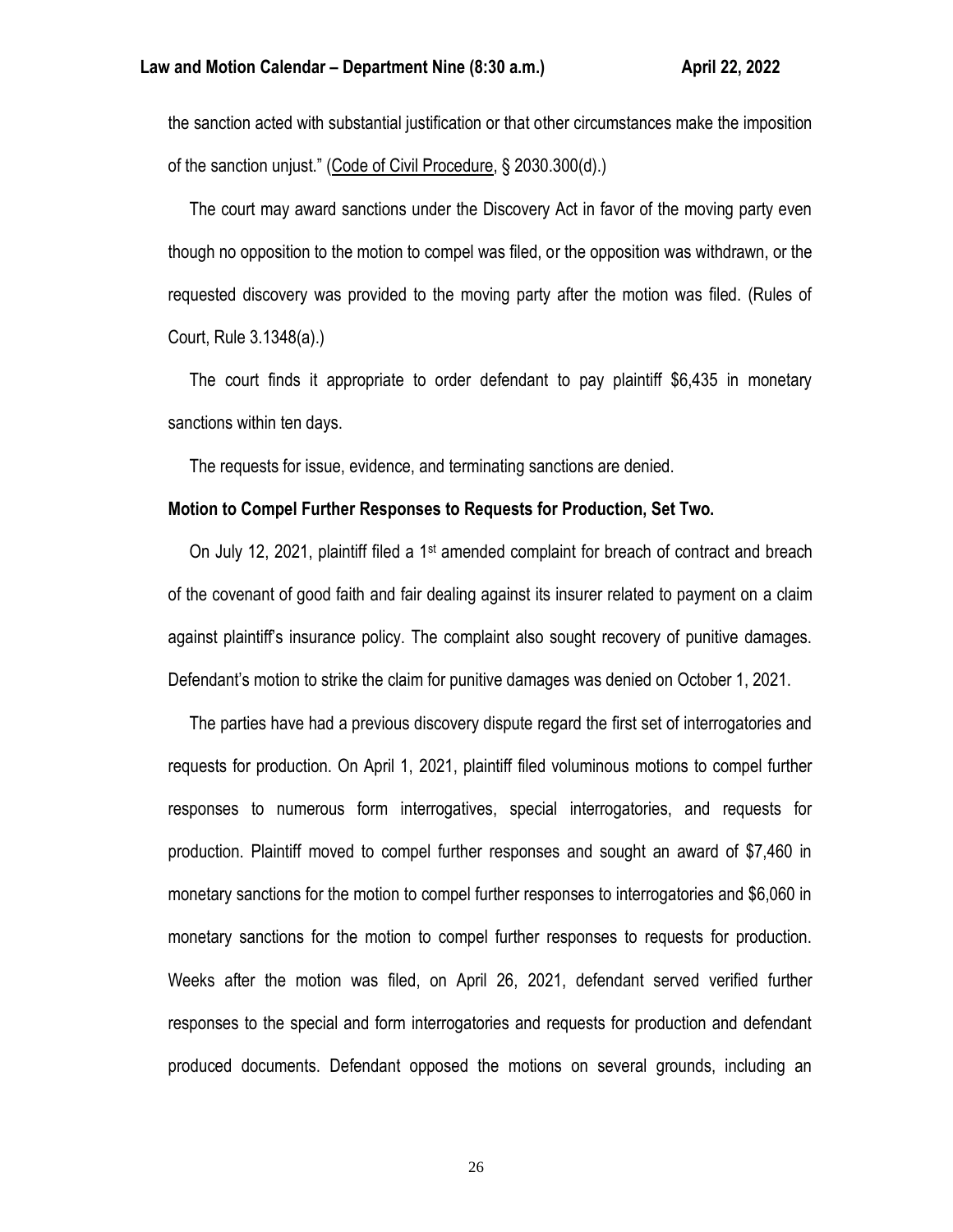assertion that the motions are now moot as further responses were provided and the only outstanding issue is sanctions, which should be denied, or the amount awarded reduced.

 The court's final ruling found that the further verified responses superseded the prior responses rendering the motion to compel further responses to the initial discovery responses moot. The court also imposed monetary sanctions on defendant in the amount of \$10,000.

 On October 14, 2021, plaintiff served on defendant requests for production, set two. After being granted extensions of time to respond, defendant served responses and objections to the special interrogatories on January 3, 2022. On January 28, 2022, Plaintiff filed a voluminous motion to compel further responses to requests for production numbers 20-46, 54- 58, 60-67, 70-74, 76-85, 87-89, 92, 93, and 96-98. Plaintiff contends defendant's responses are not code compliant; defendant's objections are meritless; and the court should impose monetary, issue, evidence and terminating sanctions against defendant,

 On February 16, 2022, plaintiff served a notice of supplemental document production and on February 17, 2022, plaintiff served amended responses to some of the form requests for production, set two. Defense counsel further declares that defendant also produced an additional CD to plaintiff's counsel on February 9, 2022, which contained a further 120 audio and/or video recordings. (Declaration of Randy A Moss in Opposition to Motion, paragraph 19.)

 Defendant opposes the motion on the following grounds: discovery concerning other claims or other insureds sought in requests for production, numbers 24, 39-46, 96, 97, and 98 is irrelevant to plaintiff's bad faith claims, only substantially similar claims are potentially relevant, and that the discovery sought violates the privacy rights of other insureds; discovery sought in requests for production numbers 20-23, 25-32, 62-64, and 84-89 concerning claims guidelines, training materials, underwriting guidelines and document retention policy has been addressed in responses to these requests; the personnel information concerning all of defendants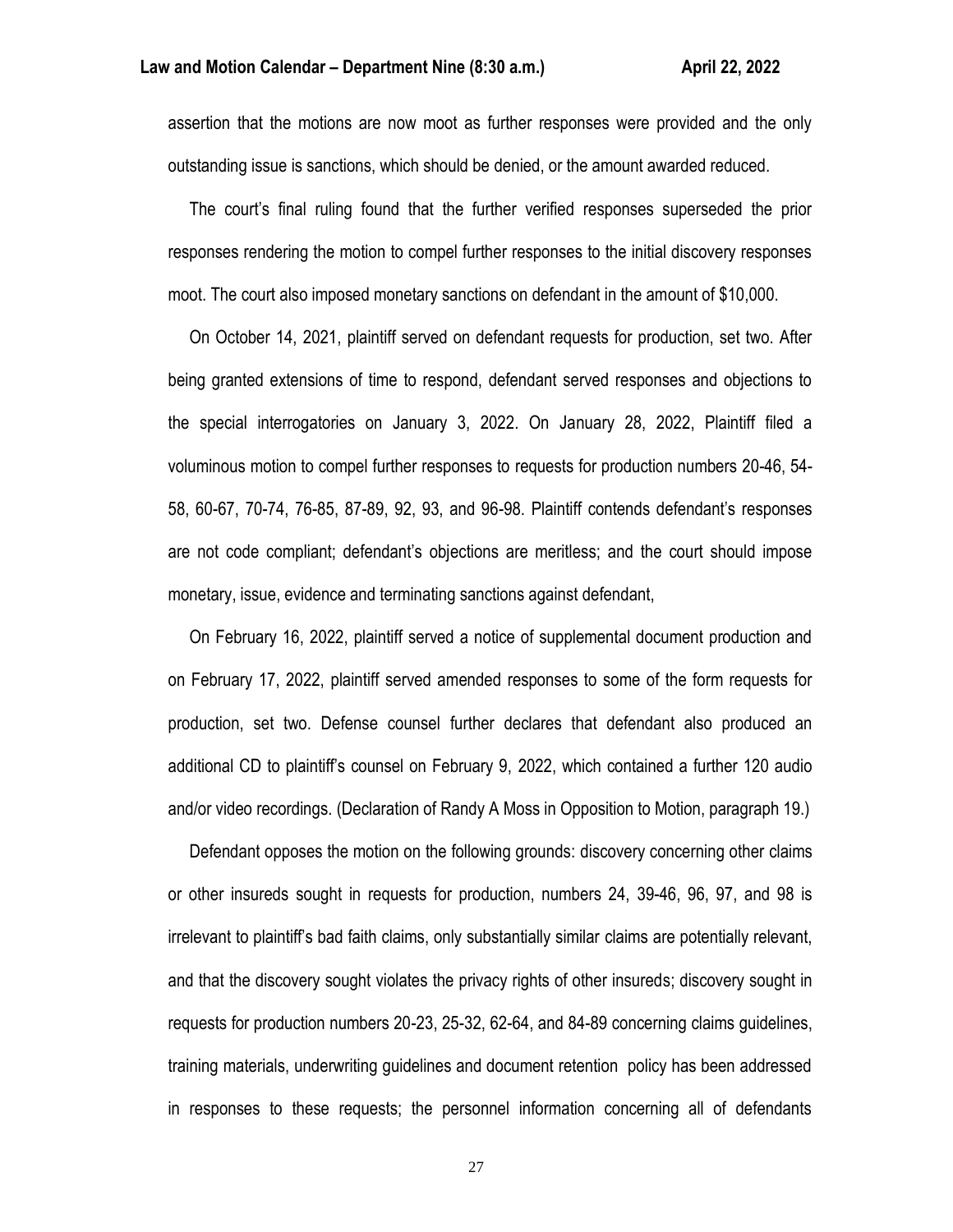adjusters violates the privacy rights of the adjusters and is protected by Insurance Code, § 791.13 and Code of Civil Procedure, § 1985.3 and subject to that objection, defendant has produced documents related to the handlers of plaintiff's claims; requests for production numbers 54-58 seeking discovery of insurance reserve information concerning all homeowners and property claims is irrelevant to the claims in this case as a loss reserve for defense and indemnity for third party liability claims may be potentially relevant to bad faith conduct in denying a duty to defend its insured or in failing to accept a settlement demand against its insured within policy limits, it has no relevance to first party property claims where the insured seeks benefits for his or her own losses and then claims bad faith denial of coverage and not the amount of the loss; since defendant did not rely on a policy exclusion in its initial denial of coverage, requests for production numbers 60 and 61 seeking discovery of the drafting and regulatory history of defendant's policy exclusions is irrelevant; defendant responded to requests for production numbers 65-67 and 70-82 identifying underwriting and/or claims files, produced all non-privileged documents from these files, and provided a privilege log identifying documents that were withheld; requests for production numbers 92-93 seeking Department of Insurance Complaints has been sufficiently responded to by amended responses; and requests for production number 24, 39-46, 96 and 97 are unduly burdensome and oppressive as described in Paul Fogel's declaration in opposition.

 Plaintiff replied: the amended responses to requests for production, set two, numbers 20- 40, 55-58, 62-67, 70-74, 76-85, 87-89 92, 93, and 98 renders the substantive portion of the motion related to those requests for production moot, however, plaintiff remains entitled to an award of sanctions for having to file this motion in order to obtain further responses; plaintiff has drafted revisions of requests for production numbers 41-46, 96 and 97 to address the claim they are overbroad and the court is free to adopt them for the purposes of compelling a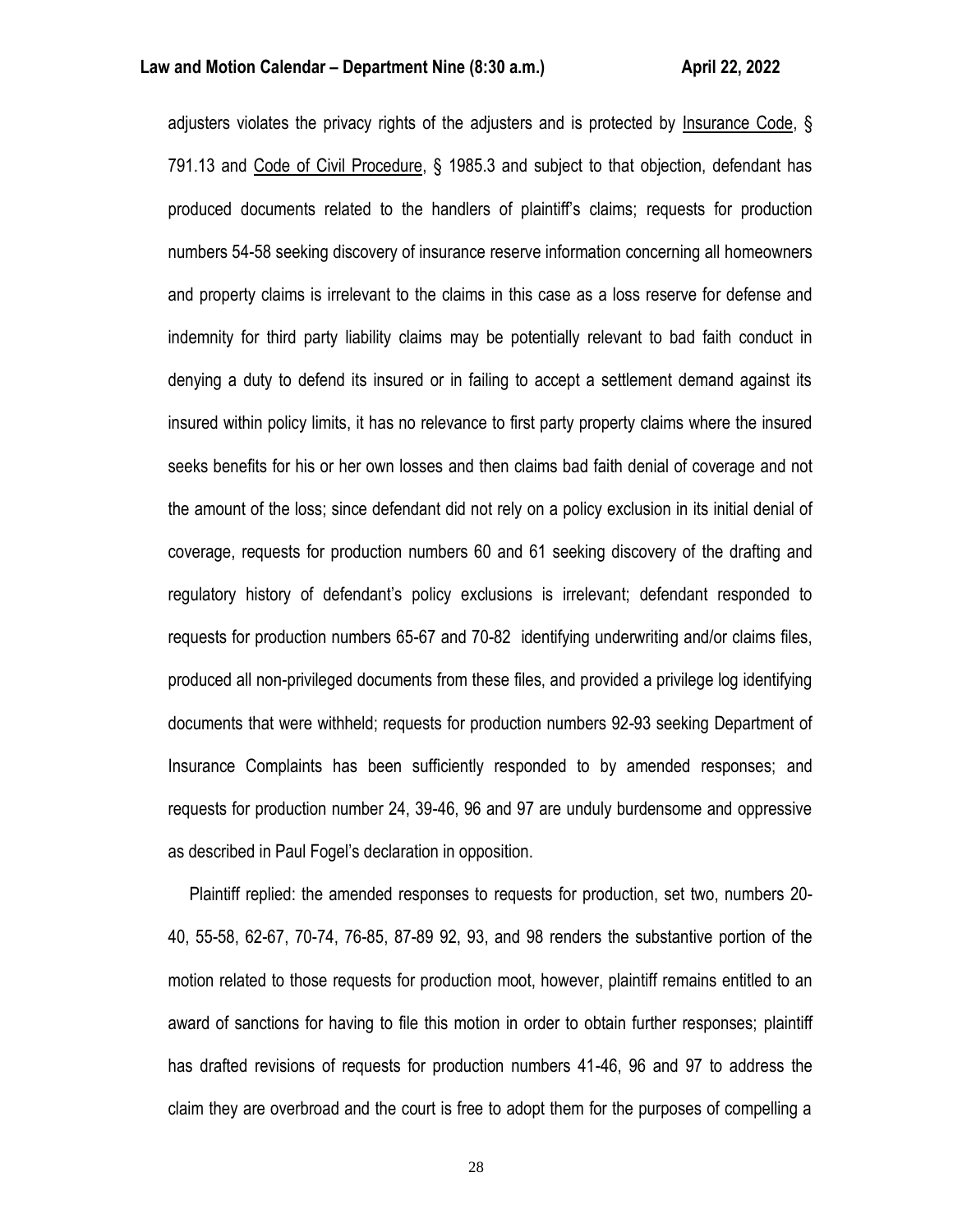response to them; the court should compel further responses to request for production numbers 54, 60, and 61; and discovery sanctions should be imposed against defendant.

### Meet and Confer Activities

 A motion to compel further responses to interrogatories shall be accompanied by a meet and confer declaration under Code of Civil Procedure, § 2016.040. (Code of Civil Procedure, § 2030.300(b).)

 "It is a central precept to the Civil Discovery Act of 1986 (Code Civ.Proc., § 2016 et seq.) (hereinafter "Discovery Act") that civil discovery be essentially self-executing. (*Zellerino v. Brown* (1991) 235 Cal.App.3d 1097, 1111, 1 Cal.Rptr.2d 222.) The Discovery Act requires that, prior to the initiation of a motion to compel, the moving party declare that he or she has made a serious attempt to obtain "an informal resolution of each issue." (§ 2025, subd. (o); *DeBlase v. Superior Court* (1996) 41 Cal.App.4th 1279, 1284, 49 Cal.Rptr.2d 229.) This rule is designed "to encourage the parties to work out their differences informally so as to avoid the necessity for a formal order...." (*McElhaney v. Cessna Aircraft Co.* (1982) 134 Cal.App.3d 285, 289, 184 Cal.Rptr. 547.) This, in turn, will lessen the burden on the court and reduce the unnecessary expenditure of resources by litigants through promotion of informal, extrajudicial resolution of discovery disputes. (*DeBlase v. Superior Court*, supra, 41 Cal.App.4th 1279, 1284, 49 Cal.Rptr.2d 229; see also *Volkswagenwerk Aktiengesellschaft v. Superior Court* (1981) 122 Cal.App.3d 326, 330, 175 Cal.Rptr. 888.)" (Townsend v. Superior Court (1998) 61 Cal.App.4th 1431, 1434-1435.)

 The motion to compel further responses must be accompanied by a declaration stating facts showing a reasonable and good faith attempt at an informal resolution of each issue presented by the motion. (Code of Civil Procedure, §§ 2030(l), 2031(m), and 2033(l).) "'The Discovery Act requires that, prior to the initiation of a motion to compel, the moving party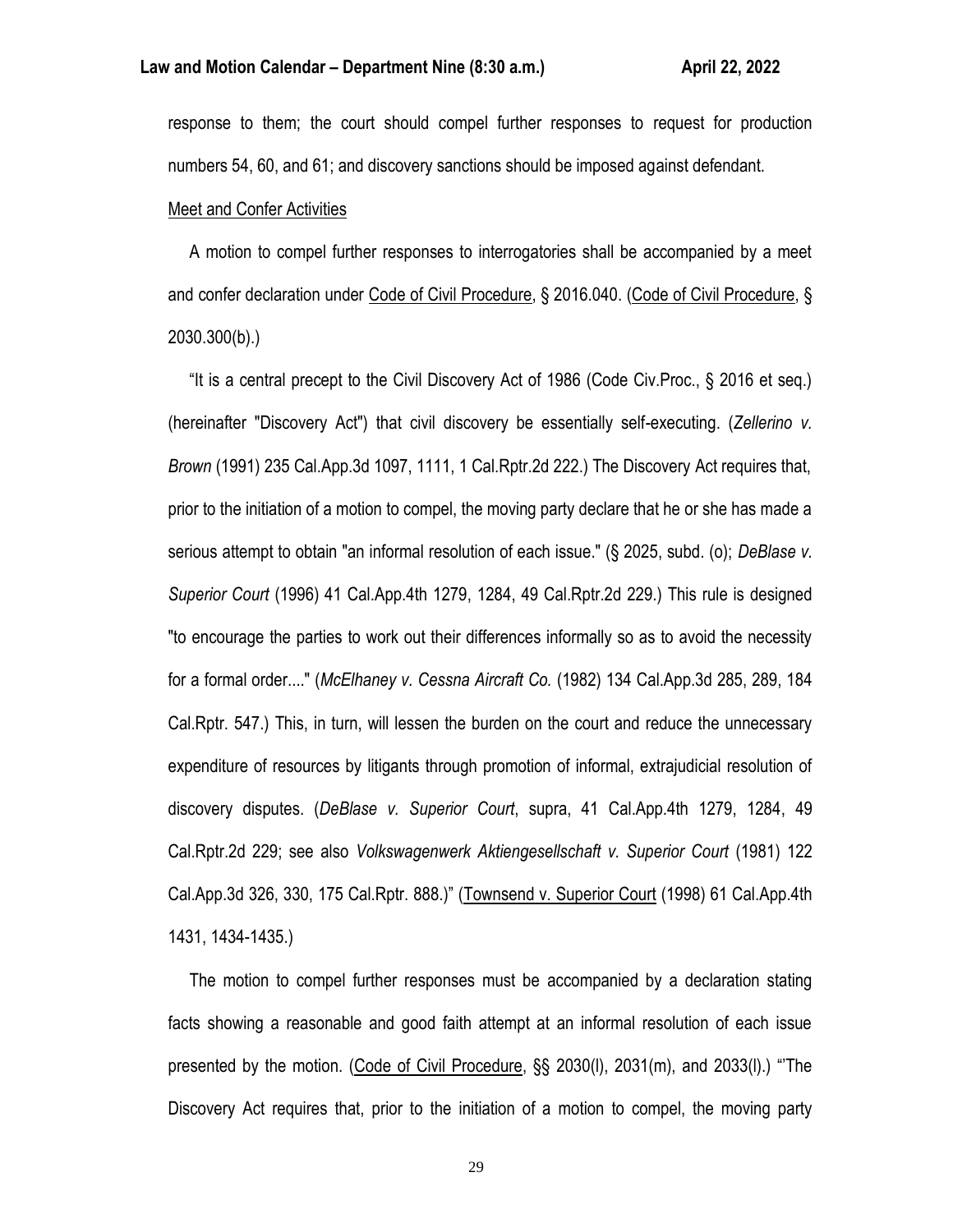declare that he or she has made a serious attempt to obtain "an informal resolution of each issue." (§ 2025, subd. (o)....) This rule is designed "to encourage the parties to work out their differences informally so as to avoid the necessity for a formal order...." (*McElhaney v. Cessna Aircraft Co.* (1982) 134 Cal.App.3d 285, 289, 184 Cal.Rptr. 547.) This, in turn, will lessen the burden on the court and reduce the unnecessary expenditure of resources by litigants through promotion of informal, extrajudicial resolution of discovery disputes. [Citations.]' (*Townsend v. Superior Court* (1998) 61 Cal.App.4th 1431, 1435, 72 Cal.Rptr.2d 333.)" (Stewart v. Colonial Western Agency, Inc. (2001) 87 Cal.App.4th 1006, 1016.) "A determination of whether an attempt at informal resolution is adequate also involves the exercise of discretion. The level of effort at informal resolution which satisfies the 'reasonable and good faith attempt' standard depends upon the circumstances. In a larger, more complex discovery context, a greater effort at informal resolution may be warranted. In a simpler, or more narrowly focused case, a more modest effort may suffice. The history of the litigation, the nature of the interaction between counsel, the nature of the issues, the type and scope of discovery requested, the prospects for success and other similar factors can be relevant. Judges have broad powers and responsibilities to determine what measures and procedures are appropriate in varying circumstances. (See, e.g., Gov.Code, § 68607 [judge has responsibility to manage litigation]; Code Civ. Proc., § 128, subd. (a)(5) [judge has power to control conduct of judicial proceeding in furtherance of justice].) Judges also have broad discretion in controlling the course of discovery and in making the various decisions necessitated by discovery proceedings. (Citations omitted.)" (Obregon v. Superior Court (1998) 67 Cal.App.4th 424, 431.) "Although some effort is required in all instances (see, e.g., *Townsend*, supra, 61 Cal.App.4th at p. 1438, 72 Cal.Rptr.2d 333 [no exception based on speculation that prospects for informal resolution may be bleak]), the level of effort that is reasonable is different in different circumstances, and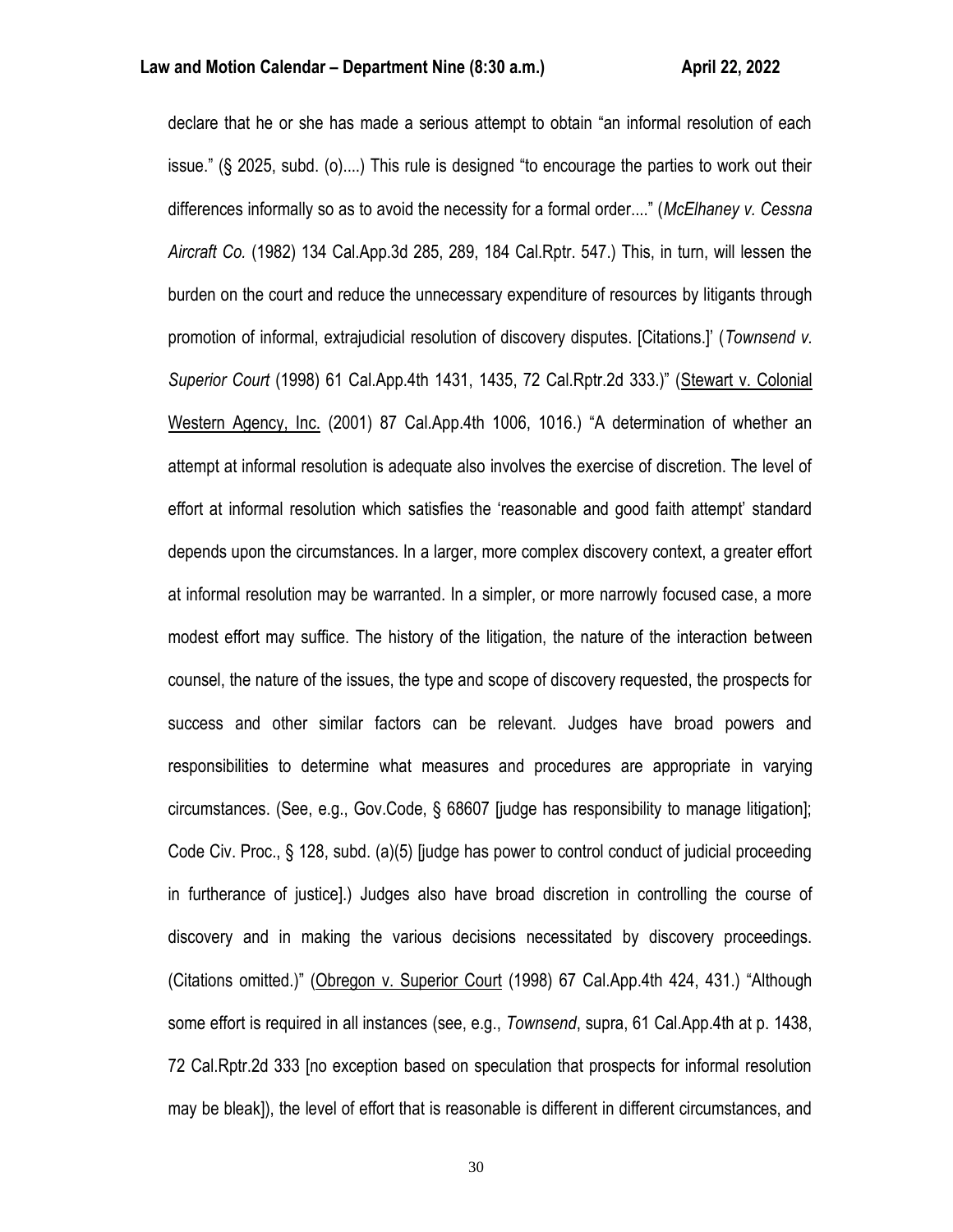may vary with the prospects for success. These are considerations entrusted to the trial court's discretion and judgment, with due regard for all relevant circumstances." (Obregon, supra at pages 432-433.)

 It appears under the totality of circumstances presented, including, but not limited to, the history of this litigation, the nature of the interaction between counsel, the nature of the issues, the type, and scope of discovery requested, and the prospects for success, that the meet and confer activities were sufficient.

Motion to Compel Further Responses to Requests for Production and Production of **Documents** 

 "(a) The party to whom an inspection demand has been directed shall respond separately to each item or category of item by any of the following: ¶ (1) A statement that the party will comply with the particular demand for inspection and any related activities. ¶ (2) A representation that the party lacks the ability to comply with the demand for inspection of a particular item or category of item. ¶ (3) An objection to the particular demand. ¶ (b) In the first paragraph of the response immediately below the title of the case, there shall appear the identity of the responding party, the set number, and the identity of the demanding party. ¶ (c) Each statement of compliance, each representation, and each objection in the response shall bear the same number and be in the same sequence as the corresponding item or category in the demand, but the text of that item or category need not be repeated. (Code of Civil Procedure, § 2031.210.) "A statement that the party to whom an inspection demand has been directed will comply with the particular demand shall state that the production, inspection, and related activity demanded will be allowed either in whole or in part, and that all documents or things in the demanded category that are in the possession, custody, or control of that party and to which no objection is being made will be included in the production." (Code of Civil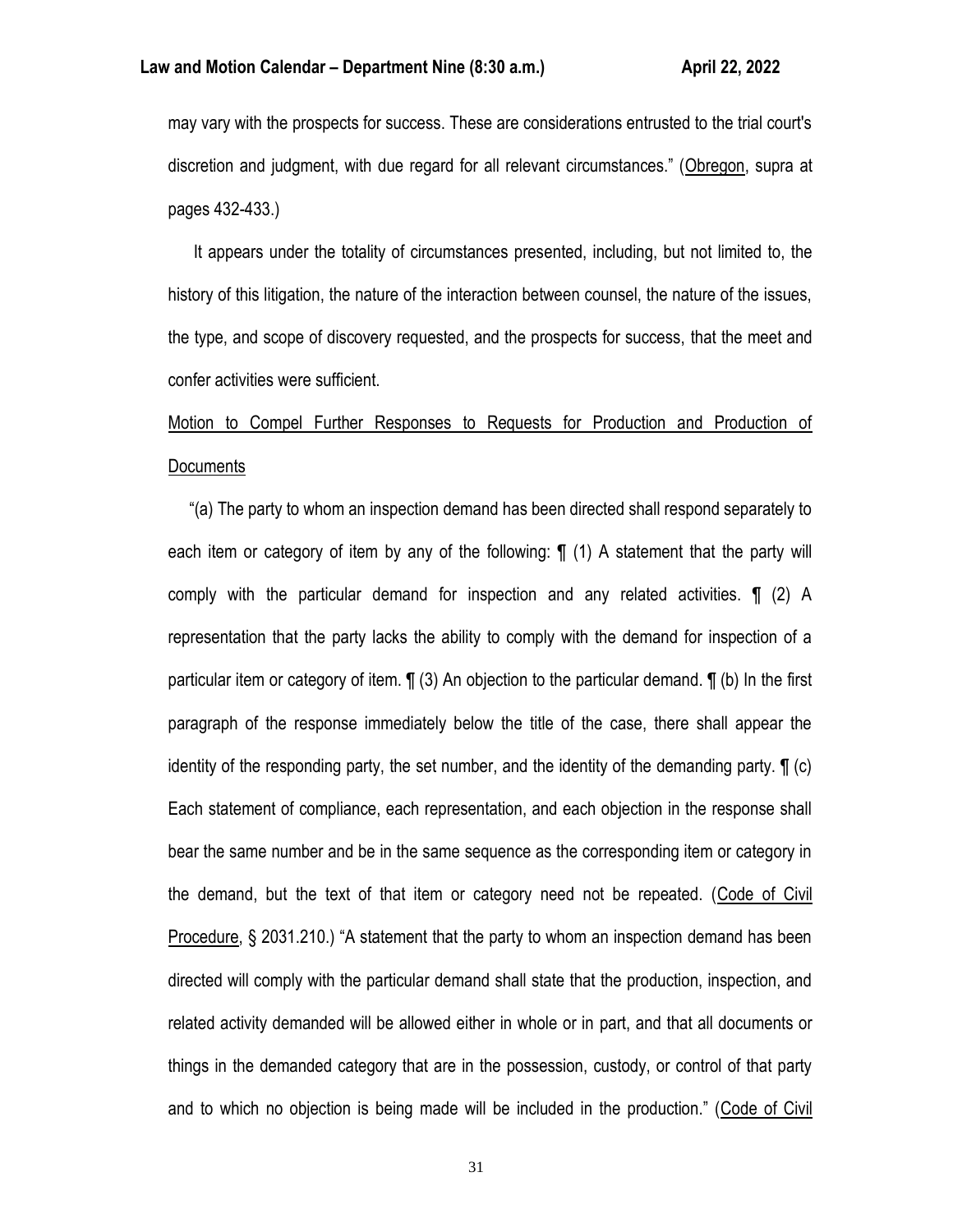Procedure, § 2031.220.) "(a) Any documents demanded shall either be produced as they are kept in the usual course of business, or be organized and labeled to correspond with the categories in the demand. ¶ (b) If necessary, the responding party at the reasonable expense of the demanding party shall, through detection devices, translate any data compilations included in the demand into reasonably usable form." (Code of Civil Procedure, § 2031.280.)

 "A representation of inability to comply with the particular demand for inspection shall affirm that a diligent search and a reasonable inquiry has been made in an effort to comply with that demand. This statement shall also specify whether the inability to comply is because the particular item or category has never existed, has been destroyed, has been lost, misplaced, or stolen, or has never been, or is no longer, in the possession, custody, or control of the responding party. The statement shall set forth the name and address of any natural person or organization known or believed by that party to have possession, custody, or control of that item or category of item." (Code of Civil Procedure, § 2031.230.)

 "(a) If only part of an item or category of item in an inspection demand is objectionable, the response shall contain a statement of compliance, or a representation of inability to comply with respect to the remainder of that item or category." (Code of Civil Procedure, § 2031.240(a).)

 "If the responding party objects to the demand for inspection, copying, testing, or sampling of an item or category of item, the response shall do both of the following: ¶ (1) Identify with particularity any document, tangible thing, land, or electronically stored information falling within any category of item in the demand to which an objection is being made. ¶ (2) Set forth clearly the extent of, and the specific ground for, the objection. If an objection is based on a claim of privilege, the particular privilege invoked shall be stated. If an objection is based on a claim that the information sought is protected work product under Chapter 4 (commencing with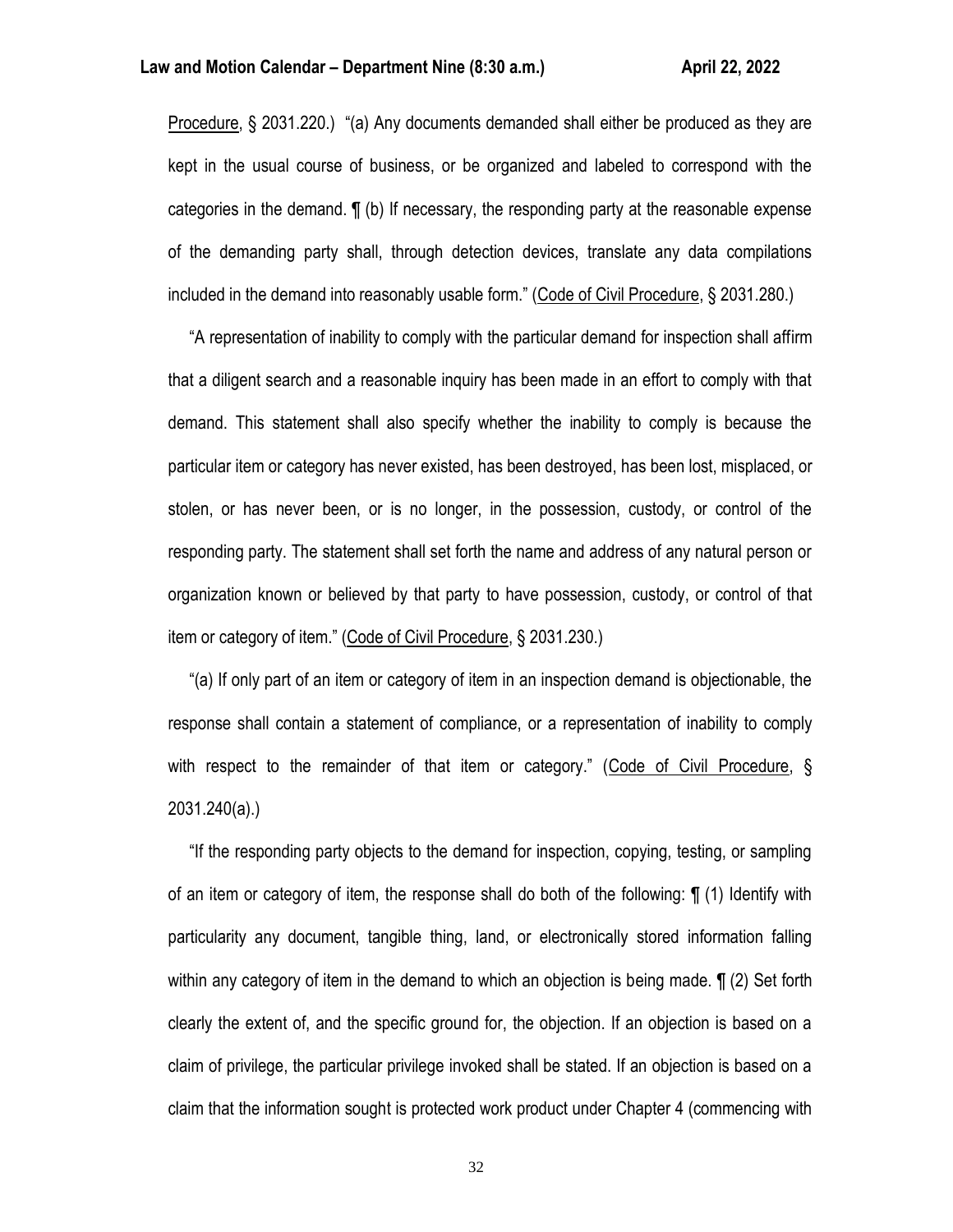Section 2018.010), that claim shall be expressly asserted." (Code of Civil Procedure, § 2031.240(b).)

 "(c)(1)If an objection is based on a claim of privilege or a claim that the information sought is protected work product, the response shall provide sufficient factual information for other parties to evaluate the merits of that claim, including, if necessary, a privilege log. ¶ (2) It is the intent of the Legislature to codify the concept of a privilege log as that term is used in California case law. Nothing in this subdivision shall be construed to constitute a substantive change in case law." (Code of Civil Procedure, § 2031.240(c).)

 "Privilege logs have long been used by practitioners to list and describe the items to be protected. But the expression " 'privilege log' " appeared nowhere in the Code of Civil Procedure, rather it was merely "jargon, commonly used by courts and attorneys to express the requirements of [section 2031.240, subdivision (b) ]." (*Hernandez v. Superior Court* (2003) 112 Cal.App.4th 285, 292, 4 Cal.Rptr.3d 883 (*Hernandez*); see *Lockyer, supra,* 122 Cal.App.4th at pp. 1073–1074, 19 Cal.Rptr.3d 324; *Best Products, Inc. v. Superior Court* (2004) 119 Cal.App.4th 1181, 1188–1189, 15 Cal.Rptr.3d 154 (*Best Products*).) " 'The purpose of a "privilege log" is to provide a specific factual description of documents in aid of substantiating a claim of privilege in connection with a request for document production. [Citation.] The purpose of providing a specific factual description of documents is to permit a judicial evaluation of the claim of privilege.' " (*Ibid.*) In 2012, the Legislature amended section 2031.240 "to codify the concept of a privilege log as that term is used in California case law." (§ 2031.240, subd. (c)(2).) The new section 2031.240, subdivision (c)(1), provides, "If an objection is based on a claim of privilege or a claim that the information sought is protected work product, the response shall provide sufficient factual information for other parties to evaluate the merits of that claim, including, if necessary, a privilege log." In adding this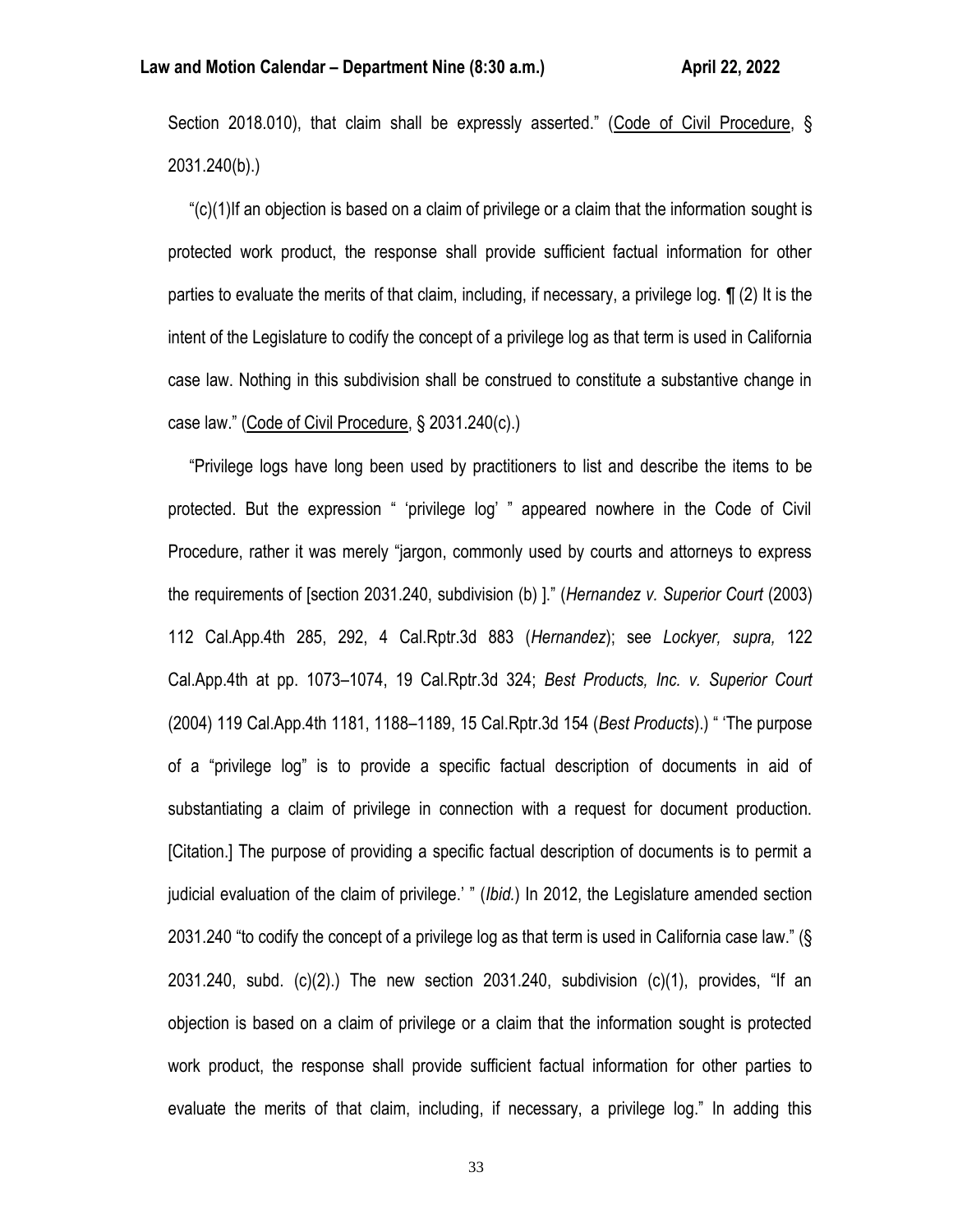### **Law and Motion Calendar – Department Nine (8:30 a.m.) <b>April 21, 2022** April 22, 2022

subdivision, the Legislature declared, "Nothing in this subdivision shall be construed to constitute a substantive change in case law." (§ 2031.240, subd. (c)(2).)" (Catalina Island Yacht Club v. Superior Court (2015) 242 Cal. App. 4th 1116, 1125.)

 "The party to whom the demand for inspection is directed shall sign the response under oath unless the response contains only objections." (Code of Civil Procedure, § 2031.250(a).)

 "On receipt of a response to an inspection demand, the party demanding an inspection may move for an order compelling further response to the demand if the demanding party deems that any of the following apply: ¶ (1) A statement of compliance with the demand is incomplete. ¶ (2) A representation of inability to comply is inadequate, incomplete, or evasive. ¶ (3) An objection in the response is without merit or too general." (Code of Civil Procedure, § 2031.310(a).)

 "A motion under subdivision (a) shall comply with both of the following: ¶ (1) The motion shall set forth specific facts showing good cause justifying the discovery sought by the inspection demand. ¶ (2) The motion shall be accompanied by a meet and confer declaration under Section 2016.040." (Code of Civil Procedure, § 2031.310(b).)

 "In the more specific context of a request to produce documents, a party who seeks to compel production must show "good cause" for the request (§ 2031, subd. (*l* ))—but where, as here, there is no privilege issue or claim of attorney work product, that burden is met simply by a fact-specific showing of relevance. [Footnote omitted.] (Weil & Brown, Cal. Practice Guide: Civil Procedure Before Trial 2 (Rutter 1996) ¶¶ 8:1495.6 to 8:1495.10, pp. 8H–21 to 8H–22.) That showing was made here. (Part I, *ante.*)" (Glenfed Development Corp. v. Superior Court (1997) 53 Cal.App.4th 1113, 1117.)

 An appellate court has expressly found that good cause for discovery of the requested documents and things may be established by reference to the pleadings of the action. That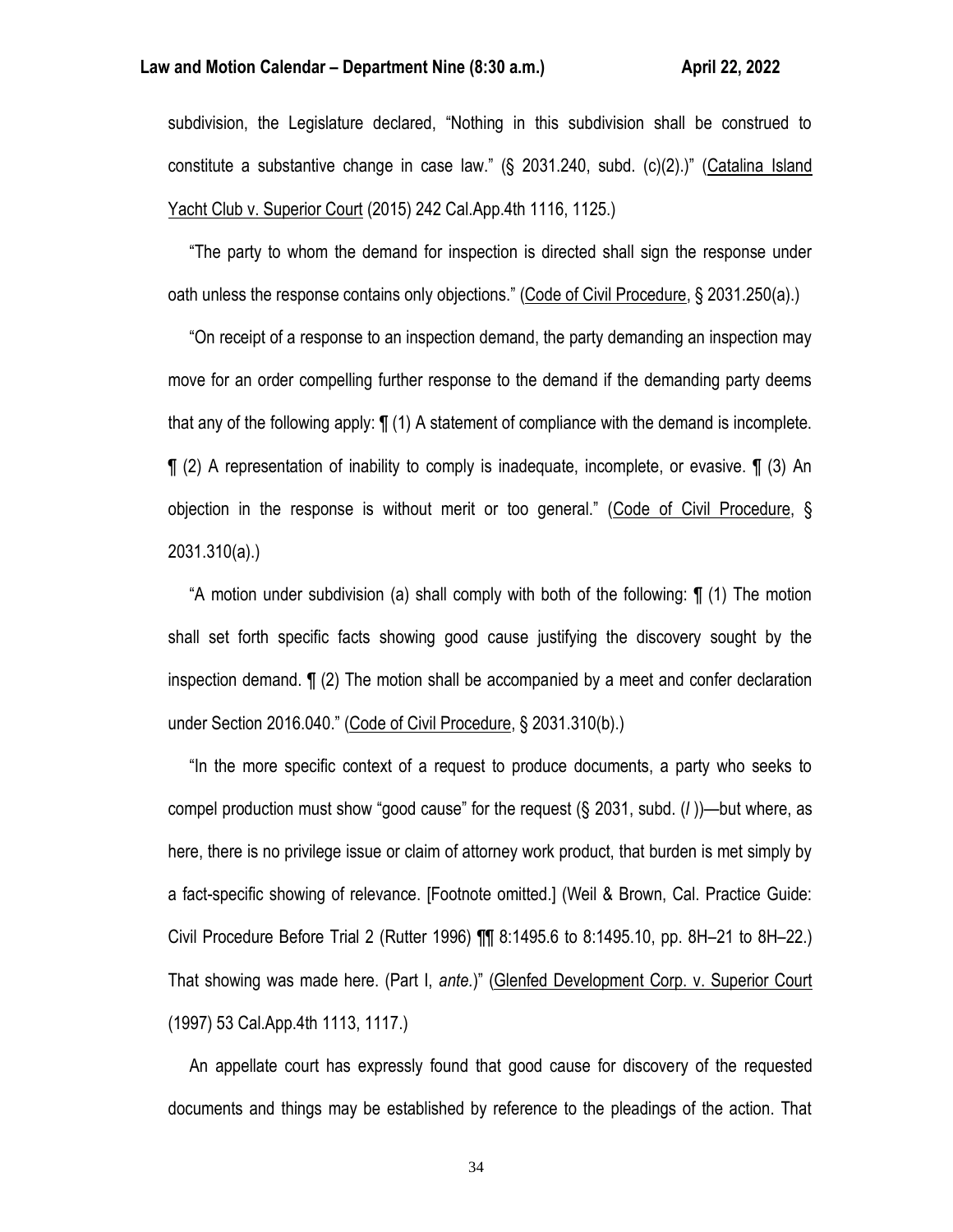### **Law and Motion Calendar – Department Nine (8:30 a.m.) <b>All Accord Accord Accord Accord Accord Accord Accord Accord**

appellate court held: "A party seeking to compel discovery must therefore "set forth specific facts showing good cause justifying the discovery sought." (§ 2031.310, subd. (b)(1); see *Calcor Space Facility, Inc. v. Superior Court, supra,* 53 Cal.App.4th at p. 223, 61 Cal.Rptr.2d 567.) To establish good cause, a discovery proponent must identify a disputed fact that is of consequence in the action and explain how the discovery sought will tend in reason to prove or disprove that fact or lead to other evidence that will tend to prove or disprove the fact. ¶ The facts of consequence in the New York lawsuit between UMG and Escape may be found in UMG's complaint and Escape's affirmative defenses and counterclaims." (Digital Music News LLC v. Superior Court (2014) 226 Cal.App.4th 216, 224.)

 "Any motion involving the content of a discovery request or the responses to such a request shall be accompanied by a separate statement. The motions that require a separate statement include: ¶ (1) a motion to compel further responses to requests for admission; ¶ (2) a motion to compel further responses to interrogatories; ¶ (3) a motion to compel further responses to a demand for inspection of documents or tangible things; ¶ (4) a motion to compel answers at a deposition; ¶ (5) a motion to compel or to quash the production of documents or tangible things at a deposition; ¶ (6) a motion for medical examination over objection; and ¶ (7) a motion for issue or evidentiary sanctions." (Rules of Court, Rule 3.1345(a).)

 With the above-cited principles in mind, the court will rule on the motion to compel further responses to requests for production, set two.

 Plaintiff having conceded that the substantive portions of the motion related to the responses to requests for production, set two, numbers 20-40, 55-58, 62-67, 70-74, 76-85, 87- 89, 92, 93, and 98 were rendered moot by the amended responses provided, there remains the sufficiency of the defendant's responses requests for production numbers 41-46, 54, 60, 61, 70-74, 96 and 97.to resolve.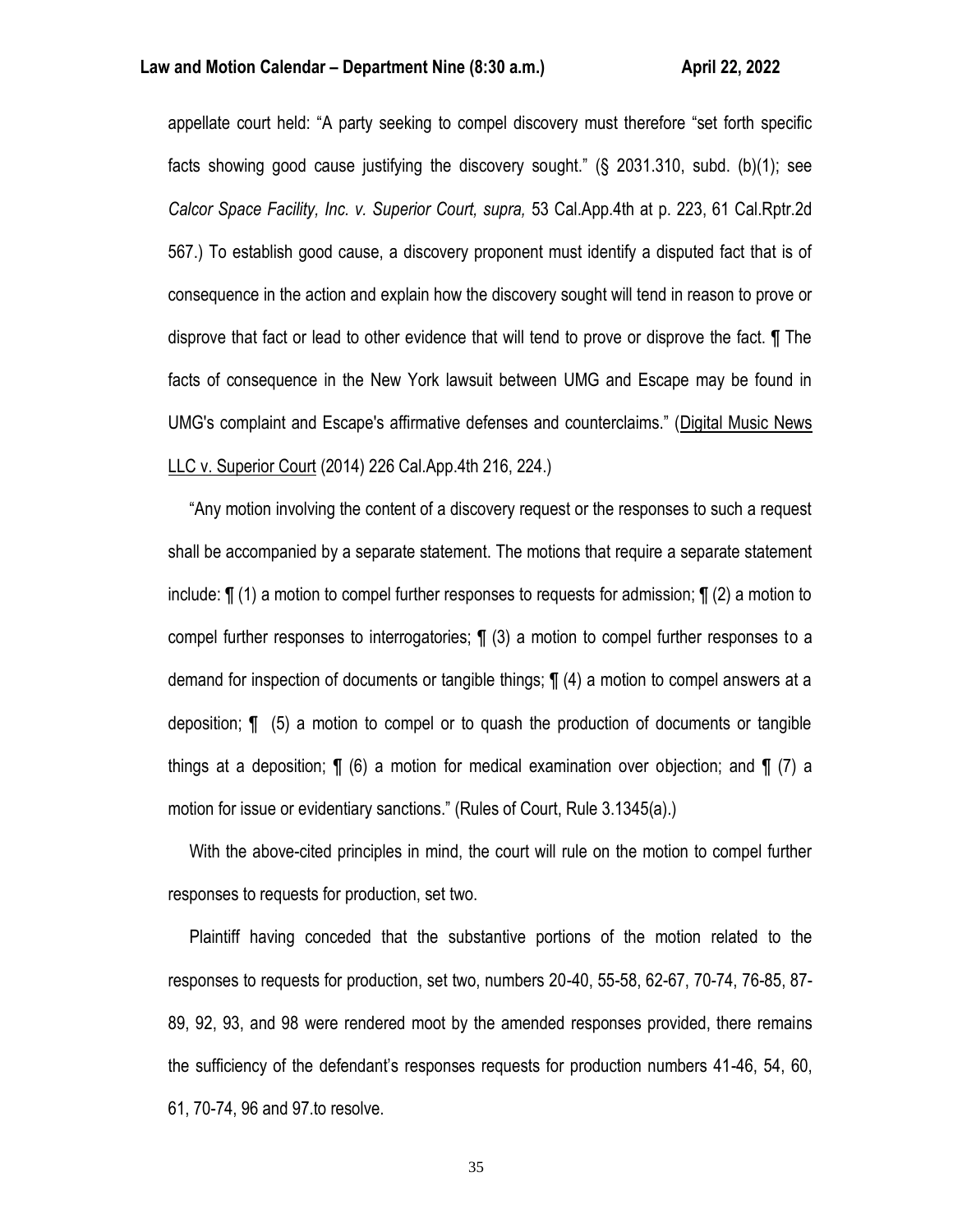### Requests for Production Numbers 41-46, 96 and 97

 Plaintiff has drafted revisions of requests for production numbers 41-46, 96 and 97 to address the claim they are overbroad (Reply Declaration of Nicholas Seliger, Exhibit A.) and argues the court is free to adopt them for the purposes of compelling a response to them.

 These requests seek identification and production of the following documents: all documents evidencing complaints filed against any of your insurance adjusters by any individual currently or formerly insured by defendant pertaining to homeowners insurance or property claims relating to fire destruction of an insured premise or premises from 2017 to the present; all documents evidencing all homeowners or property insurance claims denied by William Chang relating to fire destruction of an insured premise or premises from 2017 to the present; all documents evidencing all homeowners or property insurance claims denied by Shawn Dalton relating to fire destruction of an insured premise or premises from 2017 to the present; all documents evidencing all homeowners or property insurance claims denied by defendant's insurance adjusters relating to fire destruction of an insured premise or premises from 2017 to the present; all documents evidencing all homeowners or property insurance claims accepted or paid by William Chang relating to fire destruction of an insured premise or premises from 2017 to the present; all documents evidencing all homeowners or property insurance claims accepted or paid by Shawn Dalton relating to fire destruction of an insured premise or premises from 2017 to the present; the claim file of other individuals who presented a homeowners or property insurance claims relating to fire destruction of an insured premise or premises that were handled by William Chang from 2017 to the present; and the claim file of other individuals who presented a homeowners or property insurance claim relating to fire destruction of an insured premise or premises that were handled by Shawn Dalton from 2017 to the present.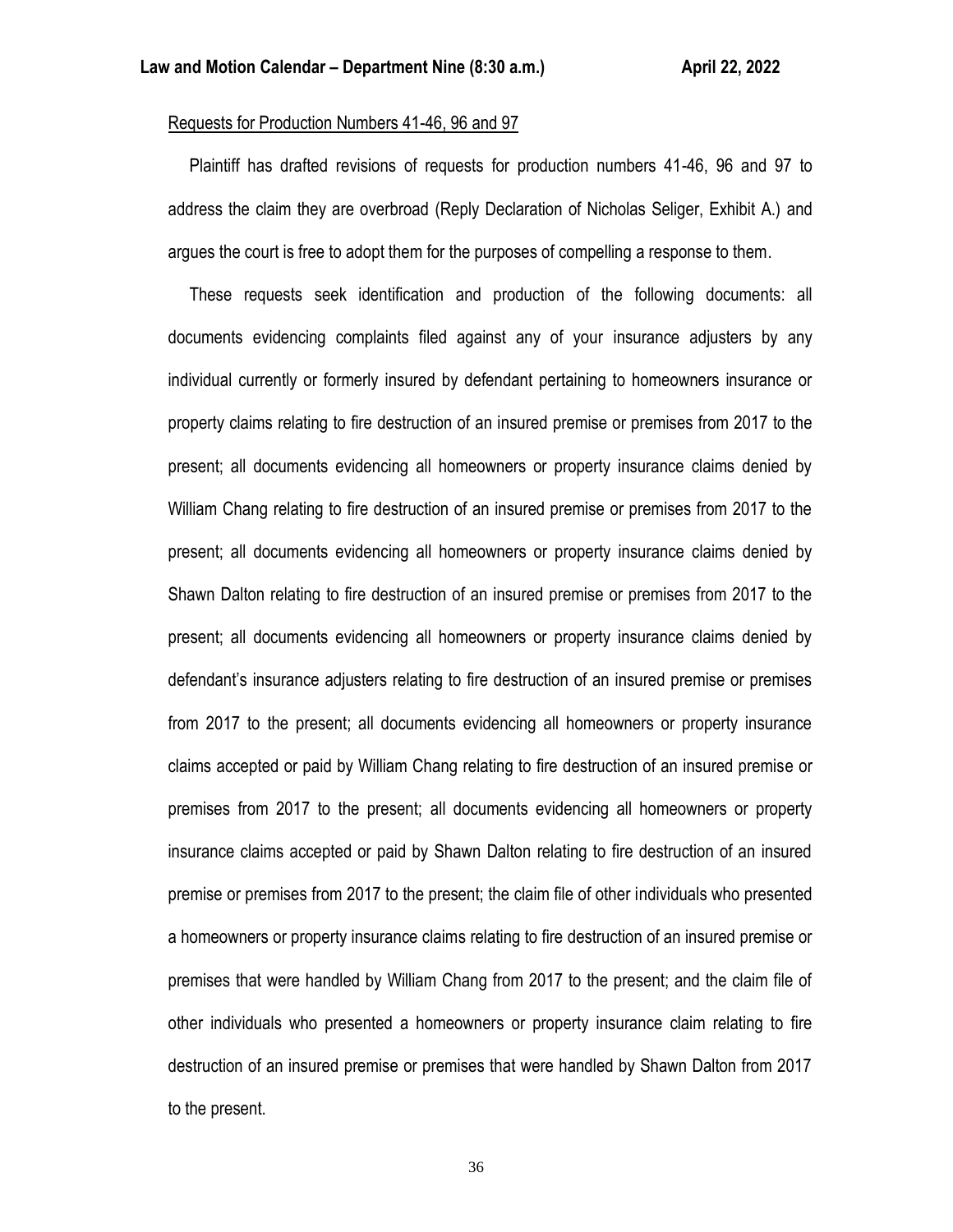Defendant provided no substantive response to these requests for production and only objected to identifying the documents requested and producing the documents requested. Defendant's initial objections to the prior version of these requests for production were: the request is vague, ambiguous, and overbroad as to time and subject matter; it is unduly burdensome; it is not reasonably calculated to lead to the discovery of admissible evidence; it seeks information protected by its employees' rights to privacy; the documents are privileged under the attorney-client privilege, attorney work product doctrine, defendant's proprietary interest in the documents and trade secret protection; and the documents seek information protected by the privacy rights of uninvolved third parties.

 The vague, ambiguous, and overbroad as to time and subject matter objections are overruled.

### Relevancy Objection

 "Unless otherwise limited by order of the court in accordance with this title, any party may obtain discovery regarding any matter, not privileged, that is relevant to the subject matter involved in the pending action or to the determination of any motion made in that action, if the matter either is itself admissible in evidence or appears reasonably calculated to lead to the discovery of admissible evidence…" (Code of Civil Procedure, § 2017.010.)

 In discovery proceedings, information is within the scope of discovery if it is relevant to the subject matter of the litigation and information is relevant if it might reasonably assist a party in evaluating the case, preparing for trial, or facilitating settlement. It need not be admissible, provided it can reasonably lead to admissible evidence. (Gonzalez v. Superior Court (1995) 33 Cal.App.4th 1539, 1546.) "The test of relevancy in discovery proceedings is a broad one." (Sav-On Drugs, Inc. v. Superior Court (1975) 15 Cal.3d 1, 7.)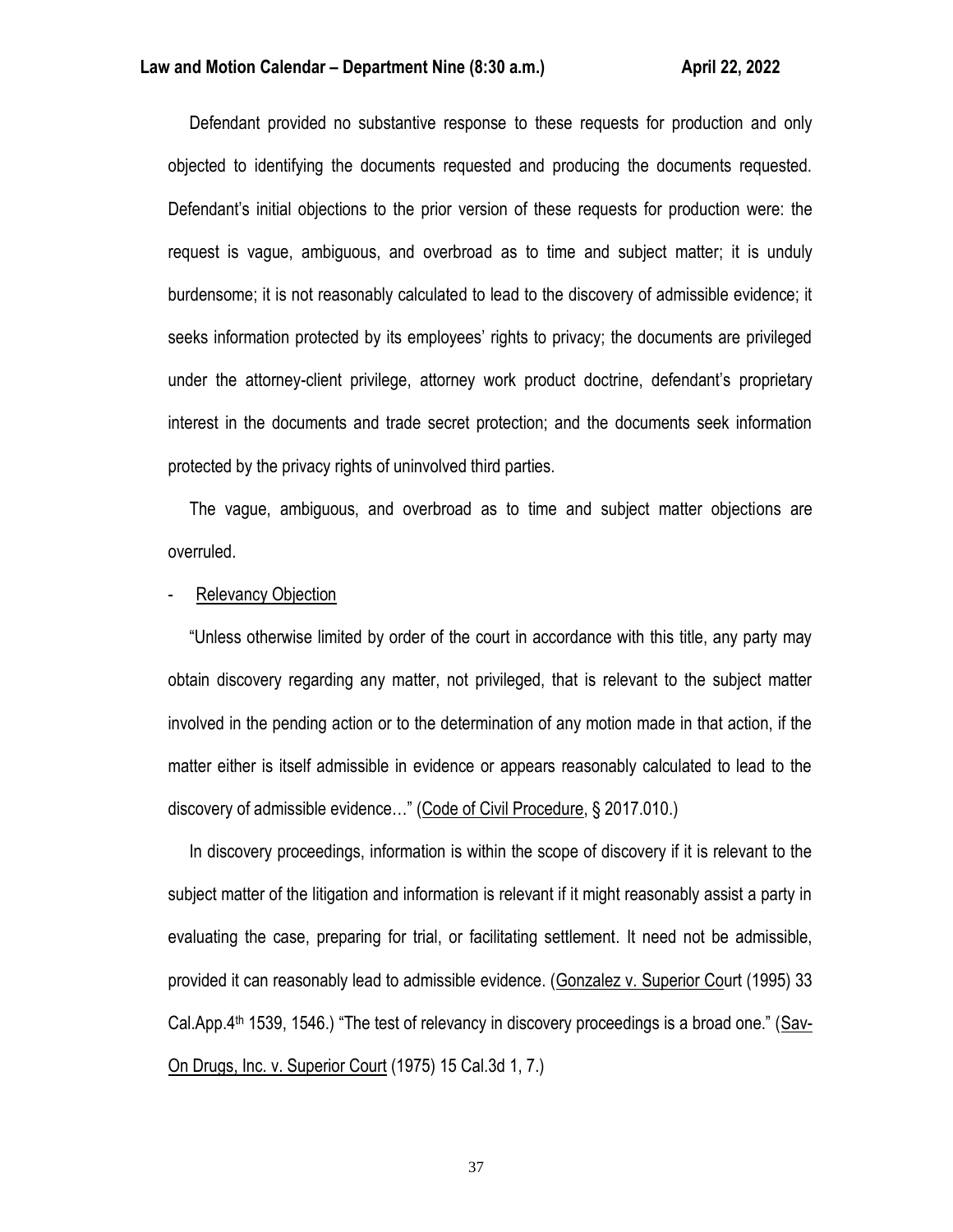"The purpose of the discovery rules is to 'enhance the truth-seeking function of the litigation process and eliminate trial strategies that focus on gamesmanship and surprise.' (*Williams v. Volkswagenwerk Aktiengesellschaft* (1986) 180 Cal.App.3d 1244, 1254, 226 Cal.Rptr. 306.) In other words, the discovery process is designed to '"make a trial less a game of blindman's bluff and more a fair contest with the basic issues and facts disclosed to the fullest practicable extent."' (*Greyhound Corp. v. Superior Court* (1961) 56 Cal.2d 355, 376, 15 Cal.Rptr. 90, 364 P.2d 266.)" (Juarez v. Boy Scouts of America, Inc. (2000) 81 Cal.App.4th 377, 389.)

 "The scope of allowable discovery is broader than strict relevancy to the issues raised by the pleadings. (See generally, Weil & Brown, Cal. Practice Guide: Civil Procedure Before Trial (The Rutter Group 1997) Chapter 8C, §§ 8:65-8:108.7.) There are several reasons why the system is structured this way. One such reason is to enable a plaintiff to determine whether there are grounds for amending a complaint to add additional claims. [Footnote omitted.] Moreover, in addition to discovery, investigation is always available, even without filing suit. If discovery and investigation develop factual grounds justifying a timely amendment to a pleading, leave to amend must be liberally granted. (See, e.g., Weil & Brown, Cal. Practice Guide: Civil Procedure Before Trial, supra, Chapter 6 § 6:638, 6:639.)" (Mabie v. Hyatt (1998) 61 Cal.App.4th 581, 596.)

 "Indirect evidence of the elements of punitive damages may be suggested by a pattern of unfair practices. In *Neal, supra*, for example, we affirmed an award of punitive damages based on a failure to settle where the evidence indicated that defendant insurance company's refusal "to accept [plaintiff's] offer of settlement, and its subsequent submission of the matter to its attorney for opinion, [fn. omitted] were all part of a conscious course of conduct, firmly grounded in established company policy ...." (21 Cal.3d at p. 923, 148 Cal.Rptr. 389, 582 P.2d 980.) Similarly, in *Delos v. Farmers Insurance Group* (1979) 93 Cal.App.3d 642, 664, 155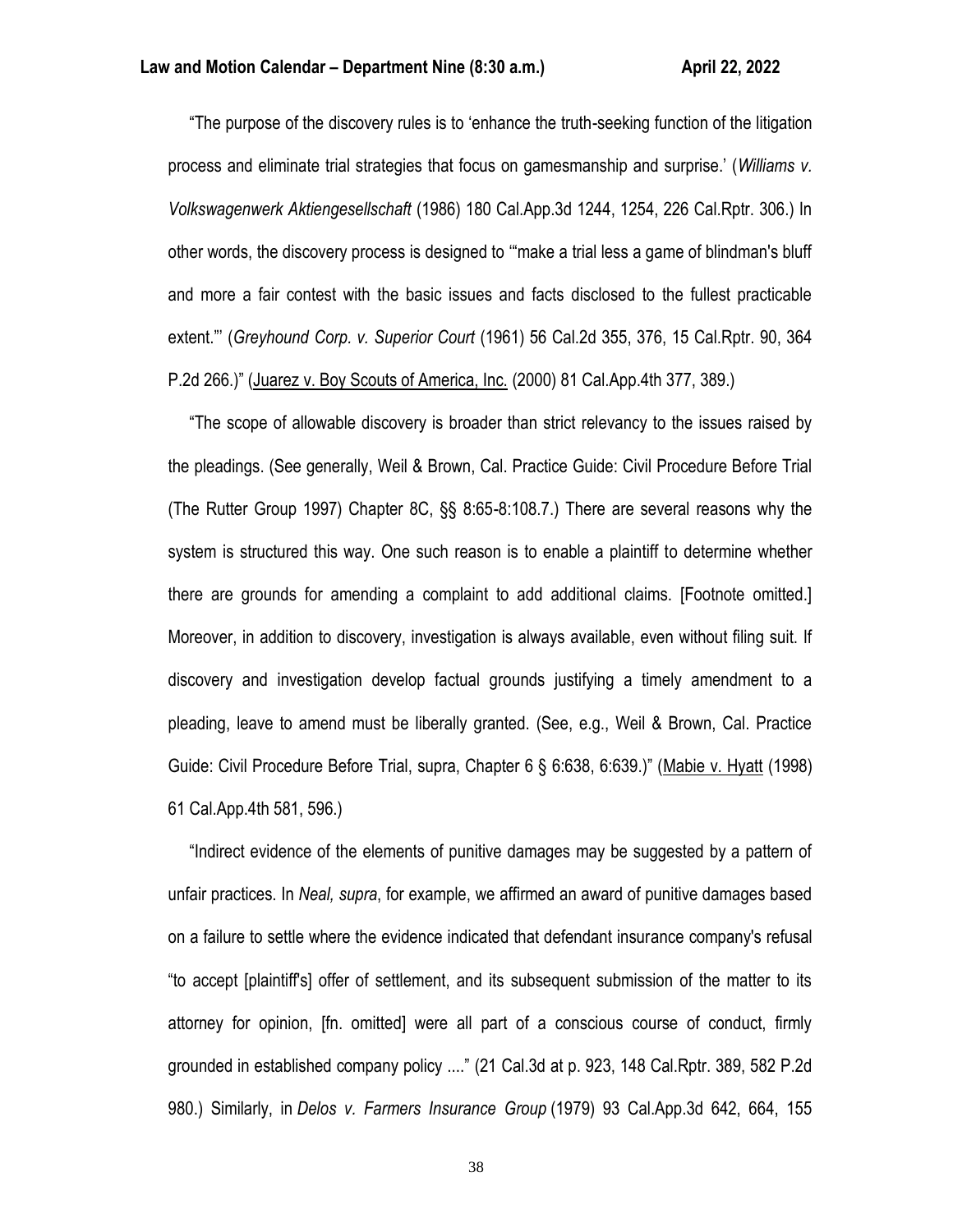Cal.Rptr. 843, hearing denied August 29, 1979, the court upheld an award of punitive damages based in part on "an inextricable involvement with conduct aptly described ... as a 'nefarious scheme to mislead and defraud thousands of policyholders' with defendants' decision to deny [plaintiff's] claim." (See also *Ferraro v. Pacific Finance Corp.* (1970) 8 Cal.App.3d 339, 352– 353, 87 Cal.Rptr. 226.) [FN 9] ¶ FN 9. Furthermore, evidence regarding Sharkey's previous dealings may be relevant to prove ratification or authorization by Equifax and Colonial of his alleged unfair acts. This proof may also be relevant to the issue of punitive damages. (See *Egan v. Mutual of Omaha Ins. Co., supra*, 24 Cal.3d at pp. 822–823, 169 Cal.Rptr. 691, 620 P.2d 141.) ¶ Without doubt, the discovery of the names, addresses and files of other Colonial claimants with whom Sharkey attempted settlements is relevant to the subject matter of this action and may lead to admissible evidence. [Footnote omitted.]" (Colonial Life & Accident Ins. Co. v. Superior Court (1982) 31 Cal.3d 785, 792.)

The relevancy objection is overruled.

- Undue Burden

 "(a)The court shall limit the scope of discovery if it determines that the burden, expense, or intrusiveness of that discovery clearly outweighs the likelihood that the information sought will lead to the discovery of admissible evidence. The court may make this determination pursuant to a motion for protective order by a party or other affected person. This motion shall be accompanied by a meet and confer declaration under Section 2016.040." (Code of Civil Procedure, § 2017.020(a).)

 "The court shall restrict the frequency or extent of use of a discovery method provided in Section 2019.010 if it determines either of the following: ¶ (1) The discovery sought is unreasonably cumulative or duplicative, or is obtainable from some other source that is more convenient, less burdensome, or less expensive. ¶ (2) The selected method of discovery is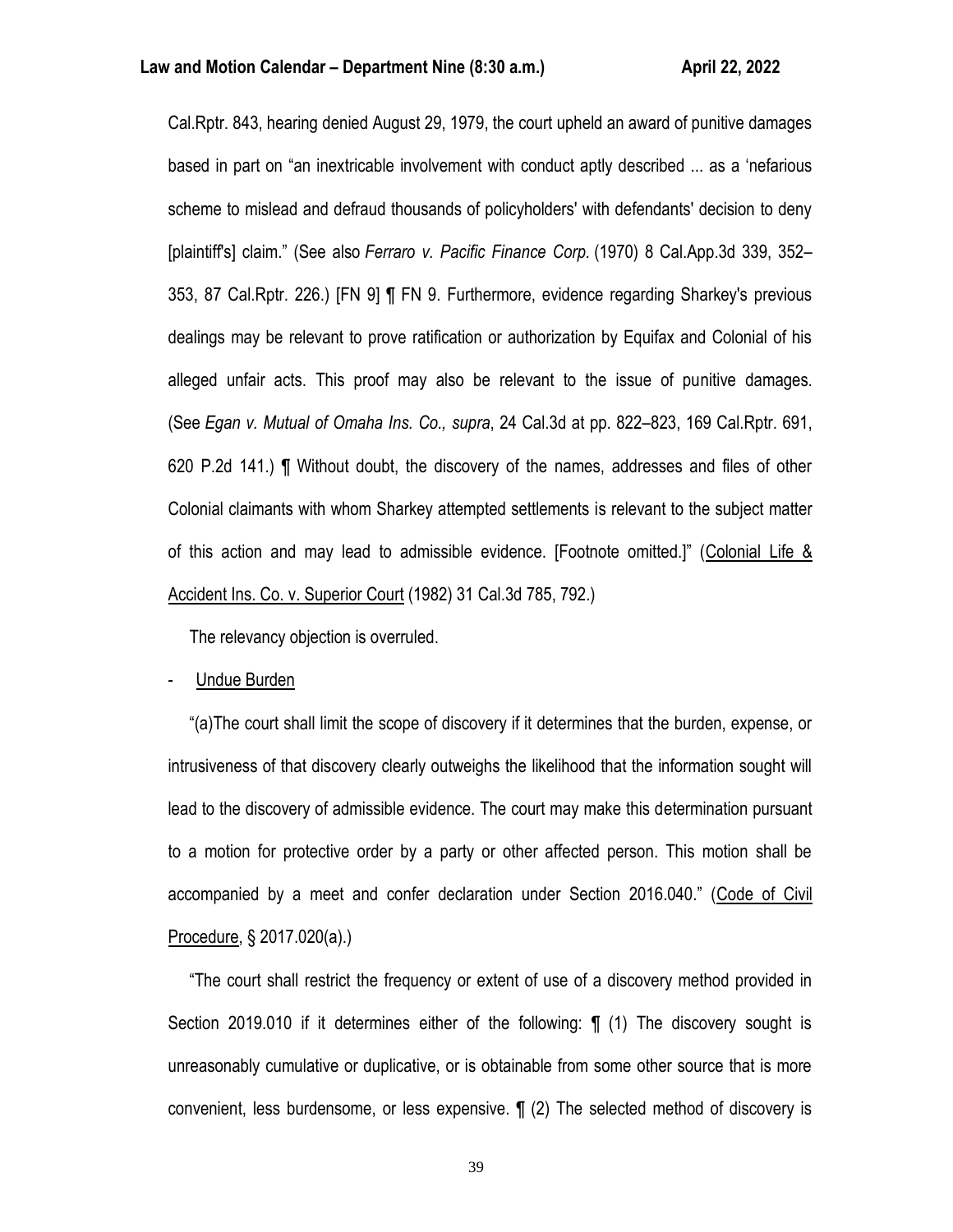### **Law and Motion Calendar – Department Nine (8:30 a.m.) <b>April 21, 2022** April 22, 2022

unduly burdensome or expensive, taking into account the needs of the case, the amount in controversy, and the importance of the issues at stake in the litigation." (Code of Civil Procedure, § 2019.030(a).)

 ""Oppression" means the ultimate effect of the burden of responding to the discovery is "incommensurate with the result sought." (*West Pico Furniture Co. v. Superior Court* (1961) 56 Cal.2d 407, 417, 15 Cal.Rptr. 119, 364 P.2d 295.) In considering whether the discovery is unduly burdensome or expensive, the court takes into account "the needs of the case, the amount in controversy, and the importance of the issues at stake in the litigation." (Code Civ. Proc., § 2019.030, subd. (a)(2).)" (People v. Sarpas (2014) 225 Cal.App.4th 1539, 1552.)

 The technical director of personal lines property of defendant's parent organization declares in opposition: manual review of claims files is required to identify claims involving bad faith allegations from 2015 to the present; and such review and the cost of production is estimated to cost defendant \$18,247-\$22,233. (Declaration of Andrew Fogel in Opposition to Motion, paragraphs 10-14.)

 The 1st amended complaint alleges: on August 24, 2016 plaintiff purchased a residential insurance policy from defendant; prior to issuing the policy, defendant unreasonably failed to conduct a thorough investigation into whether plaintiff used the subject real property as a primary or secondary residence and whether any other individual was on title to the property; had defendant conducted a reasonable investigation or inquired with plaintiff as to either of these issues, plaintiff would have informed defendant and defendant would have discovered that the Tahoe property was used as plaintiff's secondary residence and his sister was joint owner of the property and resided at the Tahoe property; after the policy was issued, all premiums were paid in California; the policy was subsequently renewed with effective dates of coverage from August 24, 2018 through August 24, 2019; at no time after the policy was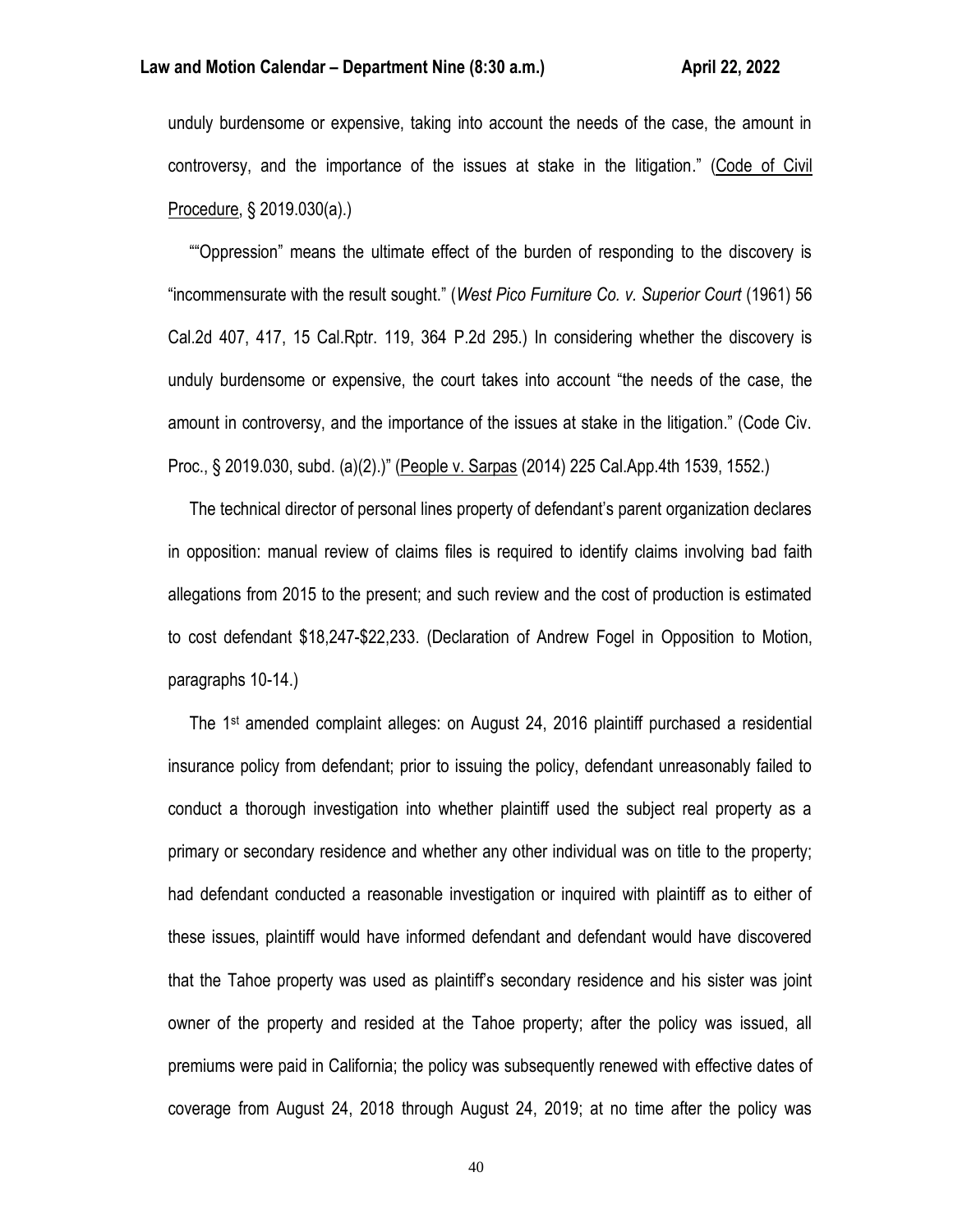renewed did defendant inquire whether the Tahoe property was being used as plaintiff's primary or secondary residence, nor did defendant inquire who lived at the residence or who was on title to the residence; the policy declaration lists plaintiff as the insured and the Tahoe property as the insured home; the policy also provides ""Insured" means ¶ a. You and residents of your household who are: 1) Your relatives…"; on or about November 3, 2018, through no fault of plaintiff or his sister, the Tahoe Property was completely damaged by fire; on November 3, 2018 plaintiff notified defendant and tendered a claim under the policy for total loss of the property; on or about January 29, 2019 defendant denied the claim stating that the policy did not cover the Tahoe property; as a result of defendant's unreasonable failure to pay and unreasonable delay in payment of policy benefits to plaintiff, unreasonable investigation into plaintiff's claim, unreasonable violation of defendant's duty to investigate the claim, and improper issuance of an incorrect policy to plaintiff, the plaintiff has been unable to rebuild and use the Tahoe property; plaintiff suffered a loss under the policy; plaintiff tendered a claim on the policy on November 3, 2018 to be compensated for the total loss of the Tahoe property; defendant unreasonably and with no proper cause failed to pay and delayed payment of policy benefits; defendant had an obligation to properly investigate plaintiff's claim yet defendant failed to conduct a full, fair, prompt and thorough investigation of all of the bases of plaintiff's claim and failed to diligently search for and consider evidence that supported coverage for the claimed loss; plaintiff was harmed by the unreasonable failure to pay, delayed payment, and unreasonable investigation; defendant's unreasonable failure to pay, delay in payment, and failure to properly investigate the claim was a substantial factor in causing plaintiff's harm; and defendant's conduct in unreasonably failing to provide benefits under the policy, unreasonable investigation of the claim, defendant's violation of its obligation to investigate the claim, the inordinate delay in handling and investigating the claim, and defendant's unreasonable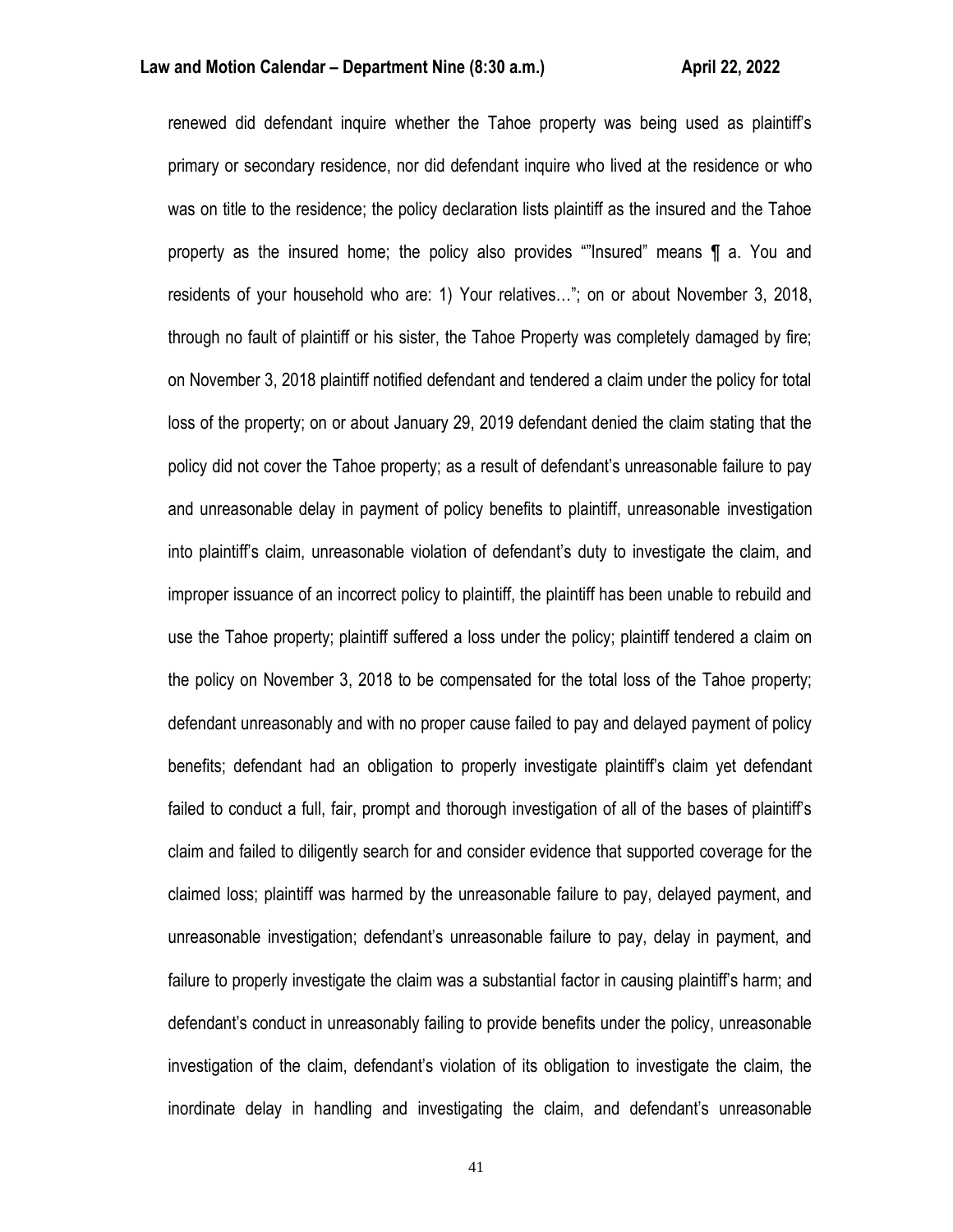### **Law and Motion Calendar – Department Nine (8:30 a.m.) <b>All Accord Accord Accord Accord Accord Accord Accord Accord**

investigation prior to issuing the policy was done in bad faith amounting to malicious, fraudulent, or oppressive conduct meriting an award of punitive damages. (1st Amended Complaint, paragraphs 9-18, and 24-29.)

 Defendant insurer's denial letter (Complaint, Exhibit C.) stated that the claim was denied, because plaintiff did not reside in the property as a primary residence and defendant was not notified that an owner of the property lived there.

 Considering the needs of the case, the amount in controversy, and the importance of the issues at stake in the litigation, the court finds that the discovery sought is not unduly burdensome or expensive. The undue burden objection is overruled.

#### - Privacy Interests of Nonparty Insurance Claimants

 "An insurance institution, agent, or insurance-support organization shall not disclose any personal or privileged information about an individual collected or received in connection with an insurance transaction unless the disclosure is: ¶ (a) With the written authorization of the individual, and meets either of the conditions specified in paragraph  $(1)$  or  $(2)$ :  $\P$   $(1)$ If the authorization is submitted by another insurance institution, agent, or insurance-support organization, the authorization meets the requirement of Section 791.06. ¶ (2) If the authorization is submitted by a person other than an insurance institution, agent, or insurance-support organization, the authorization is: ¶ (A) Dated. ¶ (B) Signed by the individual. ¶ (C) Obtained one year or less prior to the date a disclosure is sought pursuant to this section. (Insurance Code, § 791.13(a).)

 "An insurance institution, agent, or insurance-support organization shall not disclose any personal or privileged information about an individual collected or received in connection with an insurance transaction unless the disclosure is: ¶ (h) In response to a facially valid administrative or judicial order, including a search warrant or subpoena." (Insurance Code, §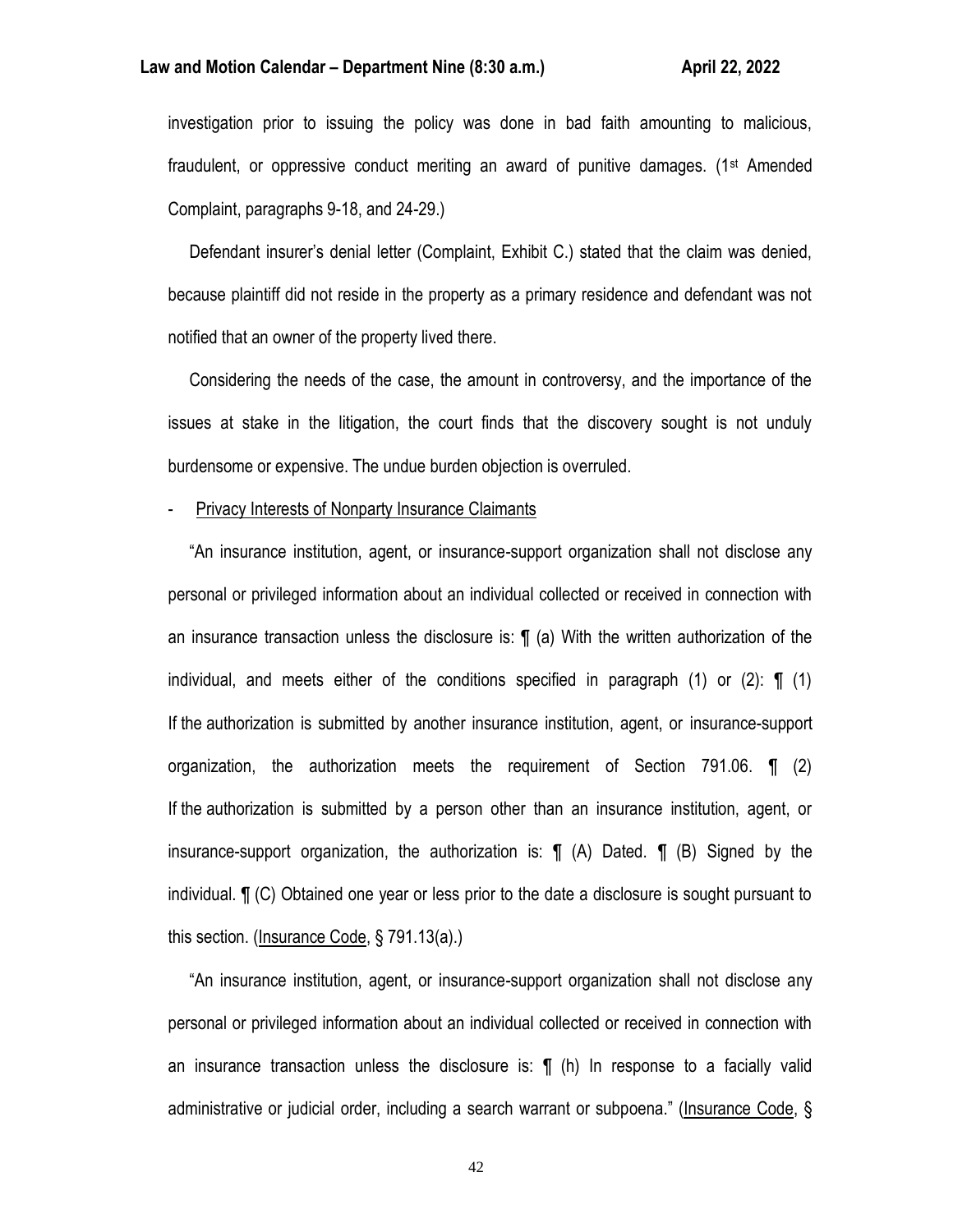791.13(h).)

 The appellate court in Colonial Life & Accident Ins. Co., supra, was faced with an objection that the information sought in discovery was protected by Insurance Code, §§ 791.10, et seq. The trial court had ordered Equifax to produce the names and addresses of all persons whose claims for benefits under Colonial's policies were assigned a specific adjuster for settlement, which amounted to about 35 claims, and the trial court approved a letter to be sent by plaintiff's counsel to these individuals requesting that they consent to the release of their records by Equifax. The trial court expressly prohibited the parties and counsel from initiating any contact with nonparty insurance claimants pending their response to the letter. The trial court later issued an additional protective order preventing plaintiff's counsel from disclosing to any other person the names, addresses or records of nonparty claimants or from 'making use thereof except for preparation for trial and trial in this action.' (Colonial Life & Accident Ins. Co. v. Superior Court (1982) 31 Cal.3d 785, 789.) The appellate court approved of this procedure and protective order as meeting the requirements of Insurance Code, § 791.13. The appellate court stated in relation to Section 791.13: "The procedure for contacting other claimants approved by the trial court should satisfy these requirements if the authorization form, included in the letter sent to claimants, is returned within a year." (Colonial Life & Accident Ins. Co., supra at page 792, fn 10.) That procedure was focused on disclosure of privileged information identifying claimants.

 On the other hand, the U.S. District Court, Sothern District of California in an unpublished opinion in 2010 focused on protecting the privileged information concerning specific claimants and tailored a discovery order to allow for discovery of the claims filed concerning similar claims handled by the insurer in California. The District Court held: "AMCO contends disclosing information about other insureds violate state and federal laws designed to protect the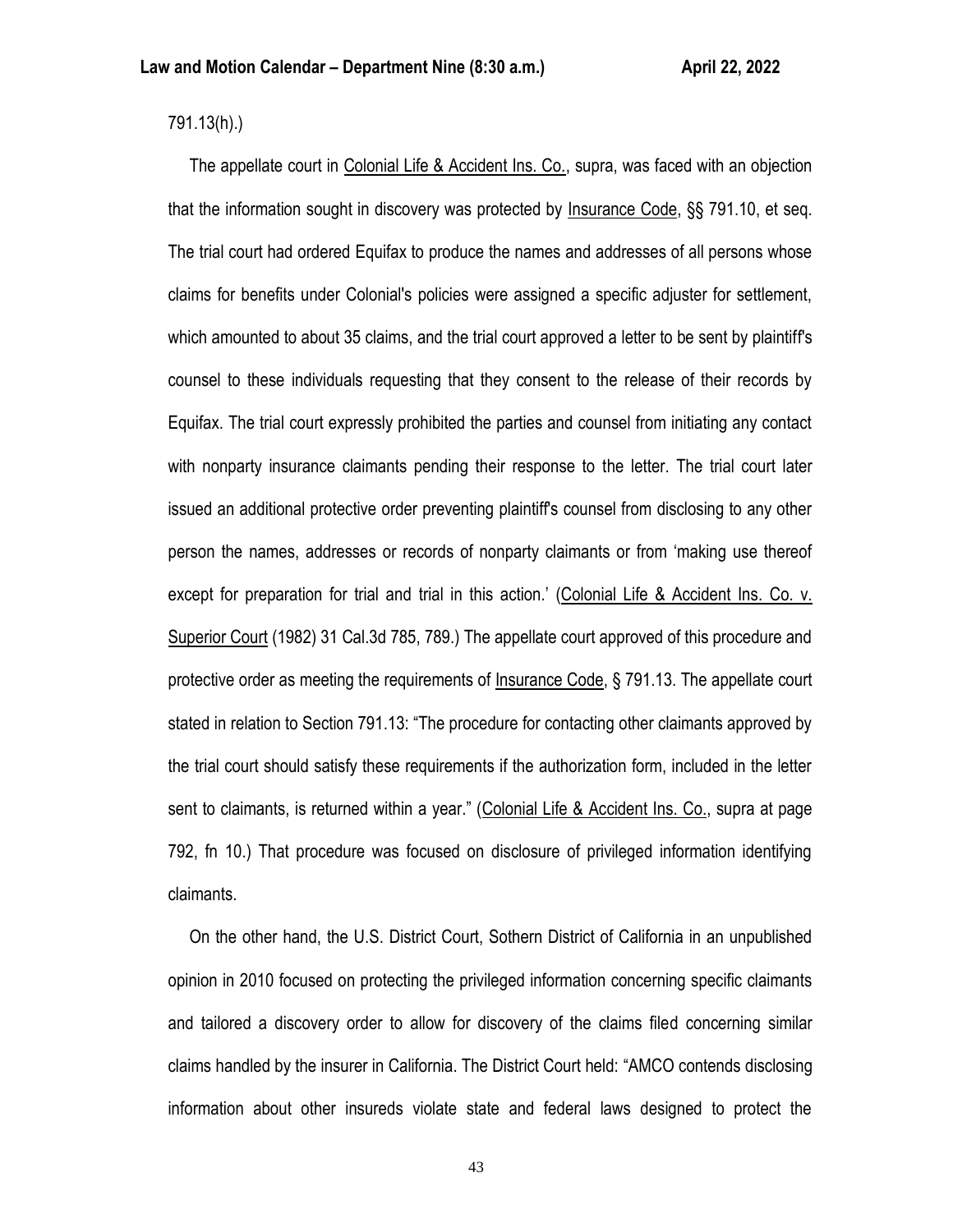personal information of financial consumers. In general, the federal Gramm-Leach-Bliley Act ("GLBA") together with section 791.13 of the California Insurance Information Privacy Protection Act ("IIPPA") prevent an insurance company from disclosing the nonpublic personal and privileged information of its insureds, subject to certain exceptions. *See* Gramm-Leach-Bliley Act 15 U.S.C. § 6801-6809; Cal. Ins. Code § 791 et seq. To the extent AMCO is concerned that disclosure of information pertaining to other insureds' claim files violate their privacy, the Court believes the limitations imposed on the scope of discovery, as set forth below, properly address these concerns. ¶ **IV. CONCLUSION** ¶ The Court finds the requested information pertaining to the claim files of other AMCO insureds is relevant to Worth Bargain's claims and is likely to lead to the discovery of admissible evidence. The Court further believes the amendments to the scope of the discovery requests, as set forth below, satisfy the requirements for disclosure under the GLBA and IIPPA, and properly address AMCO's concerns regarding the requests' burden. ¶ Worth Bargain may discover claim files of certain AMCO insureds, regardless of whether the other insureds' claims were handled by the same claims adjuster or supervisor as Worth Bargain's claim, subject to the protective order in place in this matter [Doc. no. 14] and the following limitations: ¶ (1) The insured's claim must involve a business interruption policy; ¶ (2) The loss suffered by the insured must be due to a covered event; ¶ (3) AMCO must have admitted coverage; ¶ (4) The insured's dispute must not concern the existence of coverage, but only whether AMCO has paid the proper amount to the insured under the terms of the policy; ¶ (4) The insured must have filed a lawsuit or retained counsel with regard to a dispute regarding the claim;  $\P$  (5) The claim files must be limited to insureds who are California residents; ¶ (6) The request shall apply only to claims made during the time period of January 1, 2004 to February 17, 2009; ¶ (7) AMCO must be the insurer; ¶ (8) AMCO must redact the personal information of the insured, including claim number, names,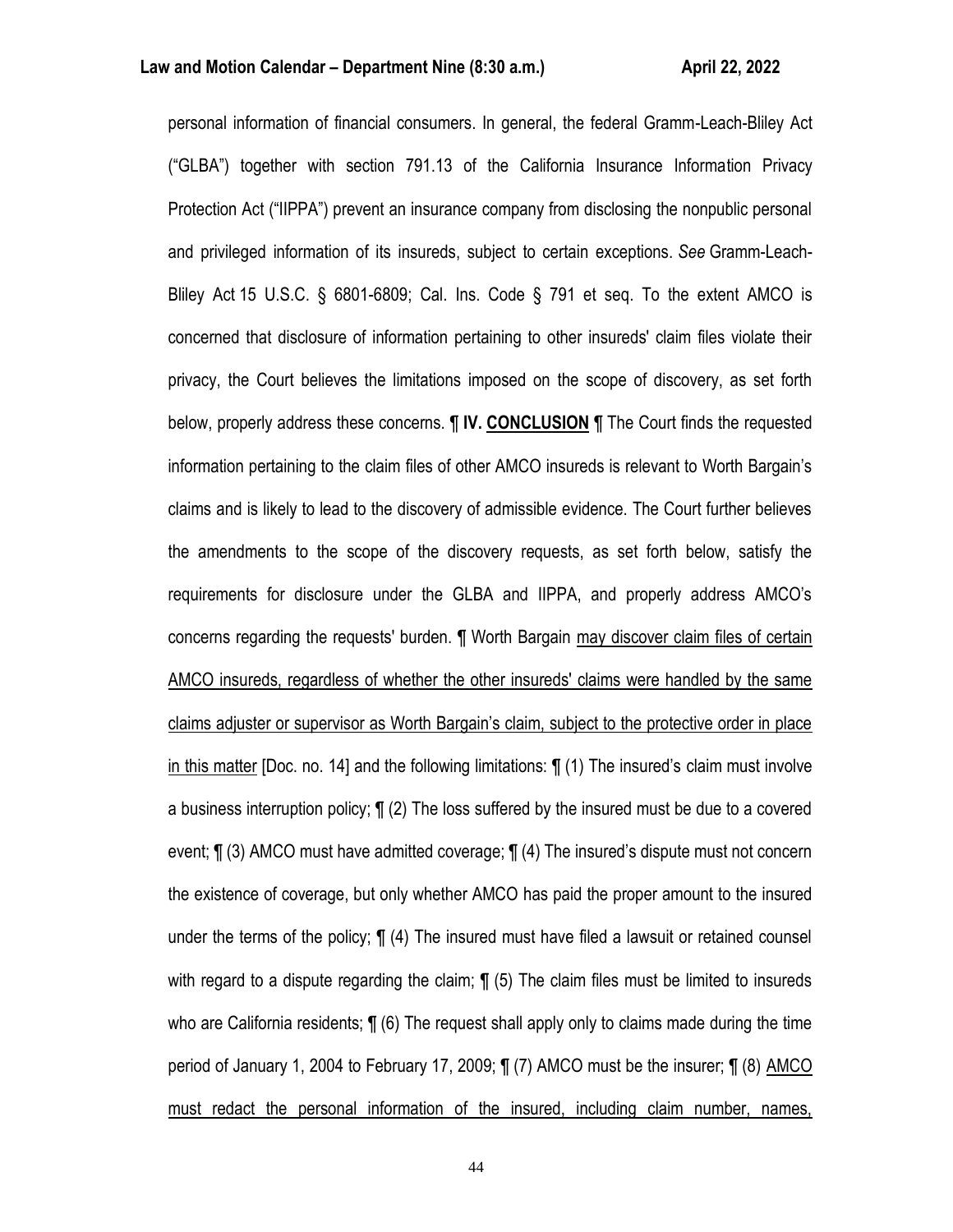addresses, telephone numbers, Social Security numbers, date of birth, age, and race." (Worth Bargain Outlet, Inc. v. AMCO Insurance Company (S.D. Cal., 2010) 2010 WL 11508880, at \*3.)

 Therefore, the U.S. District Court issued a facially valid judicial order allowing discovery, while at the same time protected the privileged identifying information concerning the claimants. The court finds that the analysis and holding of Worth Bargain Outlet, Inc. v. AMCO Insurance Company, supra, persuasive under the facts presented.

 The requests for claims files of other individuals who presented a homeowners or property insurance claim relating to fire destruction of an insured premise or premises that were handled by defendant insurer from 2017 to the present are discoverable despite the claim that the files can not be disclosed due to privacy interests of the uninvolved third party claimants, provided the personal information of the insured, including claim number, names, addresses, telephone numbers, Social Security numbers, date of birth, age, and race are redacted from the claims documents produced. This reasonably addresses the claim of privacy and provides the protection from disclosure of personal or privileged information about an individual collected or received in connection with an insurance transaction that is provided by Insurance Code, § 791.13.

 The uninvolved third-party objection is overruled, and any claims documents produced are ordered to have the personal information of the insured, including claim number, names, addresses, telephone numbers, Social Security numbers, date of birth, age, and race redacted.

Employees' Rights to Privacy

 There is a privacy interest in precluding the dissemination or misuse of sensitive and confidential information ("informational privacy"). (Estate of Gallio (1995) 33 Cal. App.4<sup>th</sup> 592, 597.)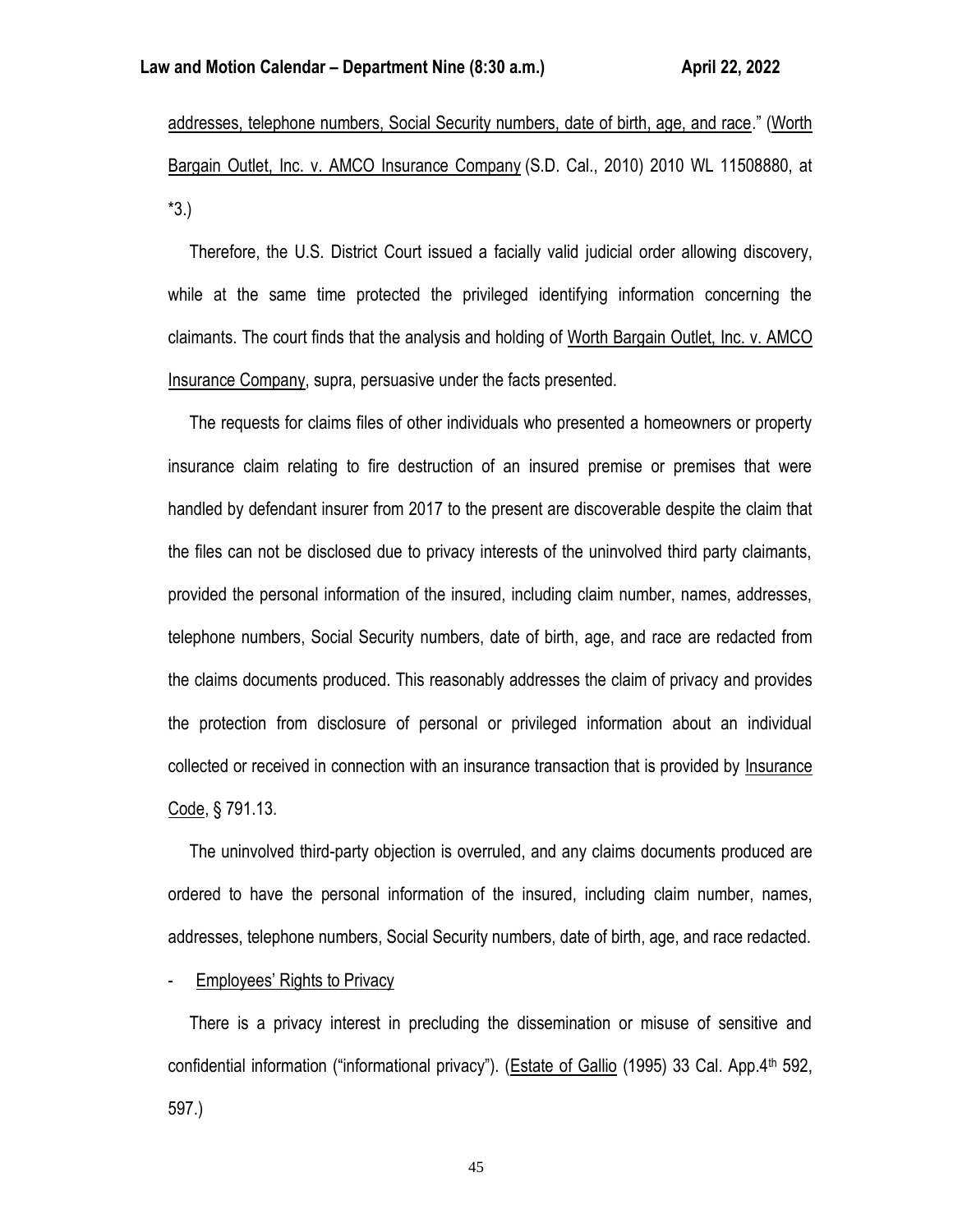"The "informational privacy" protection is qualified and requires that a court balance the right of privacy against the need for discovery. (*Harris v. Superior Court* (1992) 3 Cal.App.4th 661, 665, 4 Cal.Rptr.2d 564.) "There must be a compelling and opposing state interest justifying the discovery. [Citation.] Even when discovery of private information is found directly relevant to the issues of ongoing litigation, it will not be automatically allowed; there must be a careful balancing of the compelling public need for discovery against the fundamental right of privacy. [Citation.]" (*Davis v. Superior Court* (1992) 7 Cal.App.4th 1008, 1014, 9 Cal.Rptr.2d 331.)" (Estate of Gallio (1995) 33 Cal.App.4th 592, 597.)

 "A discovery proponent may demonstrate compelling need by establishing the discovery sought is directly relevant and essential to the fair resolution of the underlying lawsuit. (*Planned Parenthood Golden Gate v. Superior Court, supra,* 83 Cal.App.4th at p. 367, 99 Cal.Rptr.2d 627; *Johnson v. Superior Court* (2000) 80 Cal.App.4th 1050, 1071, 95 Cal.Rptr.2d 864.)" (Digital Music News LLC v. Superior Court (2014) 226 Cal.App.4th 216, 229.)

 The documents sought concerning complaints made against defendant's insurance adjusters by any individual currently or formerly insured by defendant pertaining to homeowners insurance or property claims relating to fire destruction of an insured premise or premises from 2017 to the present and claims handled by defendants adjuster employees William Chang and Shawn Dalton relating to fire destruction of an insured premise or premises from 2017 to the present is directly relevant and essential to the fair resolution of the this lawsuit. Having carefully balanced the compelling public need for discovery against the employee's fundamental right of privacy, the court finds that a compelling and opposing state interest justifies the discovery and overrules the employee privacy objection.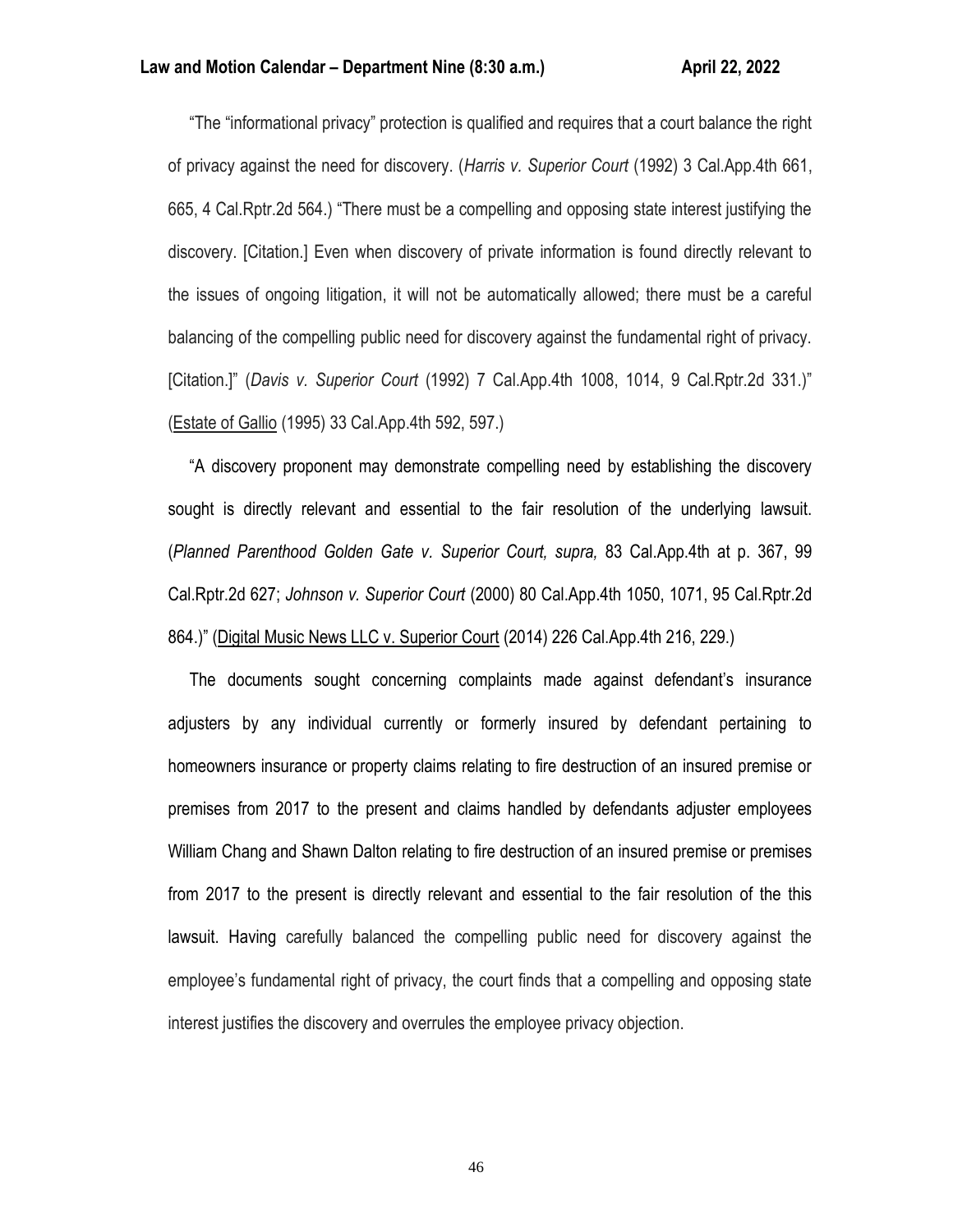# - Privilege Log

 Defense counsel declares in opposition: Exhibit E is a true and correct copy of a privilege log served on plaintiff prior to receipt of the meet and confer correspondence from plaintiff concerning the responses to the set two discovery requests; and argues that each of the documents to which a privilege log is demanded included other objections, which does not require defendant to provide plaintiff a privilege log unless and until the court overrules those other objections and the further applicability of the privilege objections, which have been raised on a precautionary basis to preserve them, is premature. (Declaration of Randy A Moss in Opposition to Motion, paragraph 17.)

Exhibit E is only a privilege log in response to requests for production set one, not set two.

 A responding party has no discretion to withhold a privilege log concerning documents that the party claims are privileged pending the court's ruling on the other objections asserted against that category of documents sought to be produced. The statute mandates that the log accompany the responses.

 "(c)(1)If an objection is based on a claim of privilege or a claim that the information sought is protected work product, the response shall provide sufficient factual information for other parties to evaluate the merits of that claim, including, if necessary, a privilege log. ¶ (2) It is the intent of the Legislature to codify the concept of a privilege log as that term is used in California case law. Nothing in this subdivision shall be construed to constitute a substantive change in case law." (Emphasis added,) (Code of Civil Procedure, § 2031.240(c).)

 The court orders that defendant provide a privilege log that complies with Section 2031.240(c) for every document defendant claims is privileged by the attorney-client privilege, attorney work product doctrine, defendant's proprietary interest in the documents and trade secret protection.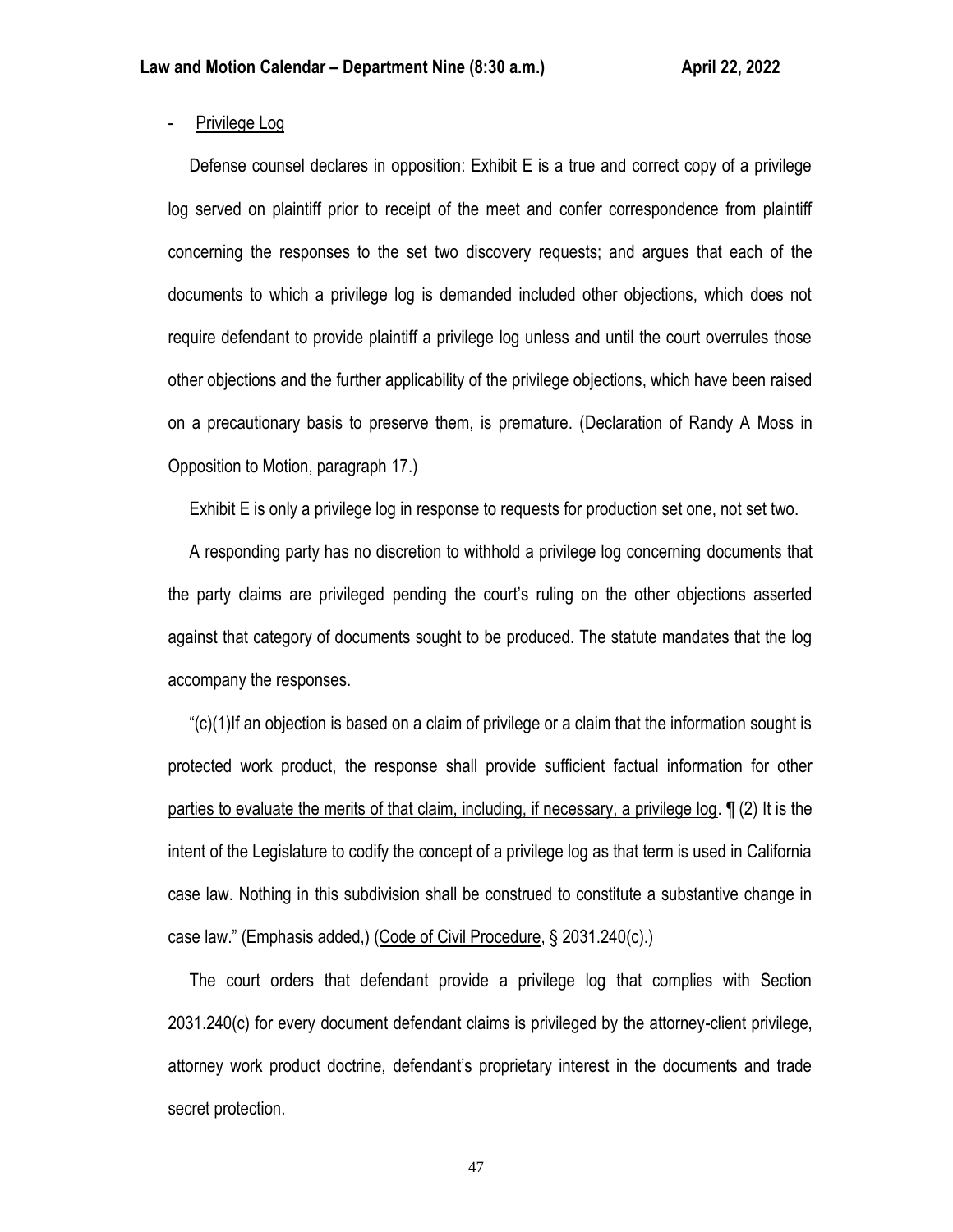# Requests for Production Number 54

 Request for production number 54 seeks all documents evidencing reserve amounts established for homeowner's or property insurance claims.

 Defendant provided no substantive response to this request for production and only objected to identifying the documents requested and producing the documents requested. Defendant objected to the request on the following grounds: the request is vague, ambiguous, and overbroad as to time and subject matter; it is unduly burdensome; it is not reasonably calculate to lead to the discovery of admissible evidence; the documents are privileged under the attorney-client privilege, attorney work product doctrine, defendant's proprietary interest in the documents and trade secret protection; and the documents seek information protected by the privacy rights of uninvolved third parties.

 Defendant argues in opposition that request for production number 54 seeking discovery of insurance reserve information concerning all homeowners and property claims is irrelevant to the claims in this case; and while a loss reserve for defense and indemnity for third party liability claims may be potentially relevant to bad faith conduct in denying a duty to defend its insured or in failing to accept a settlement demand against its insured within policy limits, it has no relevance to first party property claims where the insured seeks benefits for his or her own losses and then claims bad faith denial of coverage and not the amount of the loss.

 The request seeks identification and production of all documents evidencing reserve amounts established for any homeowners or property insurance claims without limitation as to the claim asserted against the policy and without any limitation as to time the claim was made. The objection that the request is overbroad as to time and subject matter is sustained. The motion to compel a further response to request number 54 is denied.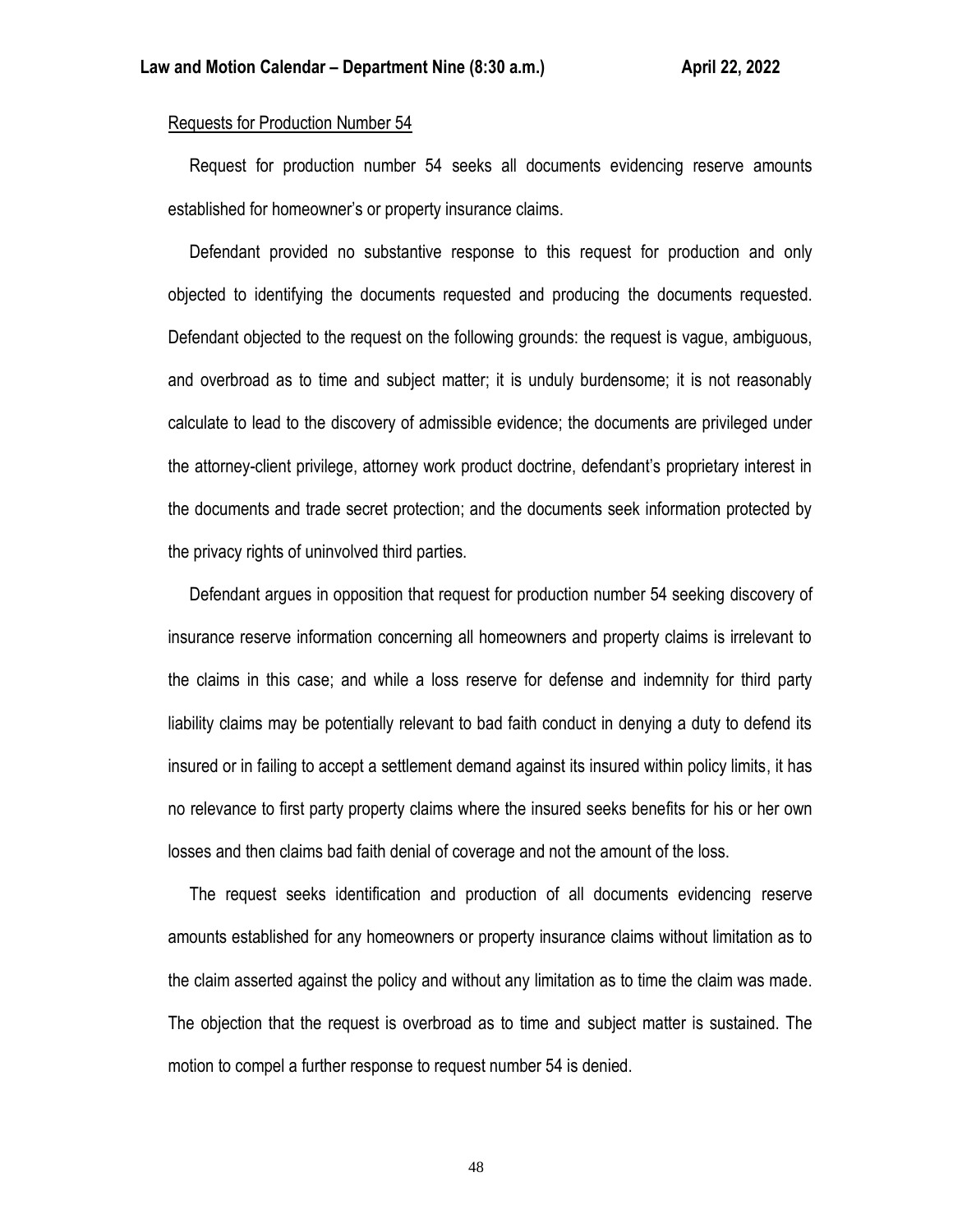# Requests for Production Numbers 60 and 61

 Request for production number 60 requests all documents evidencing the drafting history of all exclusions for homeowner's or property insurance claims from 2010 to present.

 Request number 61 seeks all documents evidencing the regulatory history of all exclusions for homeowner's or property insurance claims.

 Defendant provided no substantive response to these requests for production and only objected to identifying the documents requested and producing the documents requested. Defendant objected to these requests on the following grounds: the request is vague, ambiguous, and overbroad as to time and subject matter; it is unduly burdensome; it is not reasonably calculated to lead to the discovery of admissible evidence; and the documents are privileged under the attorney-client privilege, attorney work product doctrine, defendant's proprietary interest in the documents and trade secret protection.

 Request for production number 61 seeks documents concerning the regulatory history of all exclusions for homeowner's and property insurance claims without limitation as to time. The request is overbroad, and the court sustains that objection to request number 61.

 The objections to request number 60 that it is vague, ambiguous, overbroad, and unduly burdensome are overruled.

**Relevancy** 

 Plaintiff argues that the documents concerning the regulatory and drafting history of all exclusions for homeowner's or property insurance claims will allow plaintiff to explore how defendant determined it would deny plaintiff's claim and what policies they have for handling such claims; would tend to prove that defendant denied plaintiff's claim in bad faith; and is relevant to the claim for punitive damages.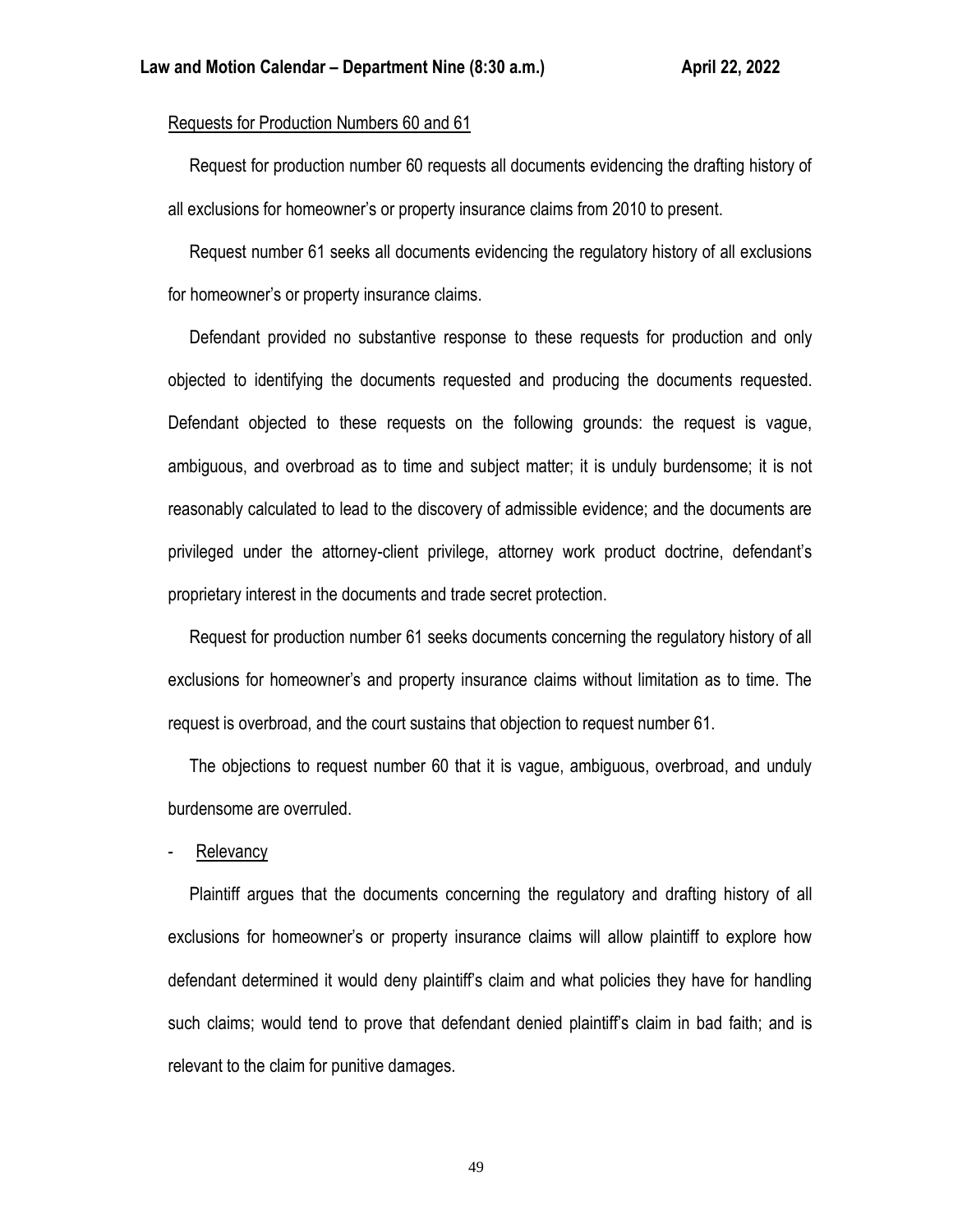Defendant argues in opposition that since defendant did not rely on a policy exclusion in its initial denial of coverage, requests for production numbers 60 and 61 seeking discovery of drafting and regulatory history of defendant's policy exclusions is irrelevant.

 Defendant insurer's denial letter (Complaint, Exhibit C.) stated that the claim was denied, because plaintiff did not reside in the property as a primary residence and defendant was not notified that an owner of the property lived there. This raises the following issues: whether defendant excluded coverage for named insureds who do not live on the property as his or her primary residence; whether defendant excluded coverage where the owner who lived on the property was not a named insured; and whether those were exclusions from coverage not fairly reflected in the policy language such that the initial denial of coverage was in bad faith justifying an award of punitive damages. Plaintiff's legal conclusion that the denial was not based upon a policy exclusion is not grounds for finding that as a matter of law that the denial was not an exclusion of coverage based upon failure to reside in the residence as a primary occupant and that another owner lived there. In other words, the issues raised by the initial denial of coverage is whether defendant interprets the policy to exclude coverage for what would otherwise be a covered loss when the primary occupant is not the named insured, and another owner/occupant is not named as an insured; and whether that interpretation was made in bad faith under the circumstances and terms of the policy.

The relevancy objection to request number 60 is overruled.

Privilege Log

 A responding party has no discretion to withhold a privilege log concerning documents that the party claims are privileged pending the court's ruling on the other objections asserted against that category of documents sought to be produced. The statute mandates that the log accompany the responses.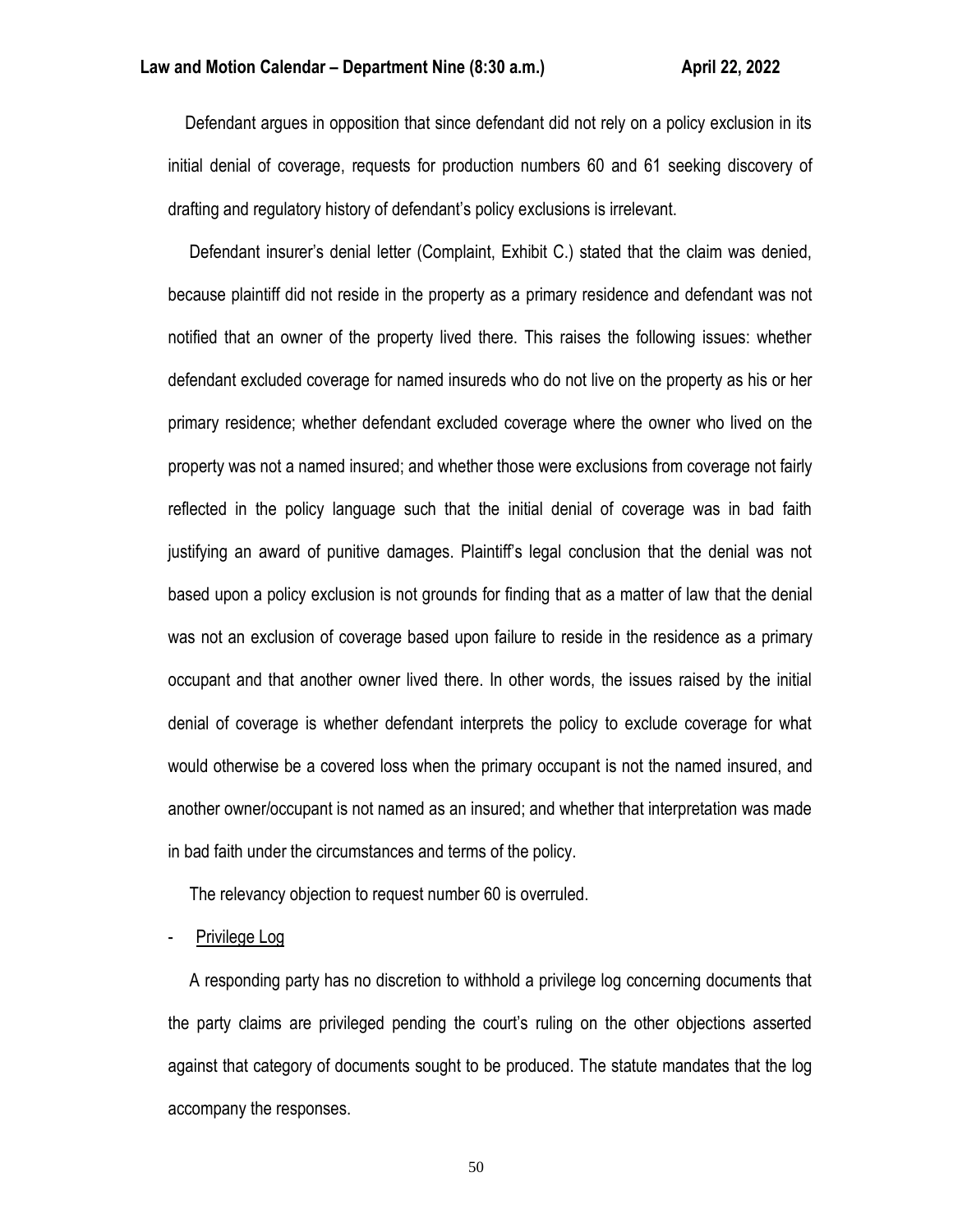"(c)(1) If an objection is based on a claim of privilege or a claim that the information sought is protected work product, the response shall provide sufficient factual information for other parties to evaluate the merits of that claim, including, if necessary, a privilege log. ¶ (2) It is the intent of the Legislature to codify the concept of a privilege log as that term is used in California case law. Nothing in this subdivision shall be construed to constitute a substantive change in case law." (Emphasis added,) (Code of Civil Procedure, § 2031.240(c).)

 The court orders that defendant provide a privilege log that complies with Section 2031.240(c) for every document defendant claims is privileged by the attorney-client privilege, attorney work product doctrine, defendant's proprietary interest in the documents and trade secret protection.

#### Requests for Production Numbers 70-74

 Requests for production number 70-74 seek identification and production of the following categories of documents: all documents evidencing any communication defendant had with plaintiff regarding who was on title to the Tahoe property prior to issuing plaintiff the policy; all documents evidencing any communication defendant had with plaintiff regarding who owned the Tahoe property prior to issuing plaintiff the policy; all documents evidencing any communication defendant had with plaintiff regarding whether the Tahoe property was his primary or secondary residence prior to issuing plaintiff the policy; all documents evidencing any communication defendant had with plaintiff regarding whether Jill Cartoscelli lived at the Tahoe property prior to issuing plaintiff the policy; and all documents evidencing any communication defendant had with plaintiff regarding who lived at the Tahoe property prior to issuing plaintiff the policy.

 Defendant objected to these requests on the following grounds: the request is vague, ambiguous, and overbroad as to time and subject matter; it is unduly burdensome; it is not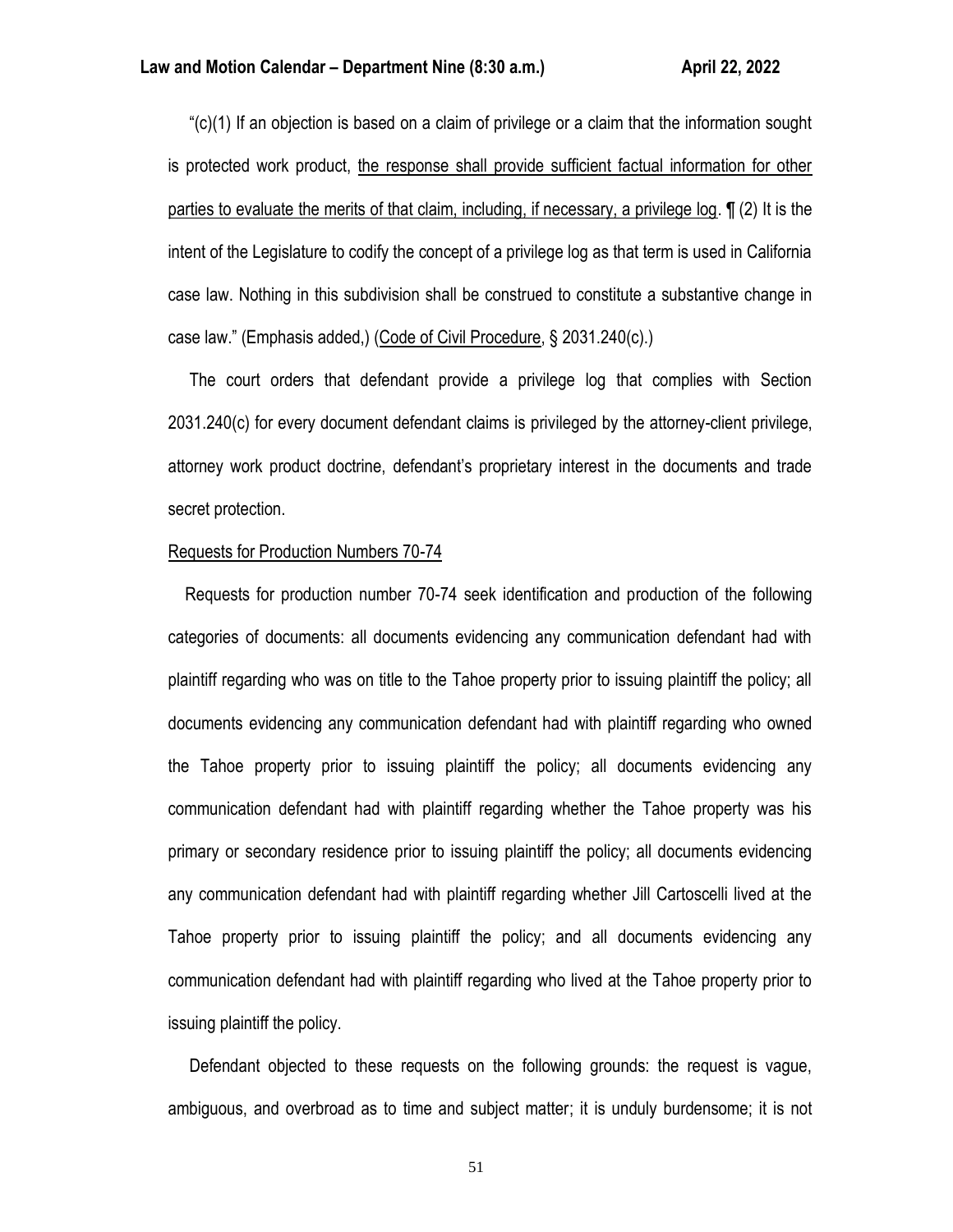reasonably calculated to lead to the discovery of admissible evidence; the documents are privileged under the attorney-client privilege and attorney work product doctrine; and identification and production is not required to the extent that the documents have already been produced and/or are equally available to plaintiff.

 Defendant concluded that without waiving these objections, defendant will produce the documents to the extent the responsive documents exist in defendant's possession, custody or control, they would be in the claim file documents and underwriting file documents, and nonprivileged portions of which have already been produced.

The vague, ambiguous, overbroad, undue burden, and relevance objections are overruled.

 The response concerning already produced and equally available documents objections does not comply with the requirements of Code of Civil Procedure, § 2031.240(b). Defendant did not identify with particularity the documents, tangible things, land, or electronically stored information falling within any category of item in the demands to which the already produced and equally available documents objections are being made.

 "If the responding party objects to the demand for inspection, copying, testing, or sampling of an item or category of item, the response shall do both of the following: ¶ (1) Identify with particularity any document, tangible thing, land, or electronically stored information falling within any category of item in the demand to which an objection is being made…. (Code of Civil Procedure, § 2031.240(b)(1).)

 A further response is required wherein defendant identifies with particularity the documents, tangible things, land, or electronically stored information falling within any category of item in the demands to which the already produced and equally available documents objections are being made.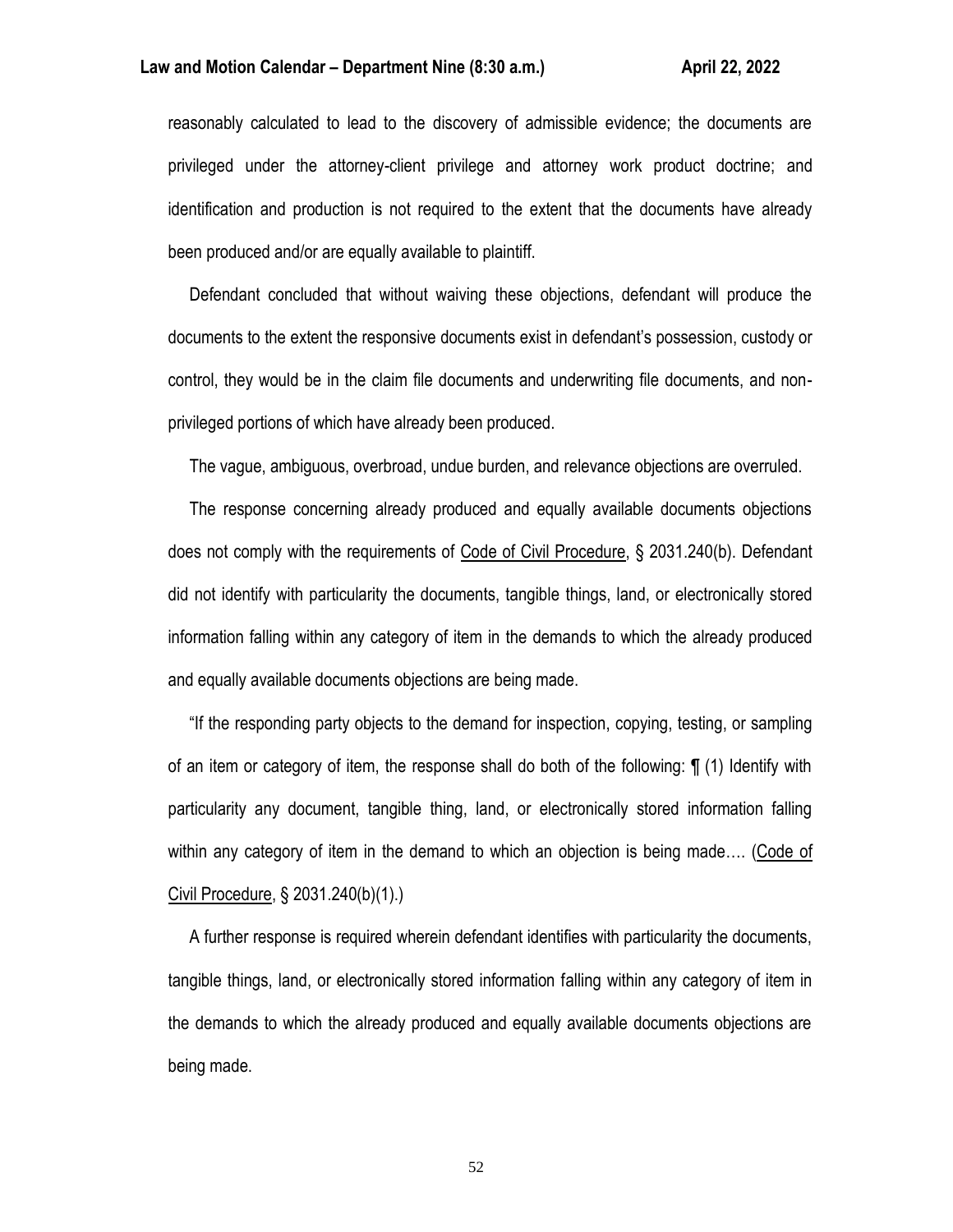# - Privilege Log

 A responding party has no discretion to withhold a privilege log concerning documents that the party claims are privileged pending the court's ruling on the other objections asserted against that category of documents sought to be produced. The statute mandates that the log accompany the responses.

 "(c)(1) If an objection is based on a claim of privilege or a claim that the information sought is protected work product, the response shall provide sufficient factual information for other parties to evaluate the merits of that claim, including, if necessary, a privilege log. ¶ (2) It is the intent of the Legislature to codify the concept of a privilege log as that term is used in California case law. Nothing in this subdivision shall be construed to constitute a substantive change in case law." (Emphasis added,) (Code of Civil Procedure, § 2031.240(c).)

 The court orders that defendant provide a privilege log that complies with Section 2031.240(c) for every document defendant claims is privileged by the attorney-client privilege, attorney work product doctrine, defendant's proprietary interest in the documents and trade secret protection.

# **Sanctions**

 "Except as provided in subdivision (j), the court shall impose a monetary sanction under Chapter 7 (commencing with Section 2023.010) against any party, person, or attorney who unsuccessfully makes or opposes a motion to compel further response to an inspection demand, unless it finds that the one subject to the sanction acted with substantial justification or that other circumstances make the imposition of the sanction unjust" (Code of Civil Procedure, § 2031.310(h).)

 The court may award sanctions under the Discovery Act in favor of the moving party even though no opposition to the motion to compel was filed, or the opposition was withdrawn, or the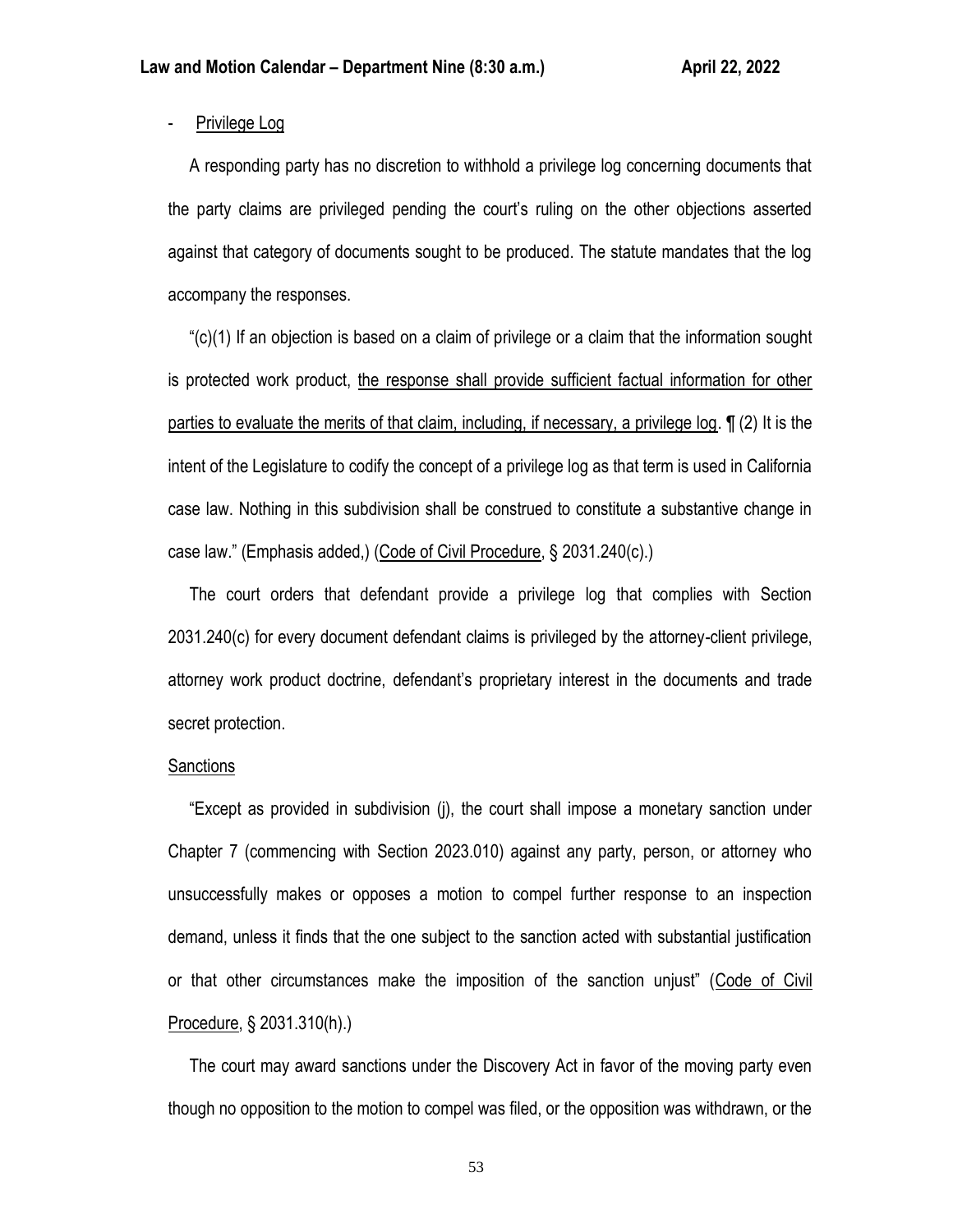requested discovery was provided to the moving party after the motion was filed. (Rules of Court, Rule 3.1348(a).)

 It appears appropriate to award plaintiff sanctions in the amount of \$7,185 payable by defendant within ten days.

The requests for issue, evidence, and terminating sanctions are denied.

**TENTATIVE RUING # 5: PLAINTIFF'S MOTION TO COMPEL FURTHER RESPONSES TO SPECIAL INTERROGATORIES IS GRANTED IN PART AND DENIED IN PART AS STATED IN THE TEXT OF THE RULING. THE MOTION TO COMPEL FURTHER RESPONSES TO SPECIAL INTERROGATORY NUMBERS 246, 250, AND 252-257 IS DENIED. THE COURT ORDERS THAT DEFENDANT PROVIDE FURTHER RESPONSES TO THE PROPOSED AMENDED SPECIAL INTERROGATORIES, SET TWO, NUMBERS 235-243 WITH THE FOLLOWING PROTECTIVE PROVISIONS: A LETTER TO BE SENT BY DEFENSE COUNSEL TO THE INDIVIDUALS WHO HAD PROPERTY AND/OR HOMEOWNER'S INSURANCE CLAIMS RELATING TO FIRE DESTRUCTION OF AN INSURED RESIDENCE THAT WERE HANDLED BY DEFENDANT INSURER BETWEEN 2017 TO THE PRESENT REQUESTING THAT THEY CONSENT TO THE RELEASE OF THEIR IDENTITIES AND ADDRESSES BY DEFENDANT BE DRAFTED FOR COURT APPROVAL; THE COURT APPROVED LETTER IS TO BE SENT BY DEFENDANT TO THOSE CLAIMANTS; THE PARTIES AND COUNSEL ARE PROHIBITED FROM INITIATING ANY CONTACT WITH NONPARTY INSURANCE CLAIMANTS PENDING THEIR RESPONSE TO THE LETTER; THE NAMES AND ADDRESSES ARE TO BE RELEASED BY DEFENDANT TO PLAINTIFF UPON DEFENDANT'S RECEIPT OF AN EXECUTED RELEASE FROM THE CLAIMANT; AND PLAINTIFF'S COUNSEL SHALL NOT DISCLOSE TO ANY OTHER PERSON THE NAMES, ADDRESSES OR RECORDS OF NONPARTY CLAIMANTS OR MAKE USE**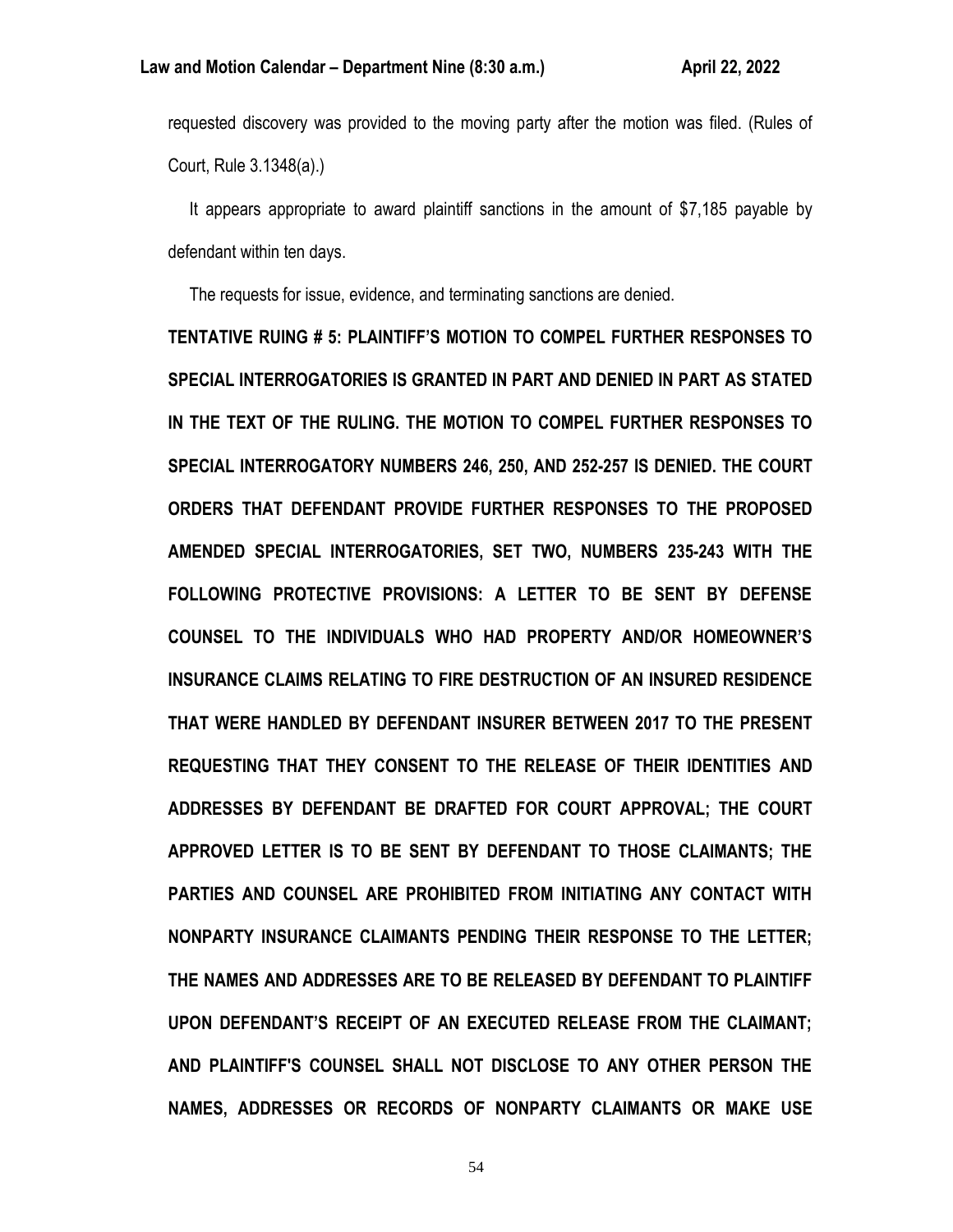**THEREOF EXCEPT FOR PREPARATION FOR TRIAL AND TRIAL IN THIS ACTION. PLAINTIFF'S MOTION TO COMPEL FURTHER RESPONSES TO REQUESTS FOR PRODUCTION, SET TWO IS GRANTED IN PART AND DENIED IN PART. THE MOTION TO COMPEL FURTHER RESPONSES TO REQUEST FOR PRODUCTION, NUMBERS 54 AND 61 ARE DENIED. THE MOTION TO COMPEL FURTHER REQUESTS FOR PRODUCTION NUMBERS 41-46, 60, 70-74, 96 AND 97 IS GRANTED. THE COURT ORDERS DEFENDANT TO PROVIDE FURTHER RESPONSES TO REQUESTS FOR PRODUCTION, SET TWO, NUMBERS 41-46, 60, 70-74, 96 AND 97 WITHOUT OBJECTIONS, EXCEPT FOR THE ATTORNEY-CLIENT, ATTORNEY WORK PRODUCT, DEFENDANT'S PROPRIETARY INTEREST IN THE DOCUMENTS, AND TRADE SECRET PROTECTION PRIVILEGE OBJECTIONS THAT WERE RAISED IN THE INITIAL RESPONSES TO THESE REQUESTS FOR PRODUCTION, WITHIN TEN DAYS. DEFENDANT IS ORDERED TO REDACT FROM ANY THIRD-PARTY INSURANCE CLAIMS DOCUMENTS PRODUCED THE PERSONAL INFORMATION OF THE THIRD-PARTY INSURED, INCLUDING CLAIM NUMBER, NAMES, ADDRESSES, TELEPHONE NUMBERS, SOCIAL SECURITY NUMBERS, DATES OF BIRTH, AGE, AND RACE. DEFENDANT IS ALSO ORDERED TO PROVIDE A PRIVILEGE LOG THAT COMPLIES WITH SECTION 2031.240(C) FOR EVERY DOCUMENT DEFENDANT CLAIMS IS PRIVILEGED BY THE ATTORNEY-CLIENT PRIVILEGE, ATTORNEY WORK PRODUCT DOCTRINE, DEFENDANT'S PROPRIETARY INTEREST IN THE DOCUMENTS, AND TRADE SECRET PROTECTION WITHIN TEN DAYS. DEFENDANT IS ORDERED TO PAY THE TOTAL AMOUNT OF \$13,620 IN MONETARY SANCTIONS TO PLAINTIFF WITHIN TEN DAYS. PLAINTIFF'S REQUESTS FOR ISSUE, EVIDENCE, AND TERMINATING SANCTIONS ARE DENIED. NO HEARING ON THIS MATTER WILL BE HELD (LEWIS V. SUPERIOR COURT (1999) 19 CAL.4TH 1232, 1247.),**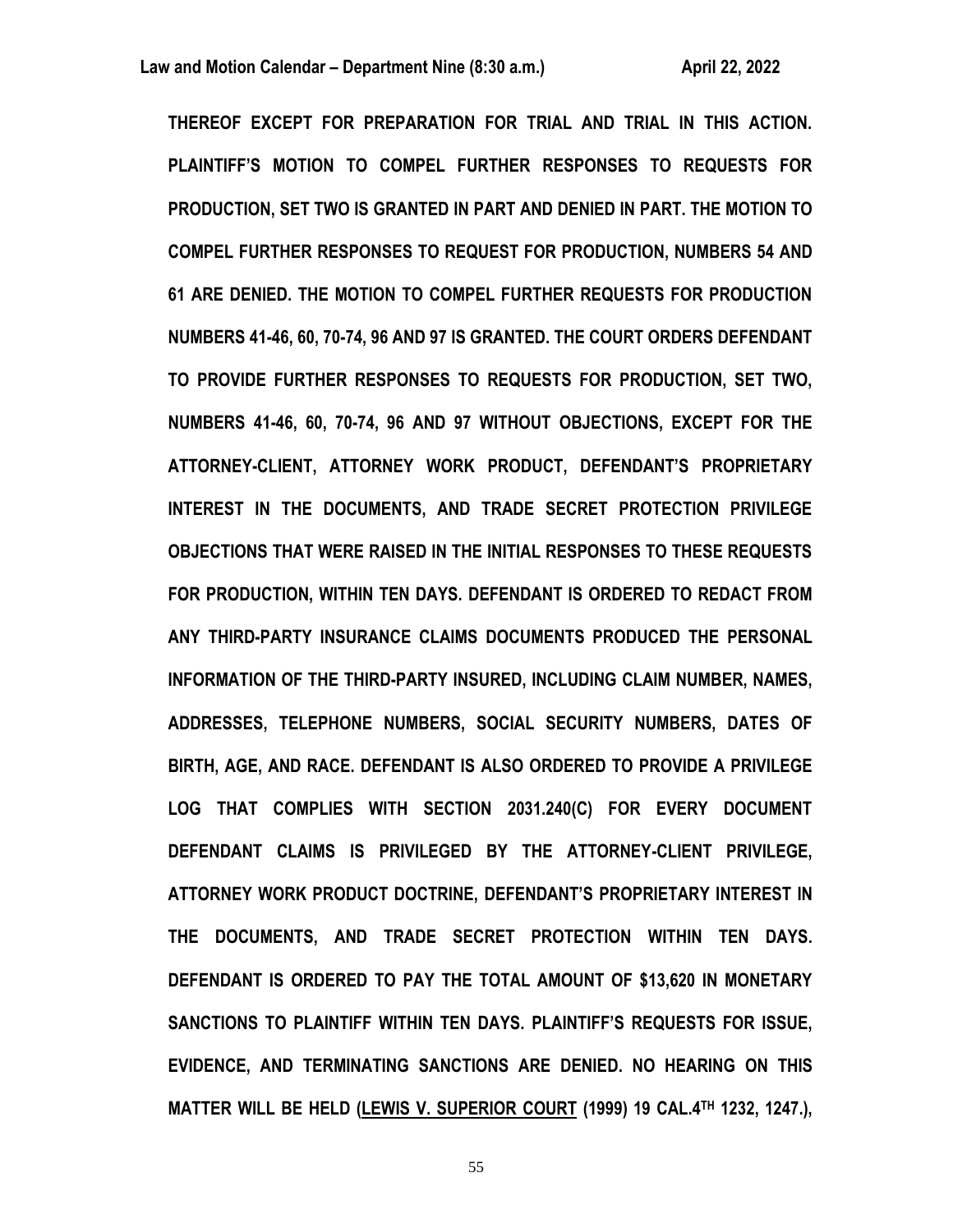**UNLESS A NOTICE OF INTENT TO APPEAR AND REQUEST FOR ORAL ARGUMENT IS TRANSMITTED ELECTRONICALLY THROUGH THE COURT'S WEBSITE OR BY TELEPHONE TO THE COURT AT (530) 621-6551 BY 4:00 P.M. ON THE DAY THE TENTATIVE RULING IS ISSUED. NOTICE TO ALL PARTIES OF AN INTENT TO APPEAR MUST BE MADE BY TELEPHONE OR IN PERSON. PROOF OF SERVICE OF SAID NOTICE MUST BE FILED PRIOR TO OR AT THE HEARING. LONG CAUSE HEARINGS MUST BE REQUESTED BY 4:00 P.M. ON THE DAY THE TENTATIVE RULING IS ISSUED AND THE PARTIES ARE TO PROVIDE THE COURT WITH THREE MUTUALLY AGREEABLE DATES ON FRIDAY AFTERNOONS AT 2:30 P.M. LONG CAUSE ORAL ARGUMENT REQUESTS WILL BE SET FOR HEARING ON ONE OF THE THREE MUTUALLY AGREEABLE DATES ON FRIDAY AFTERNOONS AT 2:30 P.M. THE COURT WILL ADVISE THE PARTIES OF THE LONG CAUSE HEARING DATE AND TIME BY 5:00 P.M. ON THE DAY THE TENTATIVE RULING IS ISSUED. PARTIES MAY PERSONALLY APPEAR AT THE HEARING. IF A PARTY OR PARTIES WISH TO APPEAR TELEPHONICALLY, THEY MUST APPEAR BY "VCOURT", WHICH MUST BE SCHEDULED AND PAID THROUGH THE COURT WEBSITE AT www.eldorado.courts.ca.gov/online-services/telephonic-appearances. MATTERS IN WHICH THE PARTIES' TOTAL TIME ESTIMATE FOR ARGUMENT IS 15 MINUTES OR LESS WILL BE HEARD ON THE LAW AND MOTION CALENDAR AT 8:30 A.M. ON FRIDAY, APRIL 22, 2022, EITHER IN PERSON OR BY VCOURT TELEPHONIC APPEARANCE UNLESS OTHERWISE NOTIFIED BY THE COURT.**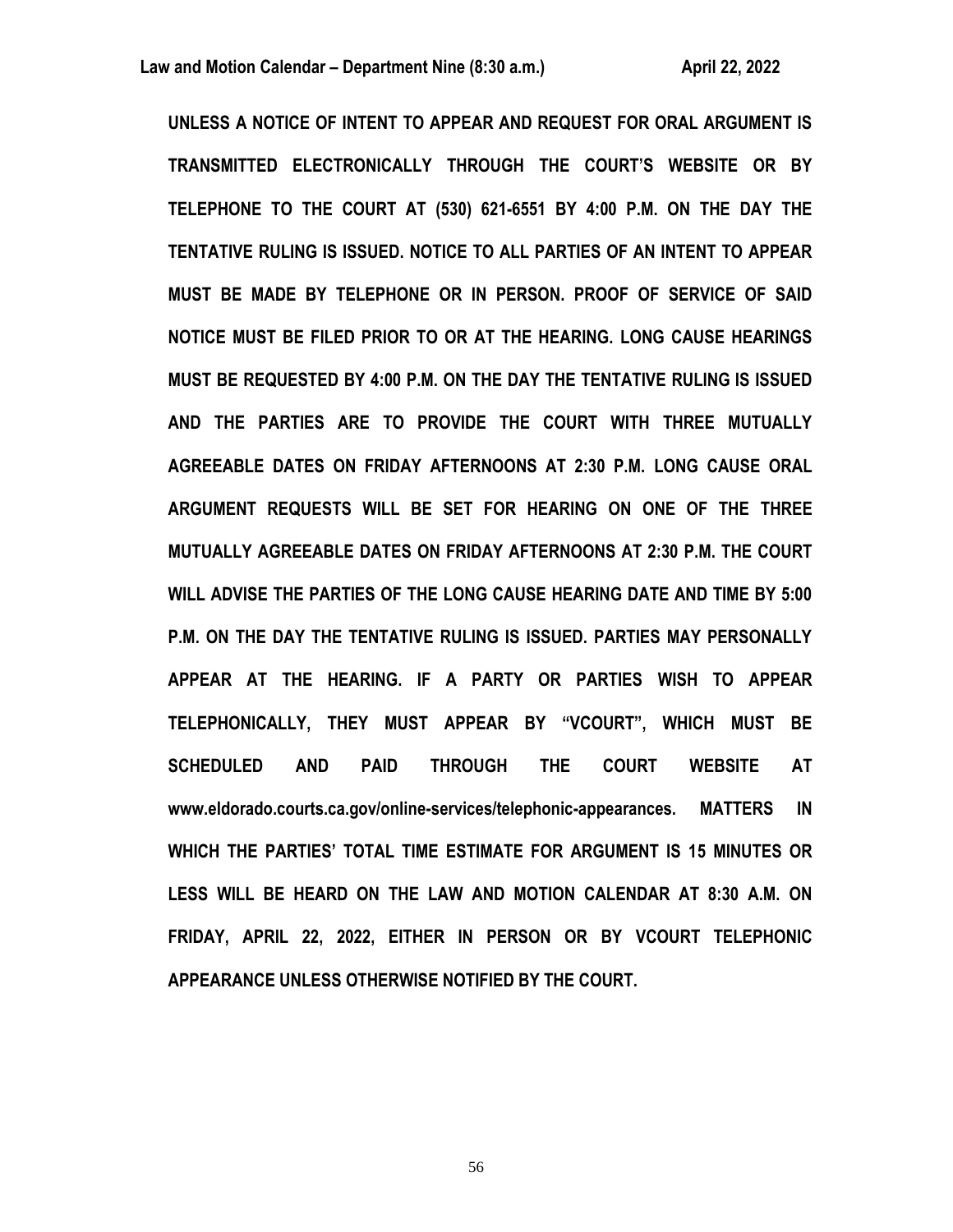# **6. MATTER OF THE SHEPHERD LIVING TRUST 22PR0001**

**Petition for Order Requiring Return of Personal Property to Trust, for Instructions, and for a Determination of the Validity of the 3rd Restatement of Trust.**

 Successor co-trustees of the Trust petition for recovery of funds transferred from the Trust in 2019 and 2021; for instructions as to the status of those funds; for a determination and instructions as to which version of the trust is in effect; and to determine whether respondent committed financial elder abuse.

 The proof of service filed on February 8, 2022, declares that on February 2, 2022, respondent was personally served a summons, the petition, and notice of the hearing.

 Respondent filed an answer to the petition on March 10, 2022, and a cross-complaint against petitioners asserting causes of action for breach of fiduciary duty, tortious interruption of utility services, conversion, and financial elder abuse. The proof of service declares that the cross-complaint was served on petitioner's counsel by mail on March 10, 2022.

Petitioners filed their answer to the cross-complaint on March 23, 2022.

 "The court may not grant a petition under this chapter if the court determines that the matter should be determined by a civil action." (Probate Code, § 856.5.)

 It is readily apparent that this matter should be determined by a civil action. Both parties are entitled to a jury trial on the claims of financial elder abuse, tortious interruption of utility services, and conversion, which they will be deprived of should the matter be resolved in the probate court.

**TENTATIVE RULING # 6: THIS MATTER IS TRANSFERRED TO THE CIVIL DEPARTMENT TO BE HEARD AS A CIVIL CASE UPON APPROVAL OF THE PRESIDING JUDGE. THE**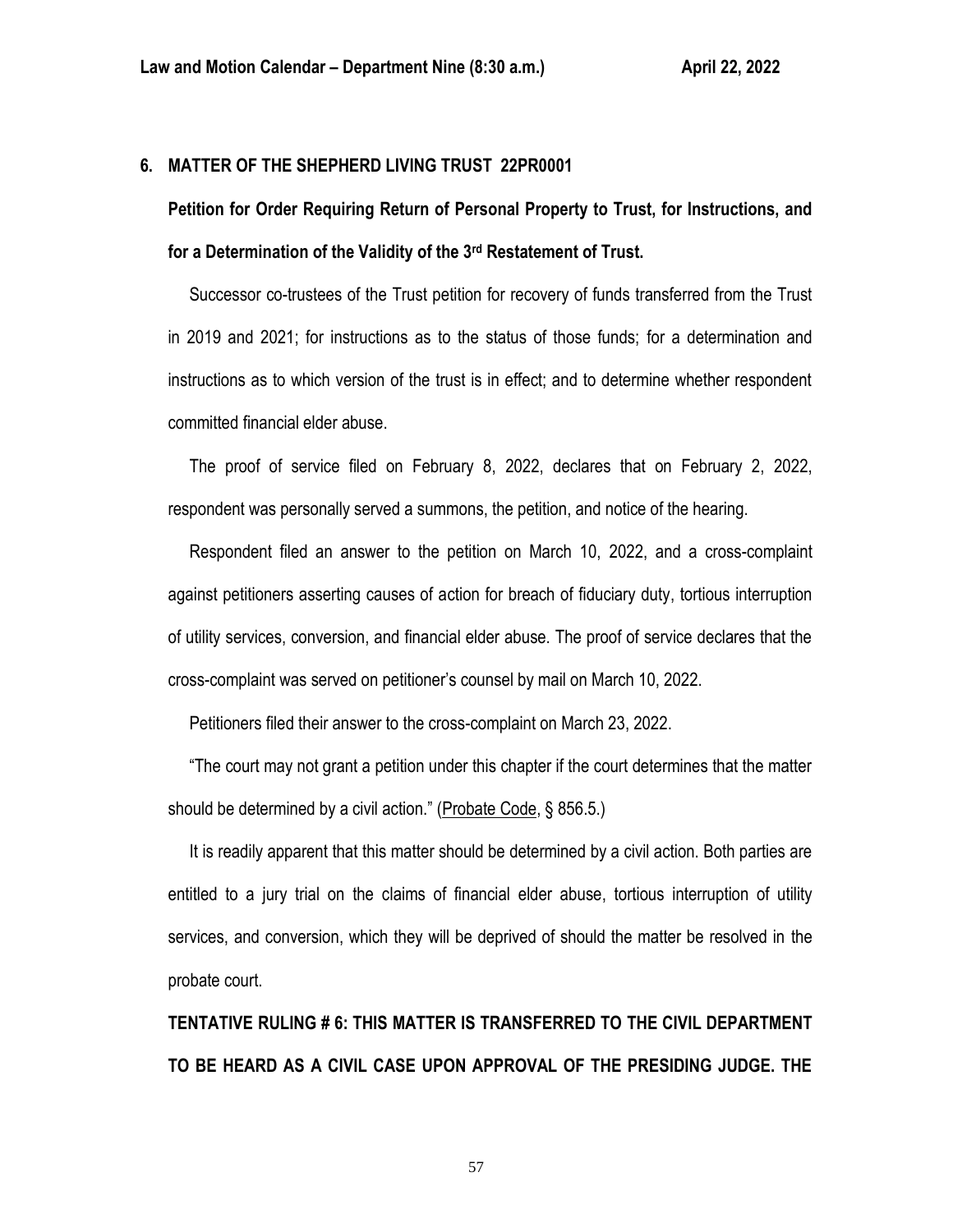**COURT SETS A CASE MANAGEMENT CONFERENCE FOR 9:30 A.M. ON MAY 23, 2022,**

**IN DEPARTMENT TEN (APPEAR BY V-COURT).**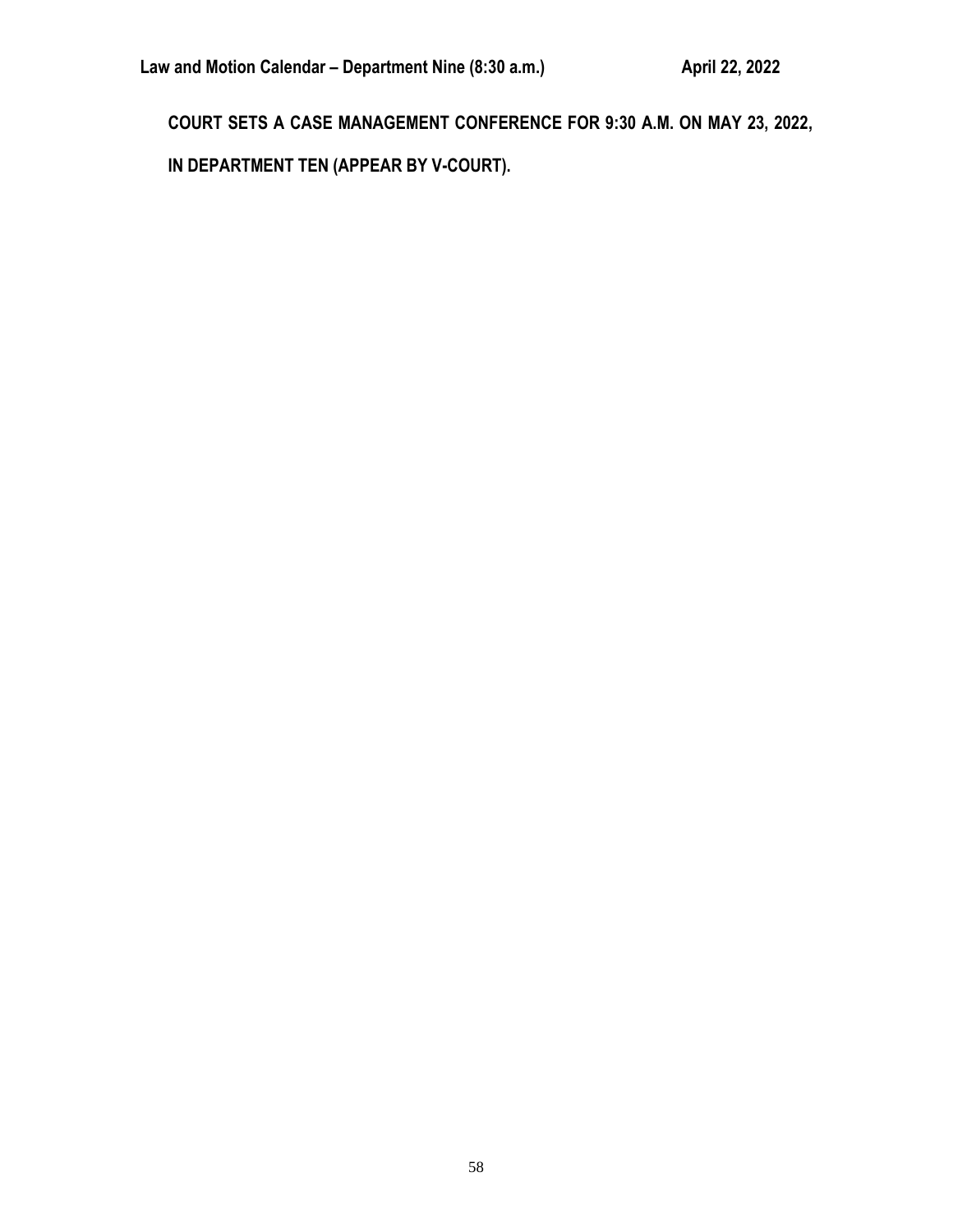# **7. STYLES v. MARIE 22CV0014**

- **(1) Demurrer to Complaint.**
- **(2) Motion to Strike Portions of Complaint.**

**TENTATIVE RULING # 7: UPON REQUEST OF PLAINTIFF, THESE MATTERS WERE PREVIOUSLY CONTINUED TO 8:31 A.M. ON FRIDAY, AUGUST 5, 2022.**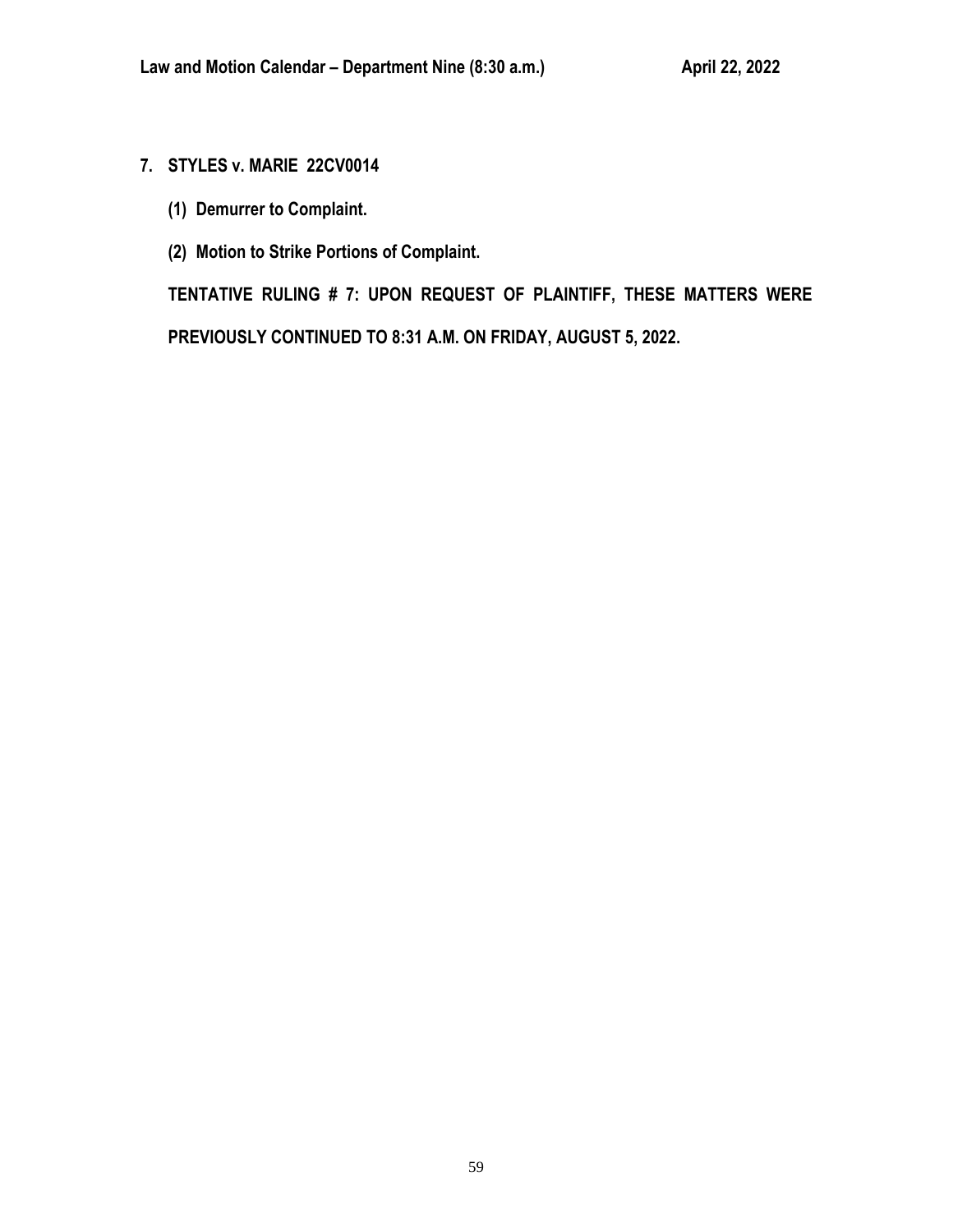**8. CHANG v. GILLIHAN 21CV0281**

**Defendants' Motion to Set Aside and Vacate Default.**

**TENTATIVE RULING # 8: THIS ACTION HAVING BEEN VOLUNTARILY DISMISSED ON APRIL 20, 2022; THIS MATTER IS DROPPED FROM THE CALENDAR.**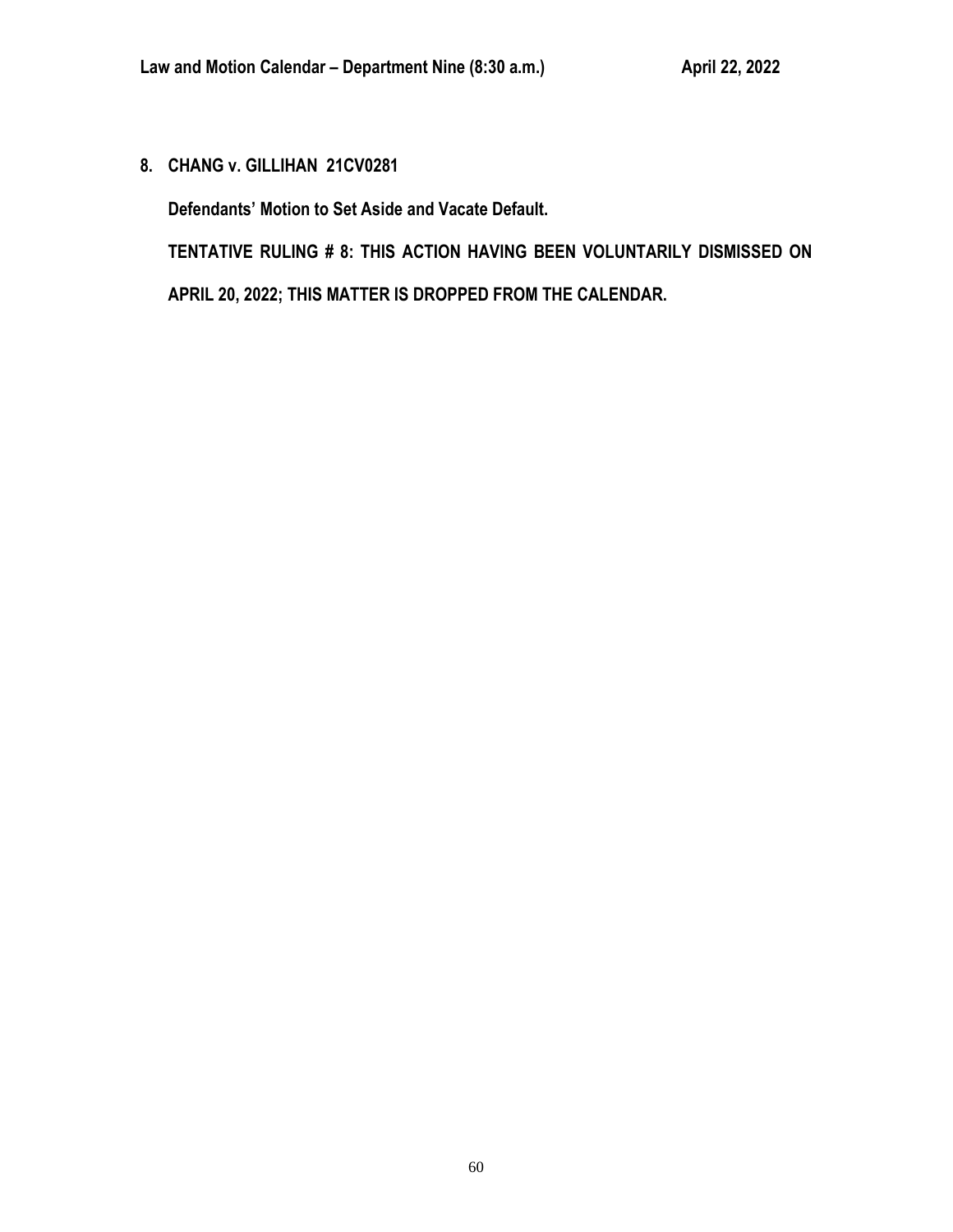**9. MUIR v. GENERAL MOTORS PC-202100130**

**Plaintiff's Motion to Compel the Deposition of Defendant's Person Most Qualified and Production of Documents.**

**TENTATIVE RUING # 9: THIS MATTER IS CONTINUED TO 8:30 A.M. ON FRIDAY, MAY 13, 2022, IN DEPARTMENT NINE.**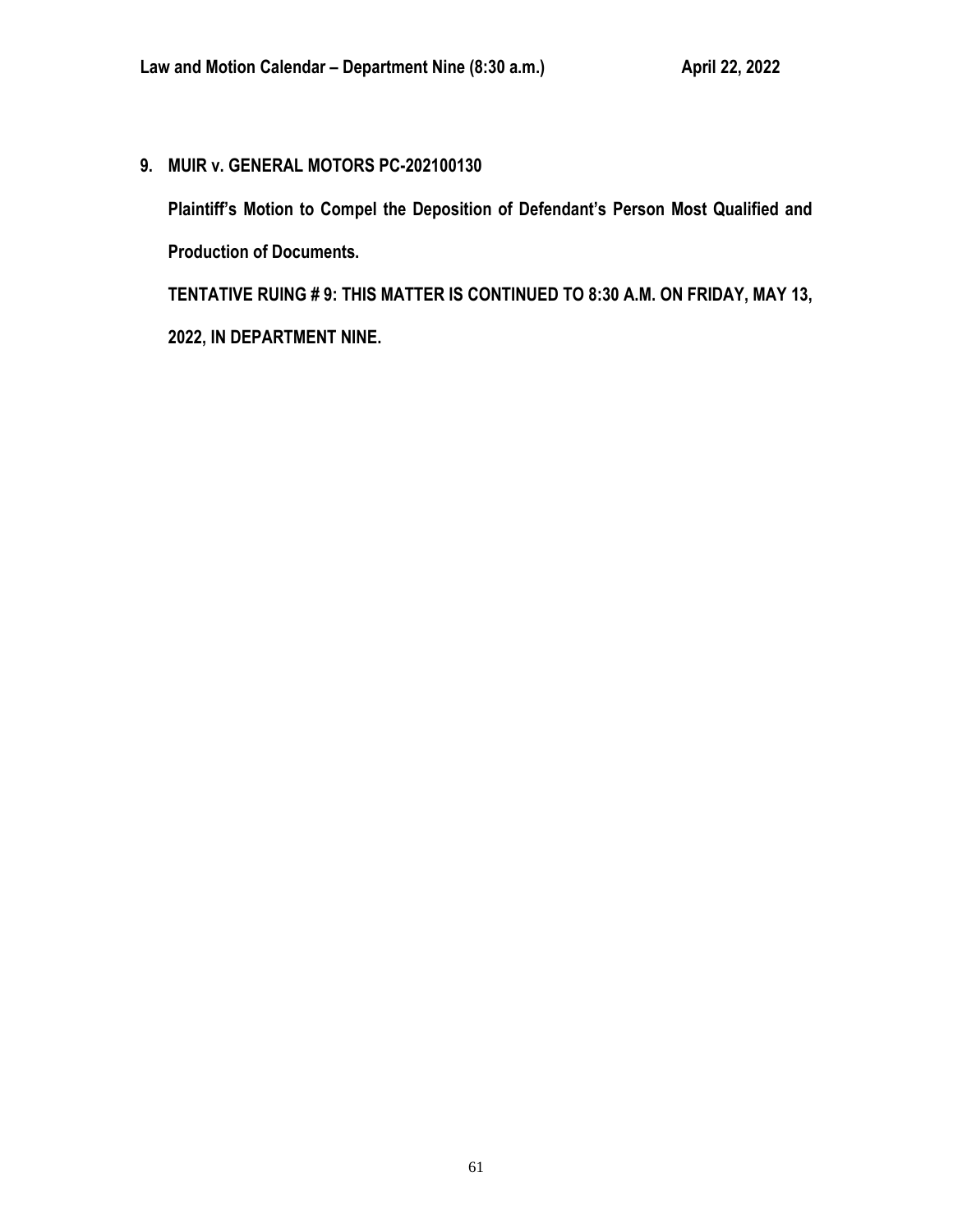# **10. AMERICAN EXPRESS v. MOUNT PC-20210350**

### **Plaintiff's Motion for Summary Judgment.**

 On July 8, 2021, plaintiff filed a complaint against defendant for an account stated and open book account. A case management conference is set for June 27, 2022, to set a trial date.

 Plaintiff moves for entry of summary judgment on the common counts in the amount of \$52,563.49, plus costs pursuant to a memorandum of costs.

 Defendant opposes the motion on the sole ground that plaintiff is a foreign corporation that has not complied with Corporations Code, § 2105 by obtaining a certificate to do business in California and, therefore, can not maintain this court action upon the alleged intrastate business transacted with defendant until it complies with the registration/certificate requirement for foreign corporations. Defendant requests that the action be dismissed until plaintiff has complied with the registration requirement.

 Plaintiff replies: the opposition is untimely as it was mailed only ten days before the hearing; plaintiff is a National Bank chartered under the laws of the United States and exempt from registration under the National Bank Act, 12 USC 21, 24; the registration requirement only applies to intrastate business activities and not interstate business activities such as the numerous activities of foreign lending institutions and foreign banking corporations (Corporations Code, §§ 191(a), 191(c)(1) and 191(d).); defendant's opposition is not in a proper form, fails to provide substantial evidence raising a triable issue of material fact, and fails to include a separate statement responding to plaintiff's separate statement of undisputed material facts; defendant has not submitted any evidence that defendant objected to any billing statement; and plaintiff's testimony and exhibits establish a book account and account stated.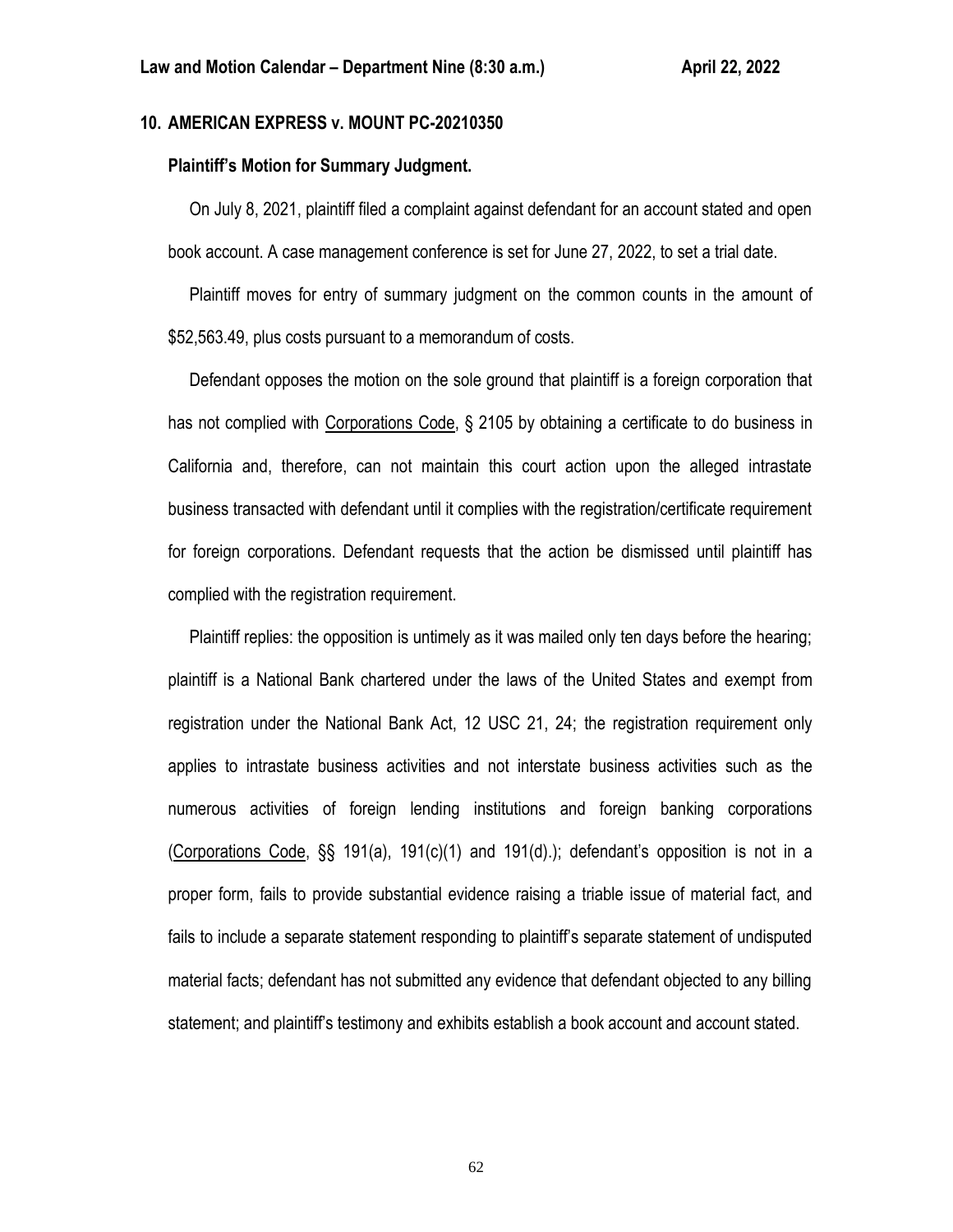# Motion for Summary Judgment Principles

 "For purposes of motions for summary judgment and summary adjudication: ¶ (1) A plaintiff or cross-complainant has met his or her burden of showing that there is no defense to a cause of action if that party has proved each element of the cause of action entitling the party to judgment on that cause of action. Once the plaintiff or cross-complainant has met that burden, the burden shifts to the defendant or cross-defendant to show that a triable issue of one or more material facts exists as to that cause of action or a defense thereto…" (Code of Civil Procedure, § 437c(p)(1).)

 "The moving party "bears the burden of persuasion that there is no triable issue of material fact and that he is entitled to judgment as a matter of law." (*Aguilar, supra,* 25 Cal.4th at p. 850, 107 Cal.Rptr.2d 841, 24 P.3d 493, fn. omitted.) "In moving for summary judgment, a 'plaintiff ... has met' his 'burden of showing that there is no defense to a cause of action if' he 'has proved each element of the cause of action entitling' him 'to judgment on that cause of action. Once the plaintiff ... has met that burden, the burden shifts to the defendant ... to show that a triable issue of one or more material facts exists as to that cause of action or a defense thereto. The defendant ... may not rely upon the mere allegations or denials' of his 'pleadings to show that a triable issue of material fact exists but, instead,' must 'set forth the specific facts showing that a triable issue of material fact exists as to that cause of action or a defense thereto.' [Citation.]" (*Id.* at p. 849, 107 Cal.Rptr.2d 841, 24 P.3d 493, quoting Code Civ. Proc., § 437c, subd. (*o*)(1); see also Weil & Brown, Cal. Practice Guide: Civil Procedure Before Trial (The Rutter Group 2004) ¶ 10:224.1, p. 10–81.)" (Law Offices of Dixon R. Howell v. Valley (2005) 129 Cal.App.4th 1076, 1091-1092.)

 "The pleadings determine the issues to be addressed by a summary judgment motion. (*Metromedia, Inc. v. City of San Diego* (1980) 26 Cal.3d 848, 885, 164 Cal.Rptr. 510, 610 P.2d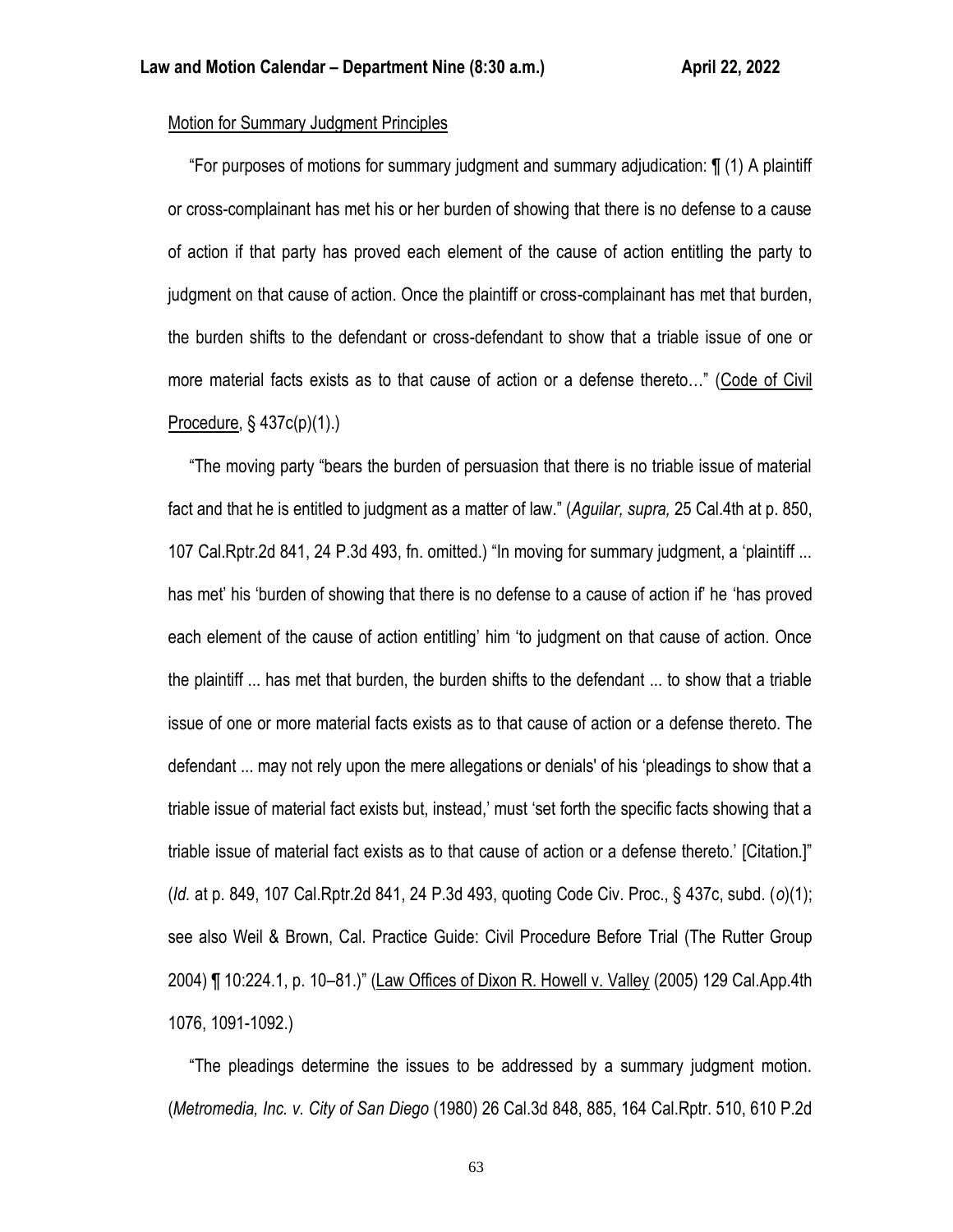407, revd. on other grounds *Metromedia, Inc. v. San Diego* (1981) 453 U.S. 490, 101 S.Ct. 2882, 69 L.Ed.2d 800.)" (Oakland Raiders v. National Football League (2005) 131 Cal.App.4th 621, 629.)

 "The first step in analyzing a motion for summary judgment is to identify the issues framed by the pleadings. It is these allegations to which the motion must respond by showing there is no factual basis for relief or defense on any theory reasonably contemplated by the opponent's pleading. (Citations omitted.)" (6 Witkin, California Procedure (5<sup>th</sup> ed. 2008) Proceedings Without Trial, § 212, page 650.)

 "Even where the complaint does present a cognizable claim, so that the court proceeds to the second or third step, the pleadings remain significant. Summary judgment cannot be granted on a ground not raised by the pleadings. (*Metromedia, Inc. v. City of San Diego* (1980) 26 Cal.3d 848, 885, 164 Cal.Rptr. 510, 610 P.2d 407, revd. on other grounds (1981) 453 U.S. 490, 101 S.Ct. 2882, 69 L.Ed.2d 800.) Conversely, summary judgment cannot be *denied* on a ground not raised by the pleadings. (*Lewinter v. Genmar Industries, Inc.* (1994) 26 Cal.App.4th 1214, 1223, 32 Cal.Rptr.2d 305 [complaint alleged failure to warn of manufacturing defect in boat; plaintiff could not avoid summary judgment by showing failure to warn based on postmanufacture discovery of defect]; *Danieley v. Goldmine Ski Associates, Inc.* (1990) 218 Cal.App.3d 111, 119–120, 266 Cal.Rptr. 749 [complaint alleged owner negligently maintained ski slopes; plaintiff could not avoid summary judgment by showing owner negligently cared for her after accident]; *Cochran v. Linn* (1984) 159 Cal.App.3d 245, 250, 205 Cal.Rptr. 550 [complaint alleged products liability based on manufacture and sale of liquid protein diet; plaintiffs could not avoid summary judgment by showing defendant negligently wrote book promoting diet]; see generally *FPI Development, Inc. v. Nakashima* (1991) 231 Cal.App.3d 367, 381–382, 282 Cal.Rptr. 508.) ¶ If either party wishes the trial court to consider a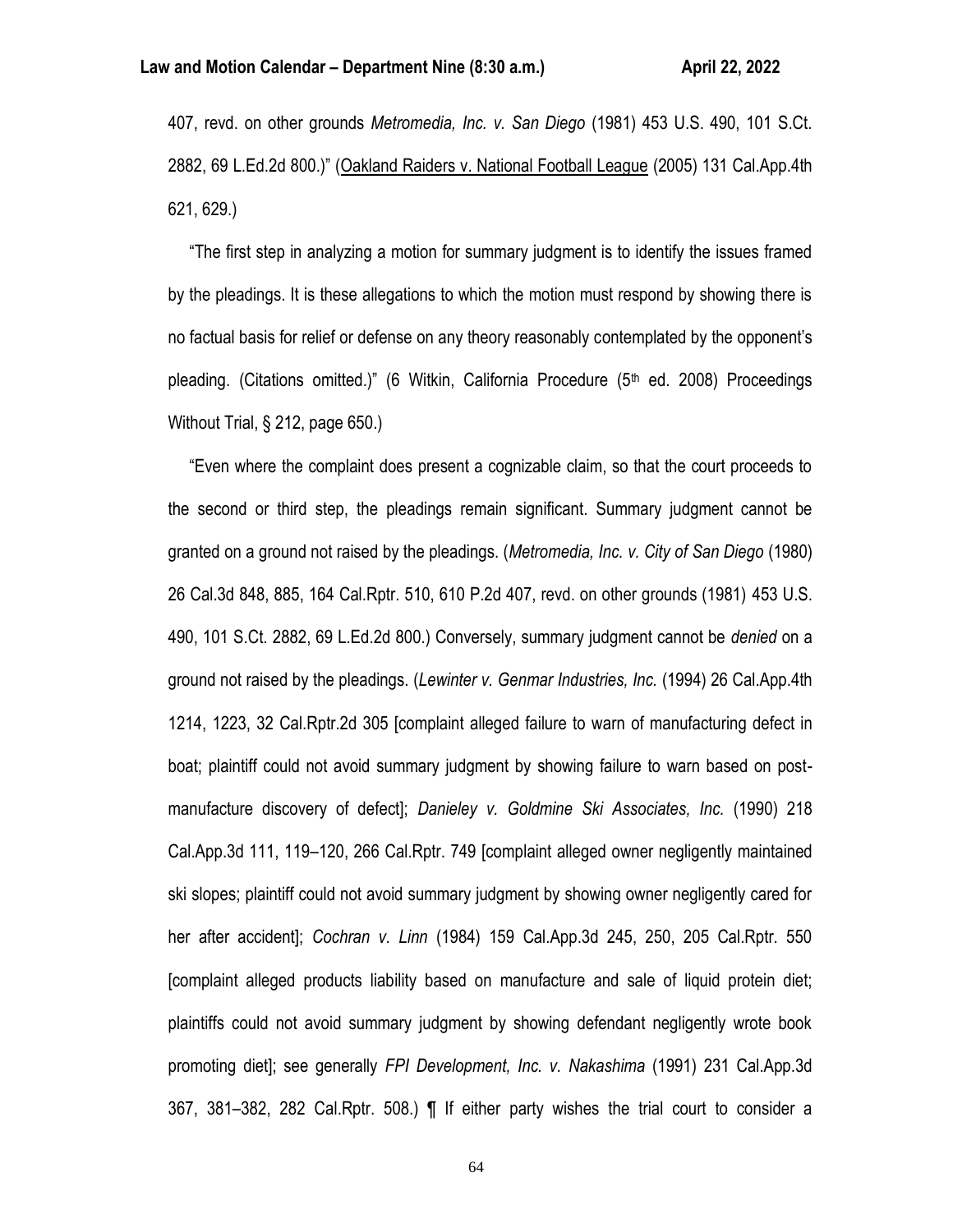previously unpleaded issue in connection with a motion for summary judgment, it may request leave to amend. (*Lee v. Bank of America* (1994) 27 Cal.App.4th 197, 216, 32 Cal.Rptr.2d 388; *Dorado v. Knudsen Corp.* (1980) 103 Cal.App.3d 605, 611, 163 Cal.Rptr. 477.) Such requests are routinely and liberally granted. However, " ' "[I]n the absence of some request for amendment there is no occasion to inquire about possible issues not raised by the pleadings." ' " (*Metromedia, Inc. v. City of San Diego, supra,* 26 Cal.3d at p. 885, 164 Cal.Rptr. 510, 610 P.2d 407, quoting *Krupp v. Mullen* (1953) 120 Cal.App.2d 53, 57, 260 P.2d 629.) Declarations in opposition to a motion for summary judgment "are no substitute for amended pleadings." (*AARTS Productions, Inc. v. Crocker National Bank* (1986) 179 Cal.App.3d 1061, 1065, 225 Cal.Rptr. 203.) If the motion for summary judgment presents evidence sufficient to disprove the plaintiff's claims, as opposed to merely attacking the sufficiency of the complaint, the plaintiff forfeits an opportunity to amend to state new claims by failing to request it. (See *Kirby v. Albert D. Seeno Construction Co., supra,* 11 Cal.App.4th at p. 1068, 14 Cal.Rptr.2d 604.)" (Bostrom v. County of San Bernardino (1995) 35 Cal.App.4th 1654, 1663–1664.)

 "To create a triable issue of material fact, the opposition evidence must be directed to issues raised by the pleadings. (*Zavala v. Arce*, supra, 58 Cal.App.4th at p. 926, 68 Cal.Rptr.2d 571.) If the opposing party's evidence would show some factual assertion, legal theory, defense or claim not yet pleaded, that party should seek leave to amend the pleadings before the hearing on the summary judgment motion. (See *580 Folsom Associates v. Prometheus Development Co.* (1990) 223 Cal.App.3d 1, 18, 272 Cal.Rptr. 227*; City of Hope Nat. Medical Center v. Superior Court* (1992) 8 Cal.App.4th 633, 639, 10 Cal.Rptr.2d 465; & Weil & Brown, Cal. Practice Guide: Civil Procedure Before Trial (The Rutter Group 2000) ¶¶ 10:257 & 10:257.2, pp. 10-96 & 10-97 (rev.# 1, 2000).)" (Distefano v. Forester (2001) 85 Cal.App.4th 1249, 1264-1265.)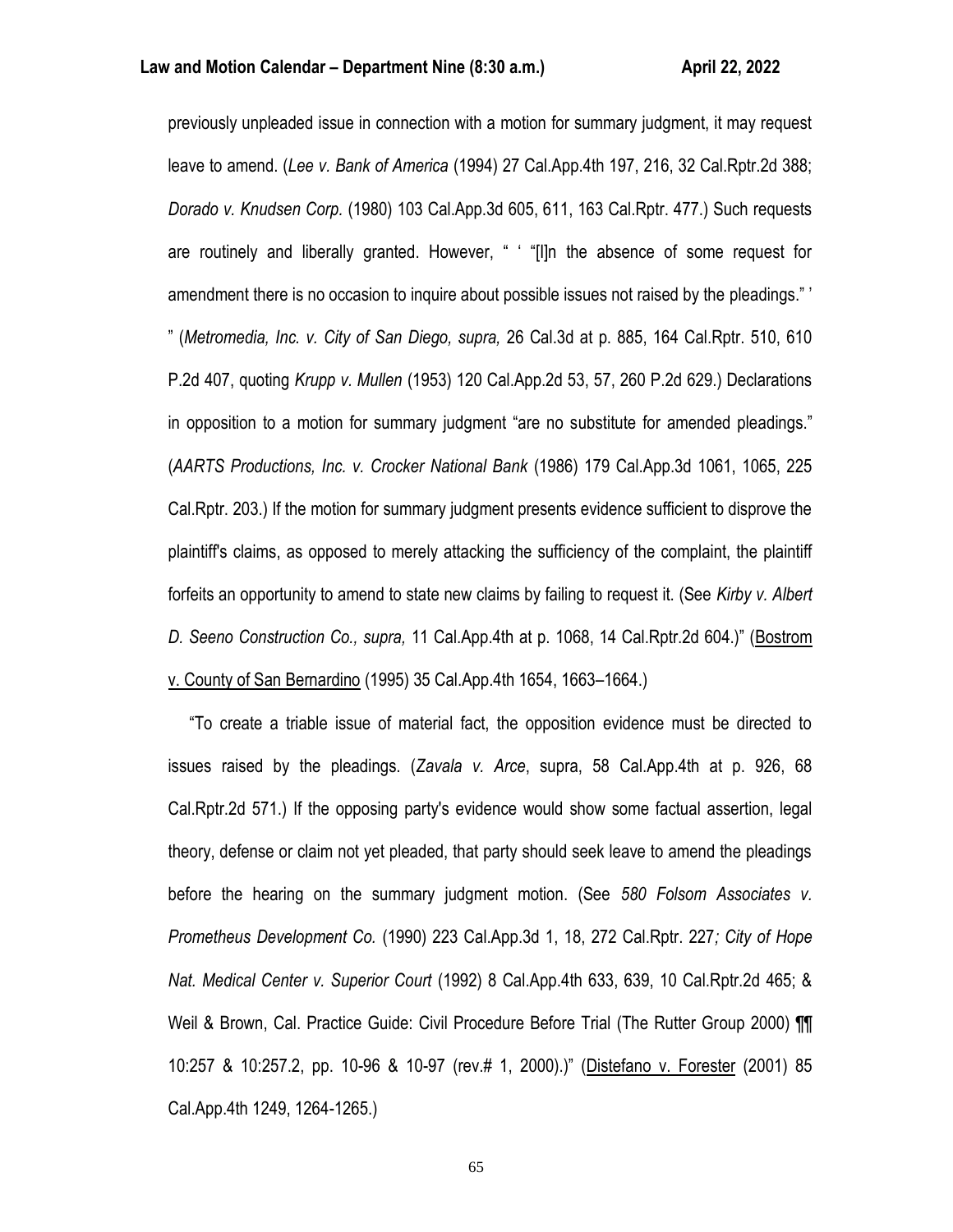"…[I]t is axiomatic that the party opposing summary judgment " 'must produce admissible evidence raising a triable issue of fact. [Citation.]' [Citation.]" (*Dollinger, supra,* 199 Cal.App.4th at pp. 1144–1145, 131 Cal.Rptr.3d 596.) This requirement is black letter law (Code Civ. Proc., § 437c, subd. (p)(2)) that applies whether the alleged cause of action is statutory or under the common law." (All Towing Services LLC v. City of Orange (2013) 220 Cal.App.4th 946, 960.)

 With the above-cited legal principles in mind, the court will rule on plaintiff's motion for summary judgment.

#### Certification to Do Business in California

 The failure of a foreign corporation to qualify to transact business prior to commencing an action is a matter of abatement of the action and it is the defendant's burden to prove on demurrer prior to trial or as an affirmative defense at trial that the plaintiff lacked capacity to maintain an action arising out of intrastate business, because the action arises out of the transaction of intrastate business by a foreign corporation; and the action was commenced by the foreign corporation prior to qualifying to transact intrastate business. If the defendant establishes the lack of capacity, then the foreign corporation plaintiff must comply with Corporations Code, § 2203, subdivision (c). (United Medical Management Ltd. v. Gatto (1996) 49 Cal.App.4th 1732, 1740.)

 "A foreign corporation shall not transact intrastate business without having first obtained from the Secretary of State a certificate of qualification. To obtain that certificate it shall file, on a form prescribed by the Secretary of State, a statement and designation signed by a corporate officer stating: ¶ (1) Its name and the state or place of its incorporation or organization. ¶ (2) The address of its principal executive office. ¶ (3) The address of its principal office within this state, if any. ¶ (4) The name of an agent upon whom process directed to the corporation may be served within this state. The designation shall comply with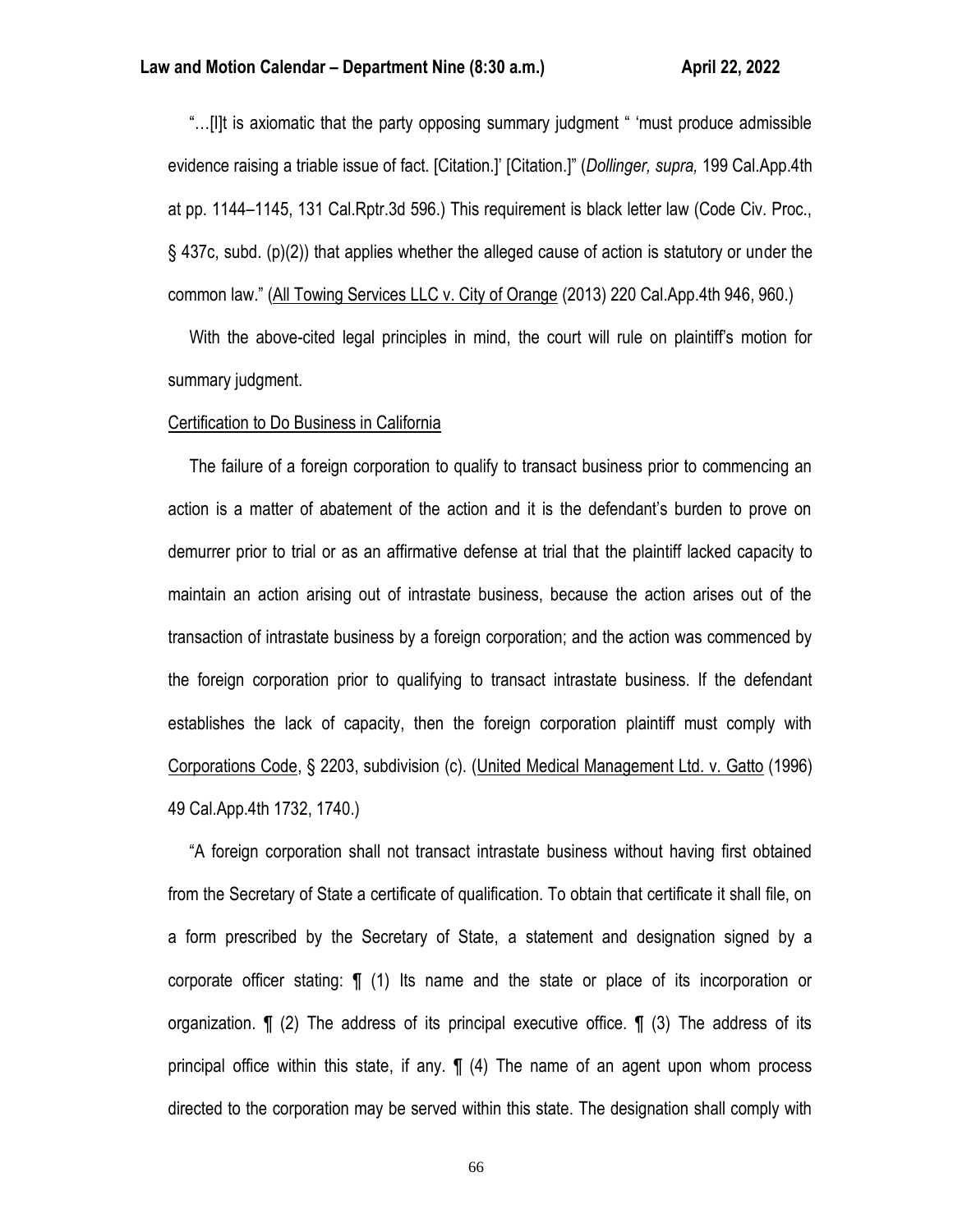the provisions of subdivision (b) of Section 1502. ¶ (5)(A) Its irrevocable consent to service of process directed to it upon the agent designated and to service of process on the Secretary of State if the agent so designated or the agent's successor is no longer authorized to act or cannot be found at the address given. ¶ (B) Consent under this paragraph extends to service of process directed to the foreign corporation's agent in California for a search warrant issued pursuant to Section 1524.2 of the Penal Code, or for any other validly issued and properly served search warrant, for records or documents that are in the possession of the foreign corporation and are located inside or outside of this state. This subparagraph shall apply to a foreign corporation that is a party or a nonparty to the matter for which the search warrant is sought. For purposes of this subparagraph, "properly served" means delivered by hand, or in a manner reasonably allowing for proof of delivery if delivered by United States mail, overnight delivery service, or facsimile to a person or entity listed in Section 2110 of the Corporations Code. ¶ (6) If it is a corporation which will be subject to the Insurance Code as an insurer, it shall so state that fact." (Corporations Code, § 2105(a).)

 "A foreign corporation subject to the provisions of Chapter 21 (commencing with Section 2100) which transacts intrastate business without complying with Section 2105 shall not maintain any action or proceeding upon any intrastate business so transacted in any court of this state, commenced prior to compliance with Section 2105, until it has complied with the provisions thereof and has paid to the Secretary of State a penalty of two hundred fifty dollars (\$250) in addition to the fees due for filing the statement and designation required by Section 2105 and has filed with the clerk of the court in which the action is pending receipts showing the payment of the fees and penalty and all franchise taxes and any other taxes on business or property in this state that should have been paid for the period during which it transacted intrastate business." (Corporations Code, § 2203(c).)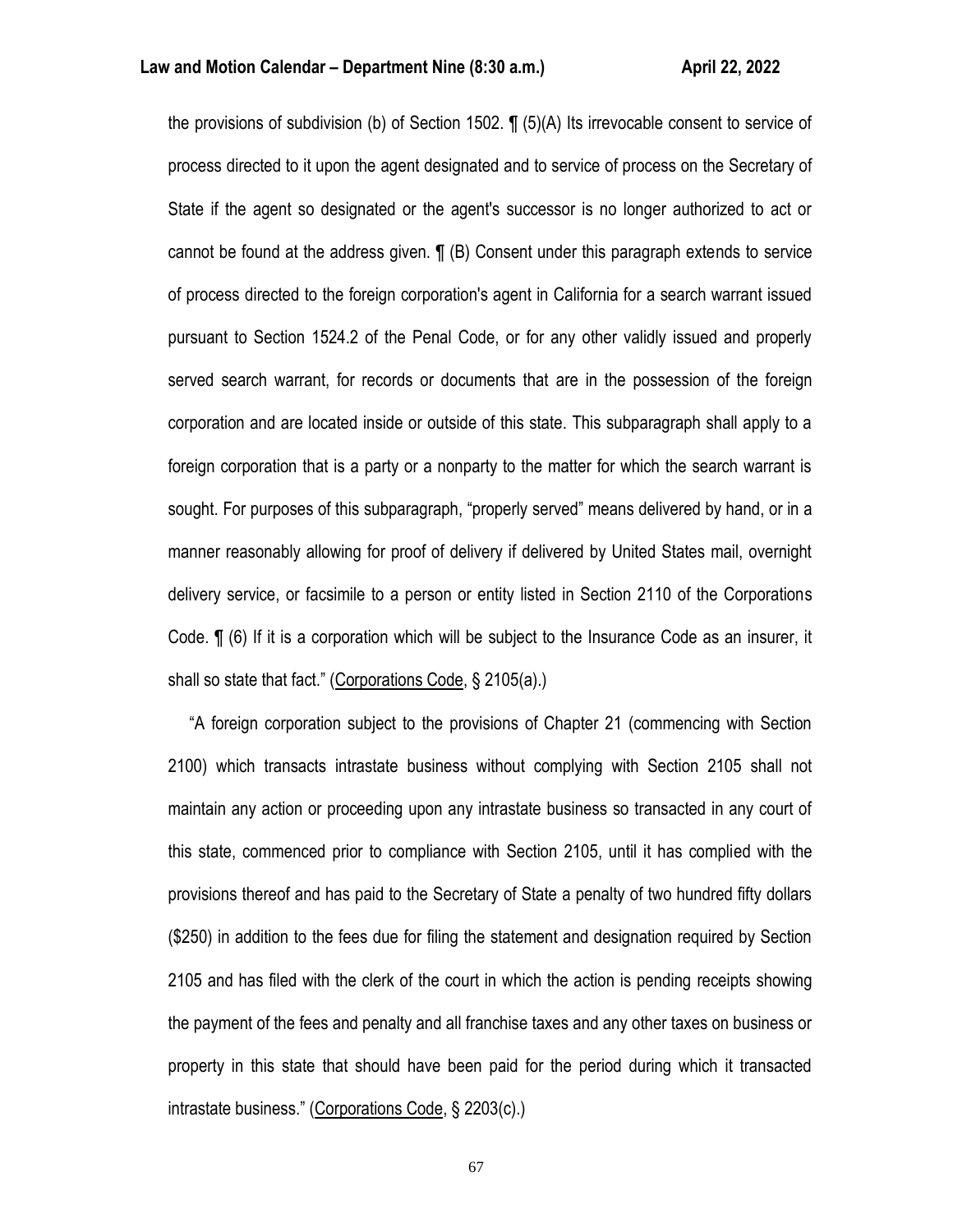A national bank association is a corporate body with the power to sue and be sued, complain and defend, in any court of law or equity, as fully as any natural person. (12 USC § 24.) A national bank association is not a "foreign corporation" required to register with the California Secretary of State. (See Corporations Code, §§ 171 and 2105.)

 The court takes judicial notice that American Express is a National Bank and, therefore, not a "foreign corporation" required to register with the California Secretary of State. The court rejects defendant's sole argument that plaintiff can not maintain this action until plaintiff registers as a foreign corporation.

#### Common Counts Action

 "The term "book account" means a detailed statement which constitutes the principal record of one or more transactions between a debtor and a creditor arising out of a contract or some fiduciary relation, and shows the debits and credits in connection therewith, and against whom and in favor of whom entries are made, is entered in the regular course of business as conducted by such creditor or fiduciary, and is kept in a reasonably permanent form and manner and is (1) in a bound book, or (2) on a sheet or sheets fastened in a book or to backing but detachable therefrom, or (3) on a card or cards of a permanent character, or is kept in any other reasonably permanent form and manner." (Code of Civil Procedure, § 337a.)

 "A "book account" is defined as a " 'detailed statement, kept in a book, [[FN4]] in the nature of debit and credit, arising out of contract or some fiduciary relation.' It is, of course, necessary for the book to show against whom the charges are made. .... It must also be made to appear in whose favor the charges run." (*Joslin v. Gertz* (1957) 155 Cal.App.2d 62, 65, 317 P.2d 155, quoting *Wright v. Loaiza* (1918) 177 Cal. 605, 606-607, 171 P. 311.) A book account may furnish the basis for an action on a common count " '... when it contains a statement of the debits and credits of the transactions involved completely enough to supply evidence from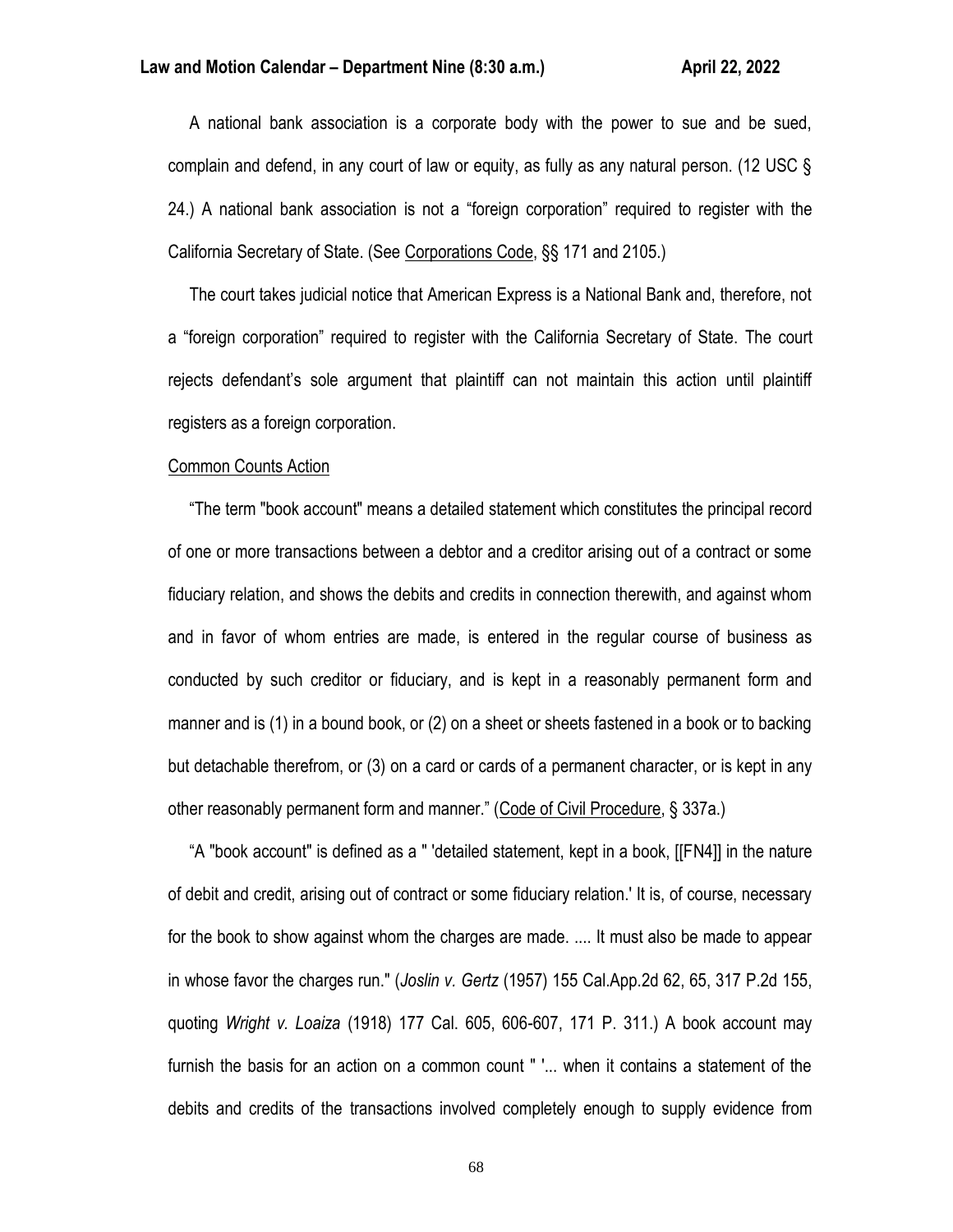which it can be reasonably determined what amount is due to the claimant.' " (*Tillson v. Peters* (1940) 41 Cal.App.2d 671, 678, 107 P.2d 434, quoted in *Robin v. Smith* (1955) 132 Cal.App.2d 288, 291, 282 P.2d 135.) A book account is described as "open" when the debtor has made some payment on the account, leaving a balance due. (For more on book accounts see generally, 1 Cal.Jur.3d (1972) Accounts and Accounting, § 3, pp. 214-217.) ¶ FN4. In this age of computer accounting, it is unlikely that a court would require that a book account actually be kept in a book; certainly computer memory is a reasonable substitute for the pages of a book, given that the data stored therein can always be reduced (or, more precisely, enlarged) to writing. **I** For present purposes, the most important characteristic of a suit brought to recover a sum owing on a book account is that the amount owed is determined by computing all of the credits and debits entered in the book account. Accordingly, when a complaint alleges a common count to recover for a sum due on a book account, and, as occurred here, the complaint is answered by a general denial, this places in issue every entry in the book account. The defendant is therefore entitled to attack each of the entries "to show that the plaintiff has no right to recover or to recover to the extent that he claims." (*Aetna Carpet Co. v. Penzner*, supra, 102 Cal.App.2d at p. 860, 228 P.2d 347; see also, *Bridges v. Paige*, supra, 13 Cal. at p. 641.)" (Emphasis added.) (Interstate Group Administrators, Inc. v. Cravens, Dargan & Co. (1985) 174 Cal.App.3d 700, 708.)

 "A book account is created by the agreement or conduct of the parties in a commercial transaction. Nonetheless, the mere recording in a book of transactions or the incidental keeping of accounts under an express contract does not of itself create a book account. Parties to a written or oral contract may, however, provide that monies due under such contract shall be the subject of an account between them. (*Warda v. Schmidt* (1956) 146 Cal.App.2d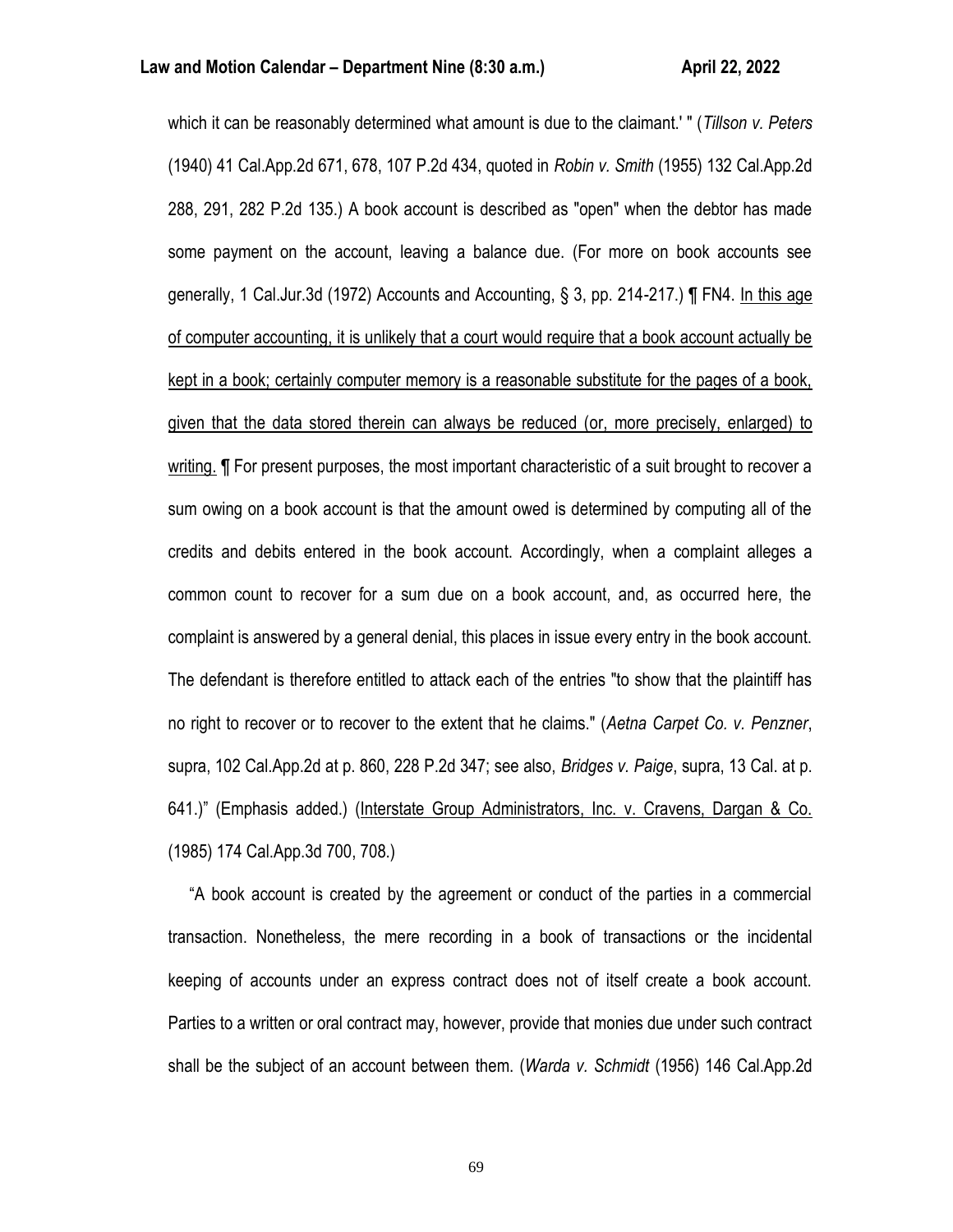234, 237, 303 P.2d 762.)" (H. Russell Taylor's Fire Prevention Service, Inc. v. Coca Cola Bottling Corp. (1979) 99 Cal.App.3d 711, 728.)

 "An open book account may consist of a single entry reflecting the establishment of an account between the parties, (*Robin v. Smith*, 132 Cal.App.2d 288, 291, 282 P.2d 135) and may contain charges alone if there are no credits to enter. *Tabata v. Murane*, 76 Cal.App.2d 887, 890, 174 P.2d 684." (Joslin v. Gertz (1957) 155 Cal.App.2d 62, 66.)

 "The essential elements of an account stated are: (1) previous transactions between the parties establishing the relationship of debtor and creditor; (2) an agreement between the parties, express or implied, on the amount due from the debtor to the creditor; (3) a promise by the debtor, express or implied, to pay the amount due. (*Bennett v. Potter*, 180 Cal. 736, 745, 183 P. 156; *Hansen v. Fresno Jersey Farms Dairy Co.*, 220 Cal. 402, 408, 31 P.2d 359; 1 Cal.Jur.2d Accounts and Accounting, s 43, p. 317.)" (Zinn v. Fred R. Bright Co. (1969) 271 Cal.App.2d 597, 600.)

 "The agreement of the parties necessary to establish an account stated need not be express and frequently is implied from the circumstances. In the usual situation, it comes about by the creditor rendering a statement of the account to the debtor. If the debtor fails to object to the statement within a reasonable time, the law implies his agreement that the account is correct as rendered. (*California Bean Growers Ass'n v. Williams*, 82 Cal.App. 434, 442, 255 P. 751; *Luse v. Peters*, 219 Cal. 625, 629, 28 P.2d 357; *Shapiro v. Equitable Life Assur. Soc.*, 76 Cal.App.2d 75, 91, 172 P.2d 725.)" (Zinn v. Fred R. Bright Co. (1969) 271 Cal.App.2d 597, 600.)

 The assistant custodian of records for plaintiff declares: all American Express credit card accounts are governed by a written cardmember agreement setting forth the terms and conditions of the account; when the account is opened, the agreement is provided to the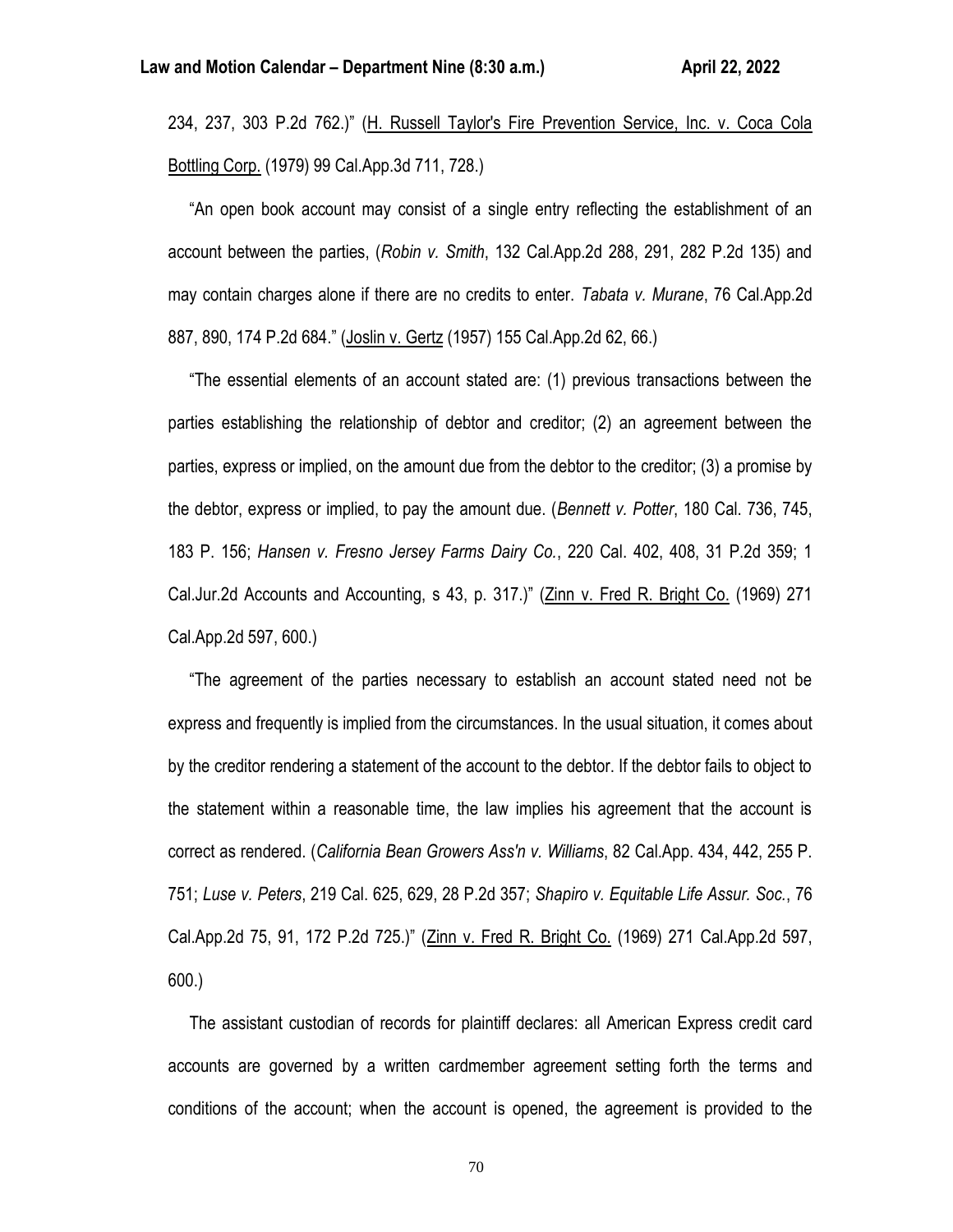#### **Law and Motion Calendar – Department Nine (8:30 a.m.) <b>All Accord Accord Accord Accord Accord Accord Accord Accord**

cardmember; the agreement provides that use of the card constitutes acceptance of the agreement and this is memorialized on the back of every American Express card; all agreements expressly provide that American Express may change the terms of the agreement from time to time; American Express advises current cardmembers of such changes through change-in-terms notices either mailed to the cardmembers in separate mailings or including the change with or printed on monthly billing statements; when a cardmember uses his or her credit card, the card is commonly swiped electronically with the amount charged keyed by the merchant and electronically transmitted to American Express; once the transaction is approved, the merchant receives an approval code and the transaction is complete; approved charges are stored electronically and recorded on the cardmember's billing statement for the next closing date; the computer generated billing statement is then provided to the cardmember; computerized records are maintained by American Express once a potential cardmember has executed a written application or acceptance form, American Express accepts a telemarking solicitation, or if an applicant applies on the Internet requesting the establishment of a credit card account; pursuant to American Express' business practices, unless an application has been received by American Express no credit account would have been opened in the name of defendant; American Express maintains computerized records of the amounts due and owing to American Express for any transactions that occur when an individual uses an American Express credit card; the computerized records reflect all debits and credits in connection with the use of an American Express card; American Express either sends or otherwise makes available monthly billing statements to cardmembers who carry a balance or are otherwise required to receive a monthly billing; she has personally reviewed American Express records concerning defendant and those records reflect that defendant opened the subject American Express credit card account in March 2015; under the terms of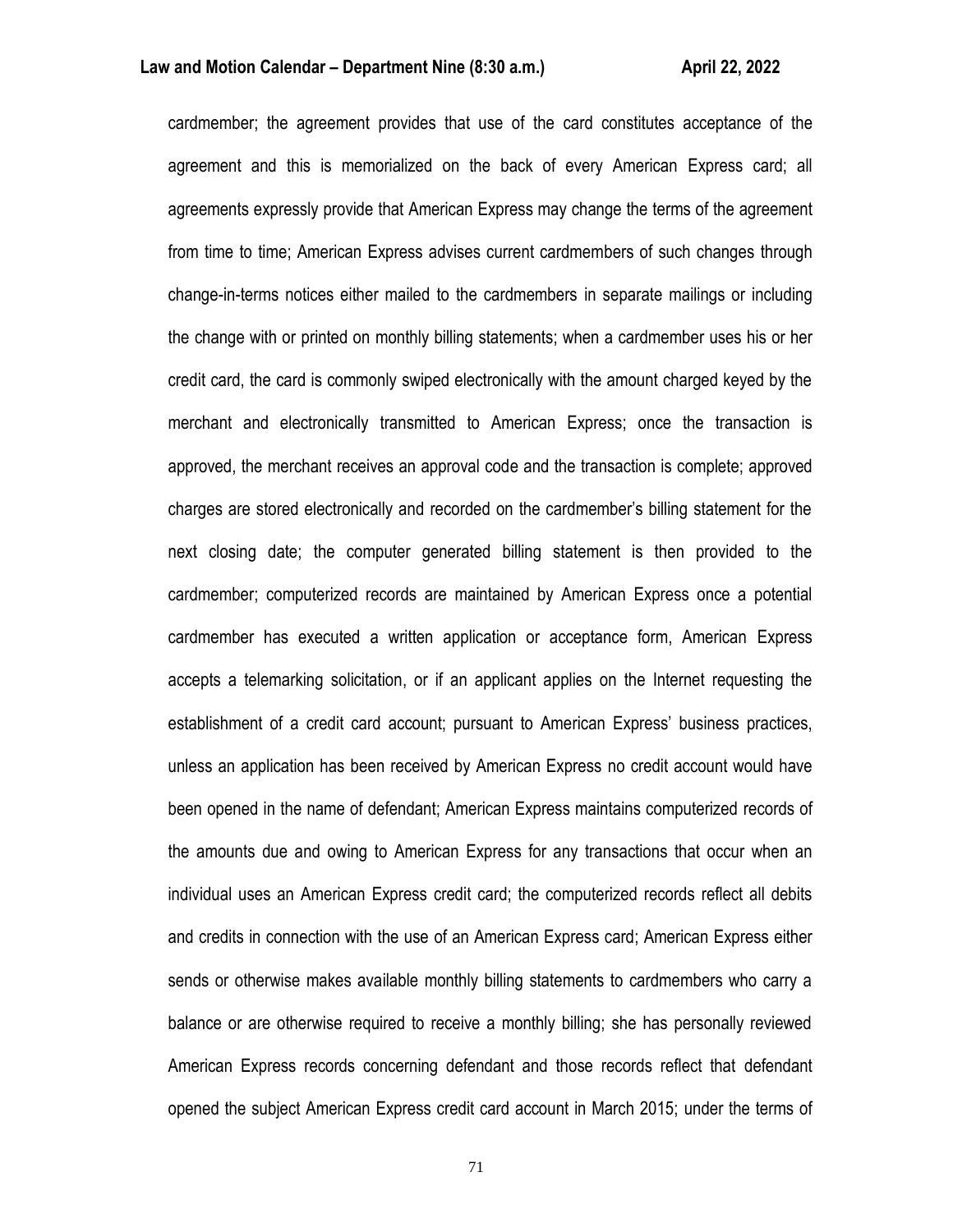the agreement, defendant was responsible to notify American Express of any billing errors on her account within 60 days of receipt of the statement containing the error; there is no record that defendant ever asserted a valid, unresolved objection to the balance shown as due and owing on monthly statements provided to the defendant; American Express records reflect that defendant defaulted in making the payments due on the account; and after giving defendant credit for all payments made, the amount remaining due and owing as of November 18, 2021 is \$52,563.49, plus court costs in the amount of \$502. (Declaration of Vivian Hinds in Support of Motion, paragraphs 4-6, 8, 9, 14 and 15.)

 Attached to the assistant custodian of records declaration are the following authenticated documents: plaintiff's Exhibit A is a copy of the cardmember agreement currently governing defendant's account; plaintiff's Exhibit B is the final billing statement pertaining to defendant's account; plaintiff's Exhibit C are authenticated copies of statements of defendant's account for the period of November 19, 2016 to March 19, 2019, which indicate a rolling balance of the account; and Exhibit D is billing statement with the last posted payment made on the account on October 17, 2018. (Declaration of Vivian Hinds in Support of Motion, paragraphs 10-13 and Exhibits A-D.)

 On January 6, 2022, plaintiff filed a memorandum of costs seeking an award of \$1,032 in costs for filing and motion fees, service of process expenses, and court reporter fees. The proof of service attached to the memorandum of costs declares that it was served by mail on defense counsel on January 4, 2022. There is no objection to the memorandum of costs in the courts file.

 The above cited evidence meets plaintiff's initial burden to prove each element of the open book account and account stated common count causes of action entitling plaintiff to judgment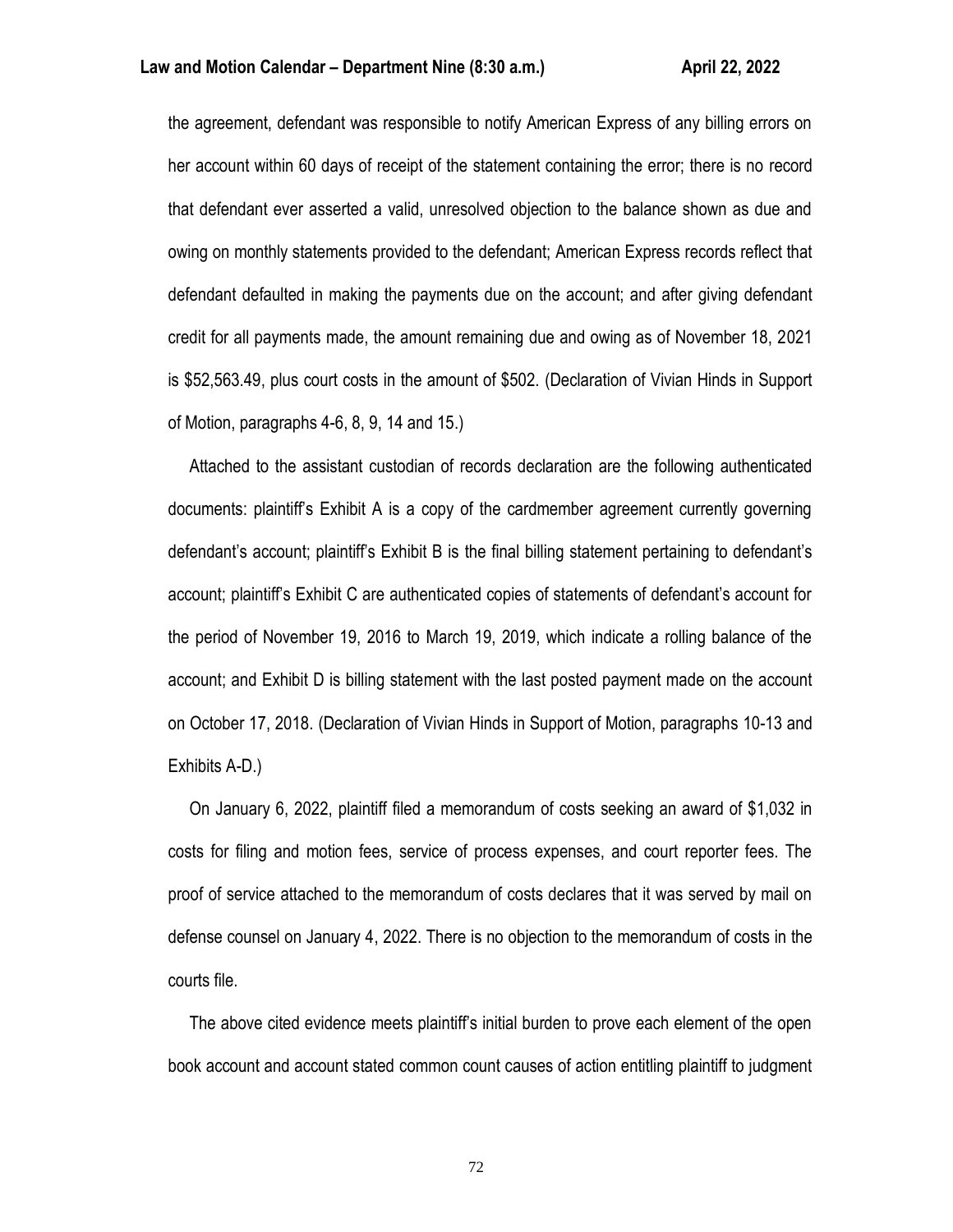on those causes of action. Therefore, the burden of proof shifted to the defendant show that a triable issue of one or more material facts exists as to those causes of action.

 Defendant not having opposed the motion with any evidence in opposition on the merits and not having submitted a separate statement of facts disputing the undisputed facts alleged by plaintiff, the court finds it appropriate to enter summary judgment in plaintiff's favor against defendant in the amount of \$52,563.49 and costs in the amount of \$1,032. The motion for summary judgment is granted.

**TENTATIVE RULING # 10: PLAINTIFF'S MOTION FOR SUMMARY JUDGMENT IS GRANTED. JUDGMENT SHALL ENTER IN FAVOR OF PLAINTIFF AND AGAINST DEFENDANT IN THE PRINCIPAL AMOUNT OF \$52,563.549 PLUS COSTS IN THE AMOUNT OF \$1,032. NO HEARING ON THIS MATTER WILL BE HELD (LEWIS V. SUPERIOR COURT (1999) 19 CAL.4TH 1232, 1247.), UNLESS A NOTICE OF INTENT TO APPEAR AND REQUEST FOR ORAL ARGUMENT IS TRANSMITTED ELECTRONICALLY THROUGH THE COURT'S WEBSITE OR BY TELEPHONE TO THE COURT AT (530) 621- 6551 BY 4:00 P.M. ON THE DAY THE TENTATIVE RULING IS ISSUED. NOTICE TO ALL PARTIES OF AN INTENT TO APPEAR MUST BE MADE BY TELEPHONE OR IN PERSON. PROOF OF SERVICE OF SAID NOTICE MUST BE FILED PRIOR TO OR AT THE HEARING. LONG CAUSE HEARINGS MUST BE REQUESTED BY 4:00 P.M. ON THE DAY THE TENTATIVE RULING IS ISSUED AND THE PARTIES ARE TO PROVIDE THE COURT WITH THREE MUTUALLY AGREEABLE DATES ON FRIDAY AFTERNOONS AT 2:30 P.M. LONG CAUSE ORAL ARGUMENT REQUESTS WILL BE SET FOR HEARING ON ONE OF THE THREE MUTUALLY AGREEABLE DATES ON FRIDAY AFTERNOONS AT 2:30 P.M. THE COURT WILL ADVISE THE PARTIES OF THE LONG CAUSE HEARING DATE AND TIME BY 5:00 P.M. ON THE DAY THE TENTATIVE RULING IS ISSUED. PARTIES MAY**